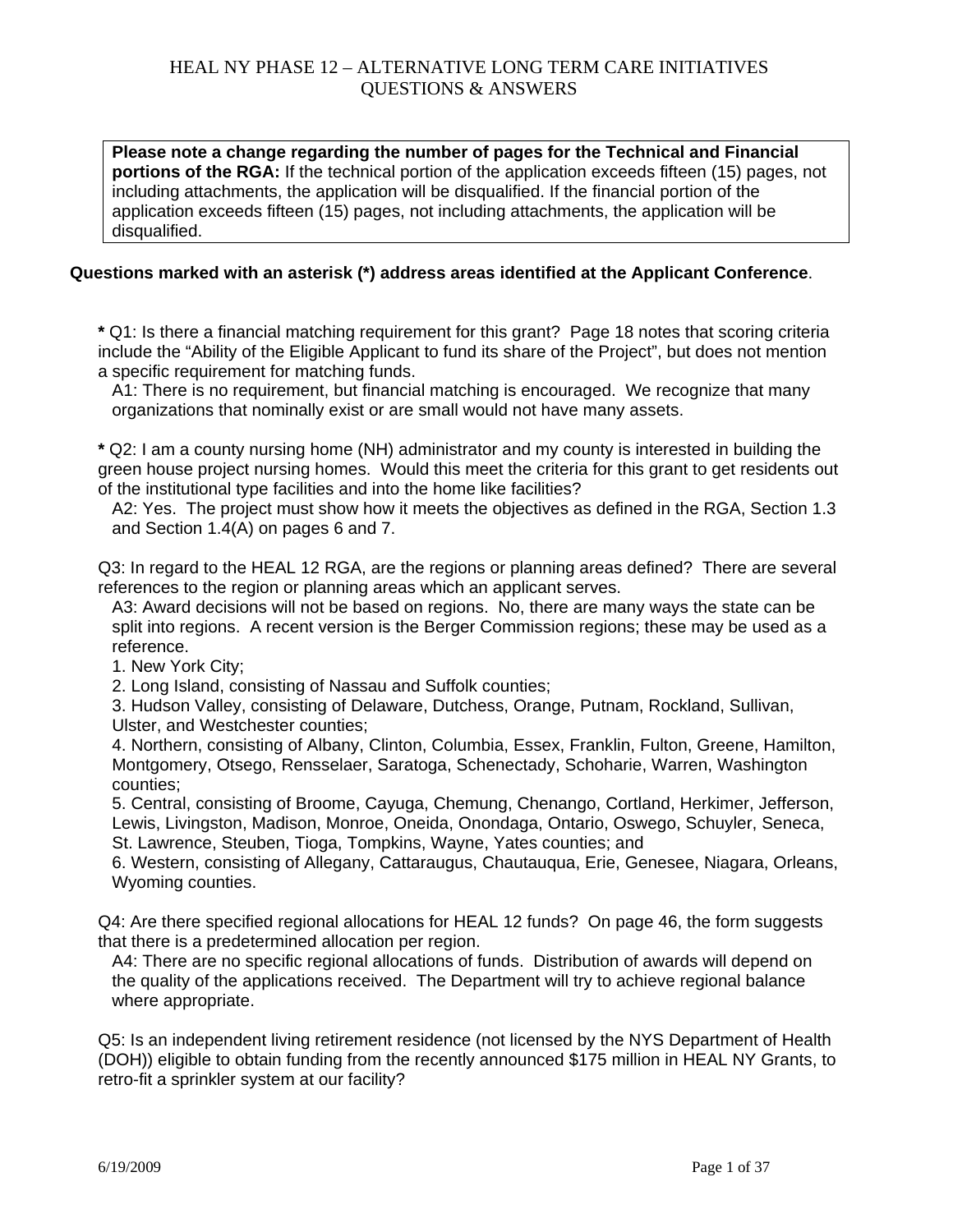A5: The applicant must be an eligible applicant (RGA, page 8). The cost of retrofitting a sprinkler system would be a matter of ordinary repair and maintenance, which the facility would have to do anyway, and would not represent a new initiative. Therefore, it would not be eligible for funding under this RGA.

Q6: Section 1.4 (B) Eligible Applicants: Is a startup MLTC (Managed Long Term Care) or PACE (Program for the All-Inclusive Care of the Elderly) program eligible to apply?

A6: Eligible applicants are defined in the RGA, page 8; if a MLTC or PACE can be sponsored by one of the identified applicants, they are eligible. Also see RGA Section 1.8 Eligible Costs, on pages 10-12.

Q7: If a Certificate of Need (CON) has been submitted but not yet approved, is the project eligible for funding? Our PACE application is under review by DOH and our clinic provider's Article 28 extension clinic application is also under review.

A7: No. If the CON is already submitted, the project is not eligible under this RGA, whether the CON has been approved yet or not. Submission of a CON indicates that the applicant has already addressed financial feasibility. HEAL funds may not be used to supplant existing funding (including funds borrowed or intended to be borrowed).

Q8: Does the DOH see this as an opportunity for senior housing providers to offer creative demonstration projects to combine capital subsidies with Assisted Living Program (ALP) funding? A8: It is difficult to answer the question without seeing the application in its entirety. All applications that would result in a more efficient health care system are encouraged. However, applications should be consistent with the objectives of the RGA as outlined in Section 1.2.

Q9: When using the low income housing tax credit program, all not for-profit housing entities have to create a sole purpose for-profit entity pursuant to the IRS Code. Would DOH consider ownership that complies with the tax credit rules and has a structure that includes a 1% general partner that would be a for-profit but would include a not-for-profit sponsor that owns 50% of the managing member? This type of bifurcated ownership qualifies owners, in New York City, for 420c real estate 30-year tax exemption and has been interpreted by (NYC Housing Preservation and Development (HPD) as complying with the "not-for-profit" requirement. 99.9 percent of the project would be owned by the limited, for-profit investors.

A9: This type of ownership suffices for the owner, but not the operator. If the owner would also be an operator of an Adult Home (AH), Enriched Housing Program (EHP), Assisted Living Residence (ALR), Assisted Living Program (ALP), or Residential Health Care Facility (RHCF), this corporate structure is not permissible under Social Services Law § 461-b (1) (a) or Public Health Law § 2801-a (4) (d). If the owner, however, would be only a landlord entity entering into a lease with an operator of a DOH-licensed facility as its tenant, this corporate structure may be permissible.

Q10: How much in ALP funding is available in HEAL 12 and will it be allocated by regions? A10: There is no ALP funding in HEAL grants and there is no specific allocation by region.

Q11: Does a senior housing development need to be tied to a reduction in beds in the geographic locality where the project is proposed? A11: No.

Q12: Can need be evidenced by a market study showing the need for low income senior and/or special needs populations?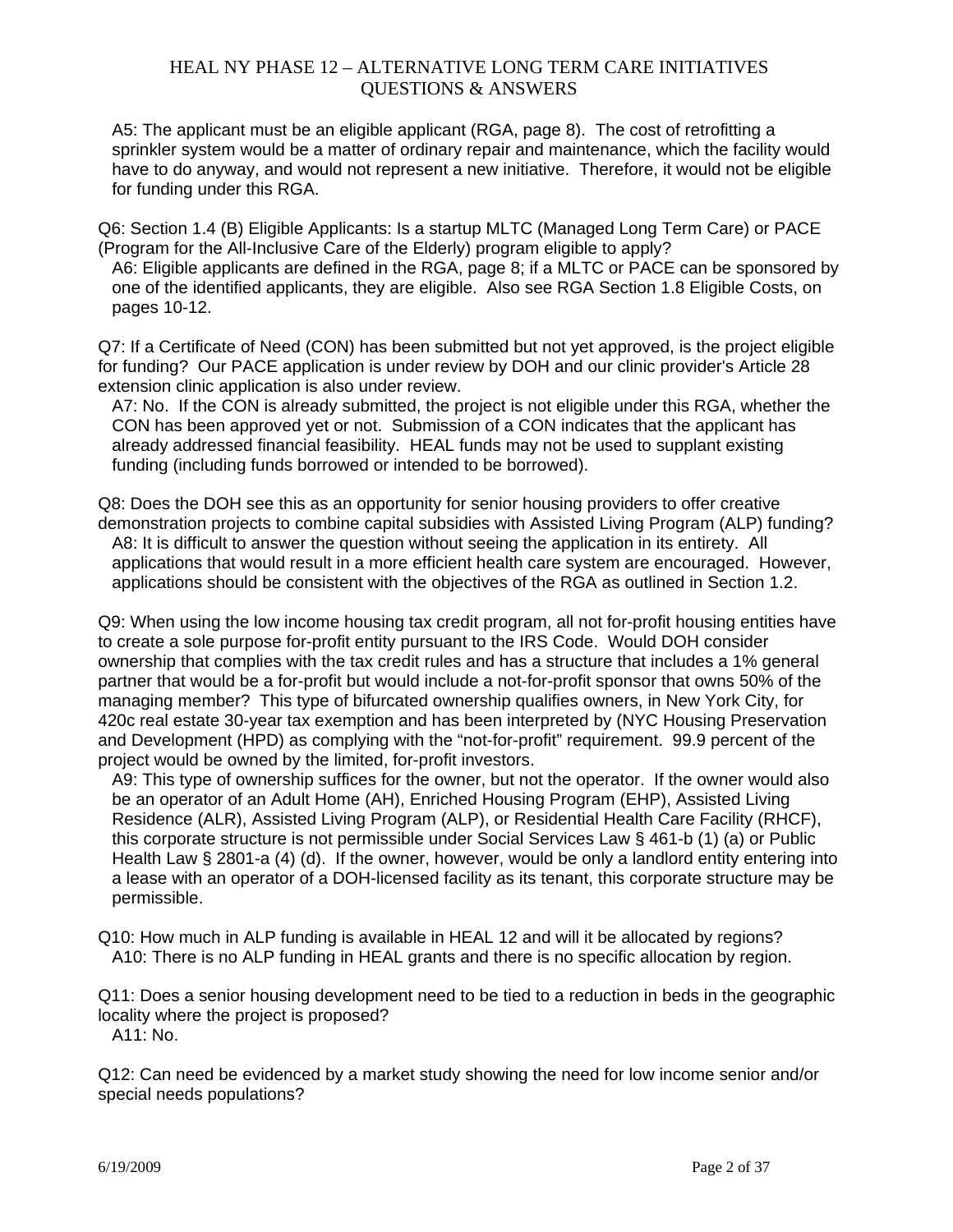A12: Yes, provided such a study is supported by measurable, verifiable information (e.g., Census data, patient/resident discharge information (without identifiers), vital statistics, statistically valid surveys, etc.) Generalized statements and anecdotal information will not be scored favorably.

Q13: Will the Department entertain the development of a mixed project that includes both independent senior housing and a floor or two of ALP units? If so, what types of capital funds are available for this?

A13: A project that proposes both ALP and non-ALP beds will be considered. Refer to the RGA, Sections 1.6, 1.7 and 1.8, on pages 9 through 12, for information on capital costs.

Q14: What type of site control is required for the application?

A14: Lease, purchase agreement, mortgages, long-term rental agreements are examples of proof of site control. An Enriched Housing Program may submit a signed agreement pursuant to 18 NYCRR § 485.6 (d)(13) as well.

Q15: Is there any cap on acquisition cost of a site? A15: There is no cap on acquisition cost of a site. There is a cap of \$25 million per project.

Q16: The facility is partially renovated into 57 apartment units that were designed as luxury senior apartments. What is the appropriate way to apply for the HEAL NY Phase 12 Grant? My goal would be to partner with a Nursing Home to allow bed expansion into, and completion of, the facility; or a primary State License application for conversion to assisted living. I am a Board Certified General Surgeon with over 20 years of experience. I also have numerous Nursing Home Affiliations in the Bronx.

A16: An Eligible Applicant must apply; see the list in the RGA. The application must explain how it meets the objectives as defined in the RGA, Section 1.3 and Section 1.4(A) on pages 6 and 7.

**\*** Q17: My client, a nursing home and CCRC provider, is considering the building or renovation of a facility for a social model adult day care program for those with Alzheimer's disease that will provide overnight respite on an as-needed basis for up to two clients. This program will allow those with Alzheimer's to remain in the community longer, delaying nursing home admission. Would this project meet the requirements to apply for HEAL NY 12 funds?

A17: This project may be eligible for funding. If the adult day care program is a health model program, it would have to be located within the nursing home or the CCRC. The project must show how it meets the objectives as defined in the RGA, Section 1.3 and Section 1.4(A) on pages 6 and 7.

Q18: Pg 19- Number 8 states the decisions to fund may be based on "geographic or regional considerations". Please describe the geographic/regional criteria to be used. A18: See A3.

Q19: If a facility is currently owned by a number of partners, would the cost of purchasing the interests in the real estate as well as operations, by one of the partners to result in 100 percent ownership in order to propose a downsizing or level change of about half of the total beds be acceptable as an acquisition cost?

A19: An application for grant funding so that one partner may buy out the ownership interest of other partners in order to downsize the facility may be submitted. This funding request will be reviewed in light of the goals of HEAL 12 to determine if this is an efficient use of funding.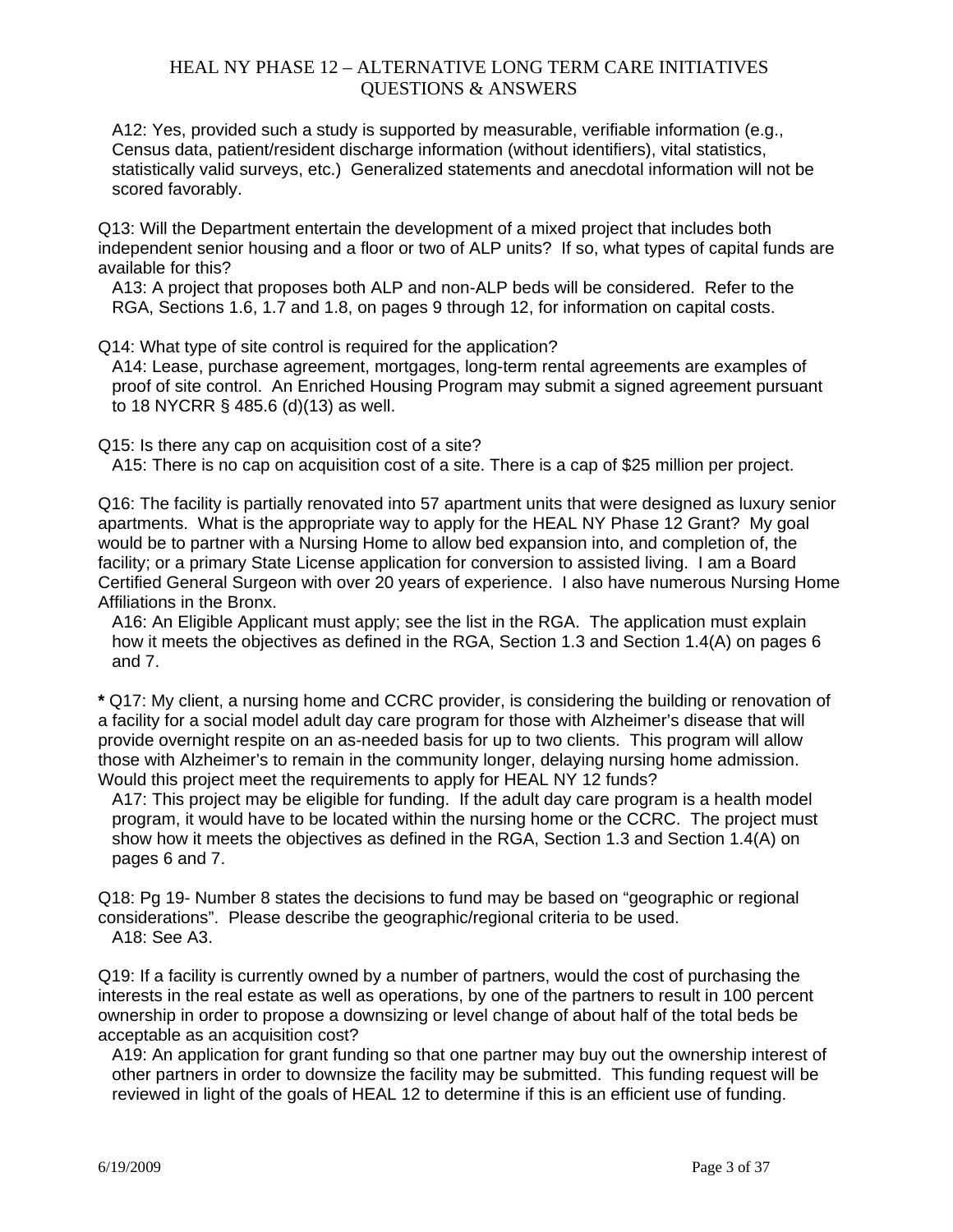Q20: One of the eligible applicants for HEAL 12 funding (page 8, list item number 10) is a "Not for profit senior housing corporation." Is there a specific definition for this type of corporation, e.g., any state or other law that defines it? If so, what is that definition? If there is no formal definition, can you please define the term?

A20: There is no specific legal definition for "Not for profit senior housing corporation." A not for profit corporation formed under the Not-For-Profit Corporation Law for the purpose of providing housing for seniors would be an eligible applicant for HEAL 12 funding.

**\*** Q21: Can a nursing home with a preexisting CON application apply for the HEAL 12 grant to enhance their project; or, to include items not contained in the original CON to improve services, efficiency, etc?

A21: The same applicant may apply; however, a completely different project must be presented and it cannot include any improvements that are otherwise required by regulation. The application must explain how the project meets the objectives as defined in the RGA, Section 1.3 and Section 1.4(A) on pages 6 and 7. See also A7.

Q22: Can HEAL 12 money be used to acquire land for projects that fall under the guidelines of the grant?

A22: Yes. HEAL 12 money can be used for land acquisition. However, an environmental impact study is often required when acquiring a new site and this is often a lengthy process.

Q23: Can HEAL 12 money be used for the development of an adult day care? Renovate a nursing home building for low-income housing? Relocate a medical practice so it can serve lowincome housing?

A23: These projects may be eligible. Refer to the eligible applicant list in the RGA, page 8. The application must explain how the project meets the objectives of HEAL Phase 12.

Q24: Can HEAL 12 money be applied toward the owner equity requirement for new CONs? Preexisting CONs?

A24: Yes. While Adult Care Facility CONs do not have an owner equity requirement, HEAL 12 money is considered to be equity, not financing. For nursing homes and other entities that do have equity requirements, some of the HEAL funding may be used as owner equity, as long as the objectives of HEAL 12 are met.

Q25: HUD (U.S. Department of Housing and Urban Development) holds the mortgage to our nursing home. Any project we undertake, including downsizing or conversion of nursing home beds, would ultimately require HUD approval. Does HEAL 12 require this approval in writing to be included with the grant application, or to be in place at the time of the application?

A25: A letter of intent from HUD should be in the application package.

Q26: What is the nature of the site control the applicant is expected to have at the time of application (i.e., site selected and owned; selected and available for purchase; selected and under long-term lease; selected and available for long-term lease, etc.)? Need clarification on validity of leased sites for RGA consideration.

A26: At a minimum, a proposed lease or purchase agreement is required.

Q27: Does the RGA review process anticipate an optimal size facility/consumer mix? For example, we are weighing developing proposals that range between a 100 bed mixed use facility (i.e., approximately 25 beds for the aging developmentally disabled population and 75 beds for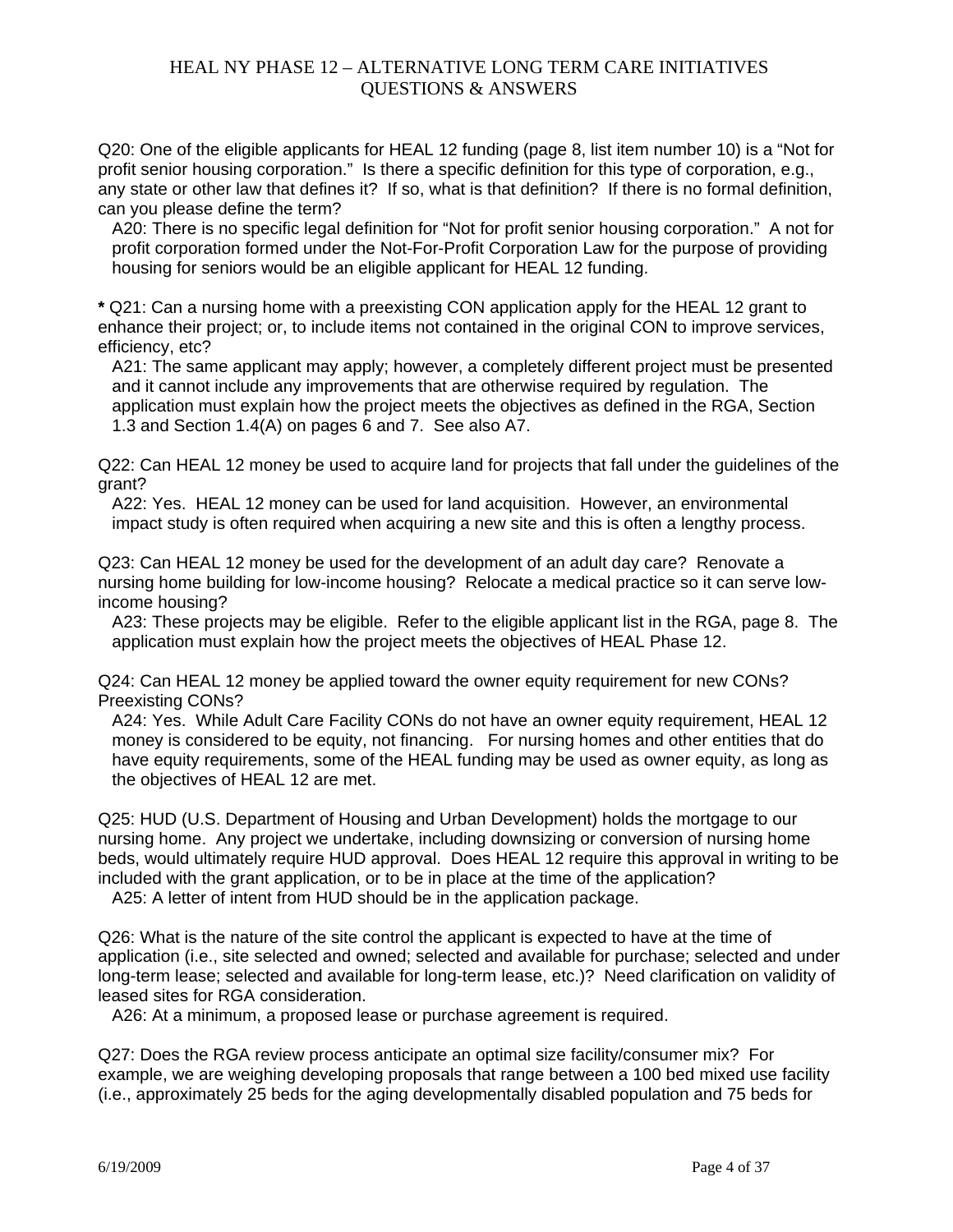the generic aging population), versus a smaller assisted living facility for solely the aging developmentally disabled.

 $A27 \cdot N_0$ 

Q28: Does the State's strategic plan for long-term residential care emphasize housing models that offer a continuum of care, or are sole-purpose facilities -- such as assisted living models where consumers, based on need, may eventually move on to more medically-involved models equally as important?

A28: Both models are acceptable.

Q29: Will there be specific dollar allocations per region for the RGA, and if so, what is the basis for such allocations?

A29: There are no specific dollar allocations per region. See also A4.

Q30: Where appropriate, will Federal/State operational dollars for publicly supported individuals follow the capital development grants?

A30: Yes. It is the responsibility of the applicant to ensure that they meet all appropriate requirements for licensure in addition to meeting all criteria for obtaining government operational funds.

Q31: Does the DOH see this as an opportunity for senior housing providers to submit creative demonstration projects to combine housing capital subsidies such as tax-exempt bonds, tax credits and Department of Housing and Community Renewal (DHCR) and HPD secondary subsidy programs with ALP funding?

A31: See A8.

Q32: When using the low income housing tax credit program, all not for profit housing entities have to create a sole purpose for profit entity pursuant to the IRS Code. Would not for profit owners that use this structure be eligible as applicants?

A32: See A9.

Q33: Would DOH consider ownership that complies with the tax credit rules and has a 1% general partner that would be a for-profit but would include a not for profit sponsor that owns 50% of the managing member. The remaining 99.9% of the ownership entity is a for profit limited partner. This type of bifurcated ownership qualifies owners, in New York City, for 420c real estate 30 year tax exemption and has been interpreted by HPD as complying with the "not for profit" requirement. A33: This type of ownership suffices for the owner, but not the operator. If the owner would also be an operator of an Adult home, Enriched Housing Program, Assisted Living Residence, Assisted Living Program, or Residential Health Care Facility, this corporate structure is not

permissible under Social Services Law § 461-b (1) (a) or Public Health Law § 2801-a (4) (d). If the owner, however, would be only a landlord entity entering into a lease with an operator of a DOH-licensed facility as its tenant, this corporate structure may be permissible.

Q34: How much in ALP funding is available in HEAL 12 and will it be allocated by regions? A34: See A10.

Q35: Does a senior housing development need to be tied to a specific reduction in beds in the geographic locality where the project is proposed?

A35: See A11.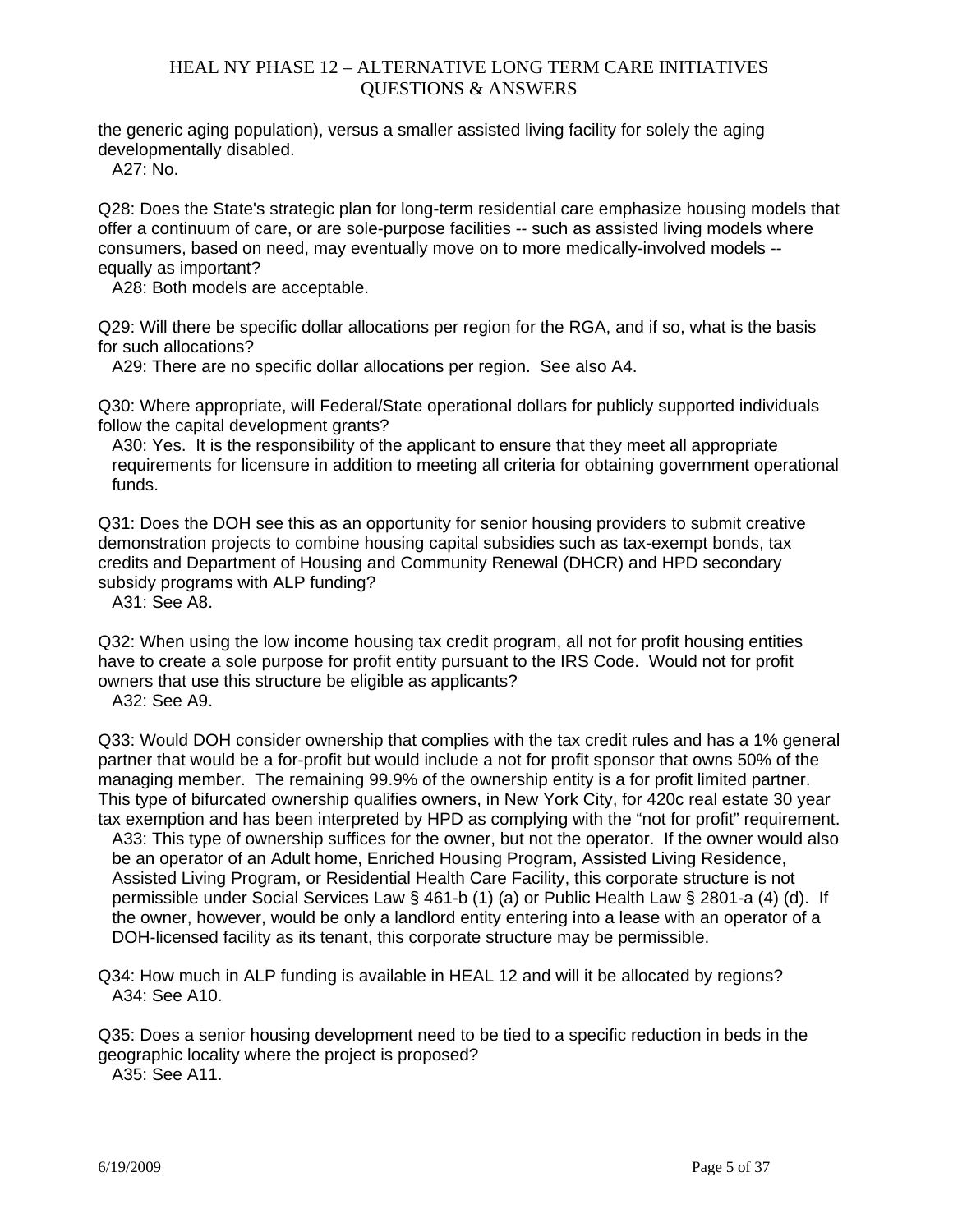Q36: Can need by evidenced by a market study showing the need for low income senior and/or special needs populations? For example, DHCR has just published a Housing Needs Study for all of the regions of the State. HPD publishes an annual needs study as well.

A36: See A12.

Q37: Will the Department entertain the development of a mixed project that includes both independent senior housing and a floor or two of ALP units? If so, what types of capital funds are available for this? What architectural guidance can the DOH offer with regard to the requirements for a mixed project?

A37: See A13 for information about the mixed project and capital funds. A project which contains both independent senior housing and an adult care facility based ALP will need to meet the requirements of the building code for a mixed use occupancy building as well as NYS Department of Health Regulations which require the operator of an Adult Care Facility to have full control over all spaces for which it is licensed. While the two proposed occupancies can be co-located in the same building, they will need to be separate and distinct. The NYS building code is applicable to all facilities outside of New York City. The NYC building code is applicable to all facilities in New York City.

Q38: What type of site control is required for the application?

A38: Lease, purchase agreement, mortgages, long-term rental agreements are examples of proof of site control. An Enriched Housing Program may submit a signed agreement pursuant to 18 NYCRR § 485.6 (d) (13) as well.

Q39: Is there any cap on acquisition cost of a site? A39: See A15.

Q40: Does the site have to be in close proximity to a nursing home or a hospital that is downsizing or can it be in the same county? City?

A40: The application must clearly state how the project assists the community in organizing, financing and developing alternatives for care through coordination. It must address the goals of HEAL NY as described in Section 1.2 of the RGA, page 5.

**\*** Q41: What is the level of collaboration/correlation between nursing bed closure and the development of a new program?

A41: While there is no direct collaboration necessary, the project must clearly describe the benefit to the community or region it serves.

Q42: With regard to the two year requirement for spending HEAL funds; can it be used for site acquisition? For pre-development costs such as architectural, financing, and other soft costs? A42: Yes.

Q43: If a project is being proposed as 100 percent low income mixed development including independent low income senior housing and ALP units, will DOH permit site acquisition costs for one hundred percent of the apartments?

A43: Yes, if the eligible applicant is approved to provide low income housing for seniors, up to 100% of site acquisition costs would be permitted.

Q44: In regards to the taxability of the HEAL grant, what method will you use to identify the dollars? If by 1099, what type of 1099, which box of the 1099 and what identifiable letter code will be used?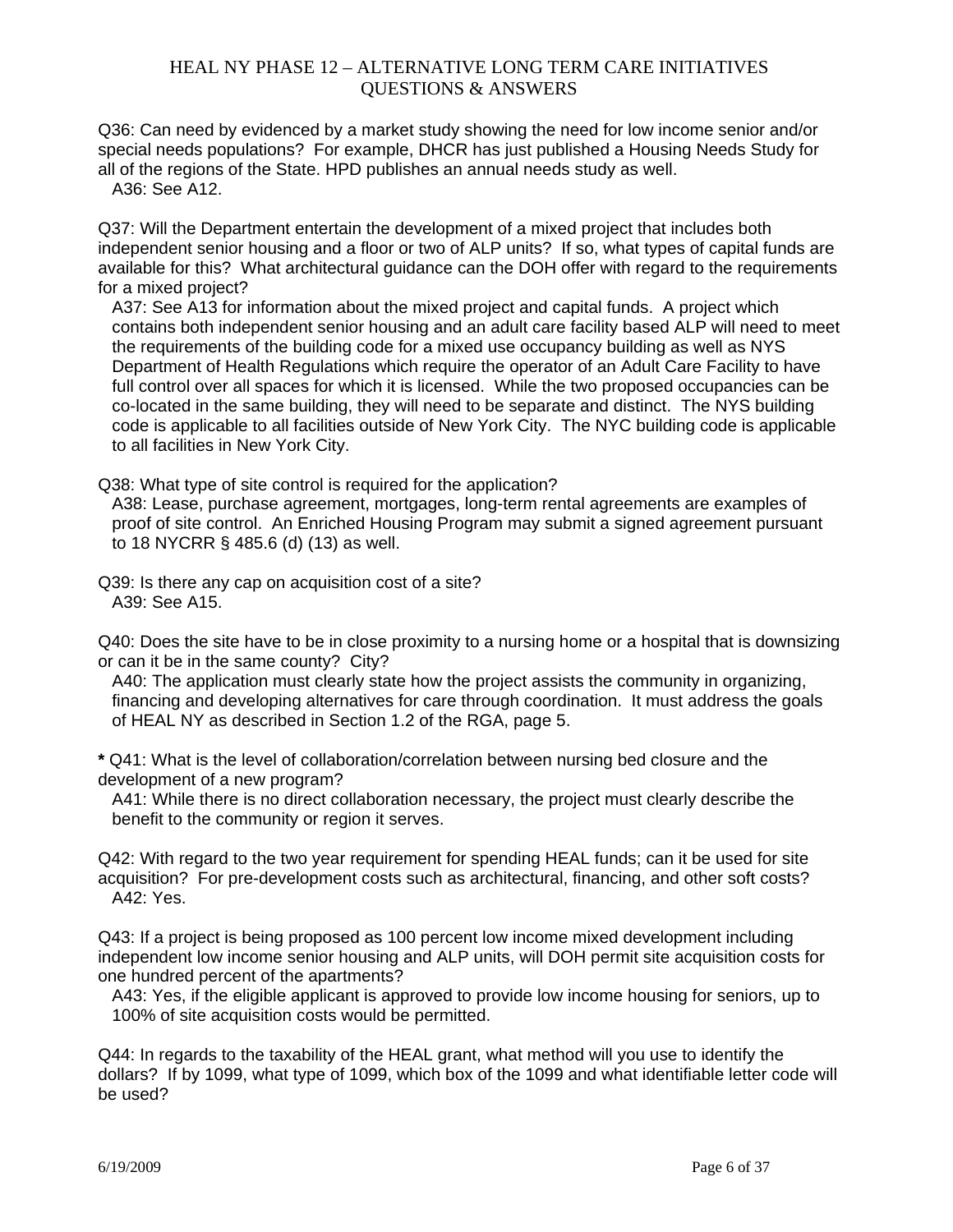A44: According to the Office of the State Comptroller, the type of business determines whether or not a 1099 is issued. For-profit entities such as individuals, sole proprietorships, partnerships and limited liability companies (LLCs) are subject to federal reporting.

Q45: What will be the involvement of DASNY in the architectural review and construction administration phases of a HEAL project?

A45: DASNY will not be involved in the architectural review and construction administration phases.

Q46: I am submitting this question pursuant to Section 3.1 of the Request for Grant Applications (RGA Number 0905041240). Please advise whether an applicant must be licensed or certified, or applying for a license or certification, in order to qualify for such grant (and if the same is required, what licenses or certifications will satisfy the requirement).

A46: The eligible applicant list can be found on page 8 of the RGA, Section 1.4(B). The applicant must already be a legally existing organization.

Q47: I am wondering if the Department would consider applications for funding to create ALP beds if there was no correlating NH bed decertification, but community need was demonstrated. It seems as though this RGA allows for such a scenario, but ALP beds are typically awarded through a competitive process, or a process such as the NH Rightsizing Demonstration or the "Berger Commission," so clarification is appreciated.

A47: The applicant must show that the allocation of the ALP beds reduces health care spending by promoting alternative care at appropriate levels. A Certificate of Need application for the ALP beds would be required if the project is selected for funding.

Q48: What are the allocations per region of the \$175 million to be awarded? (Section 1.8, paragraph 1).

A48: See A4.

**\*** Q49: Can HEAL NY 12 funding be used to provide non-residential options, such as a new Long Term Home Health Care Program (LTHHCP), adult day health care program, or managed longterm care plan?

A49: Non-residential options will only be considered when combined with a capital project designed to reduce the RHCF certified inpatient bed capacity and expand residential models.

Q50: Can the funding be used to increase slots for existing non-residential programs, such as the LTHHCP?

A50: See A49.

Q51: Can the funding be used to open a new site for an existing managed long-term care plan or an existing adult day health care (ADHC) program?

A51: The project must meet the goals of HEAL 12; if a new site can demonstrate need, then such project can be considered.

Q52: Applicant plans to reduce a significant number of beds and close one building for RHCF operations. Would retirement of the existing debt on that building qualify for HEAL funding? A52: Yes.

**\*** Q53: Is equity towards a construction project an eligible expense under HEAL?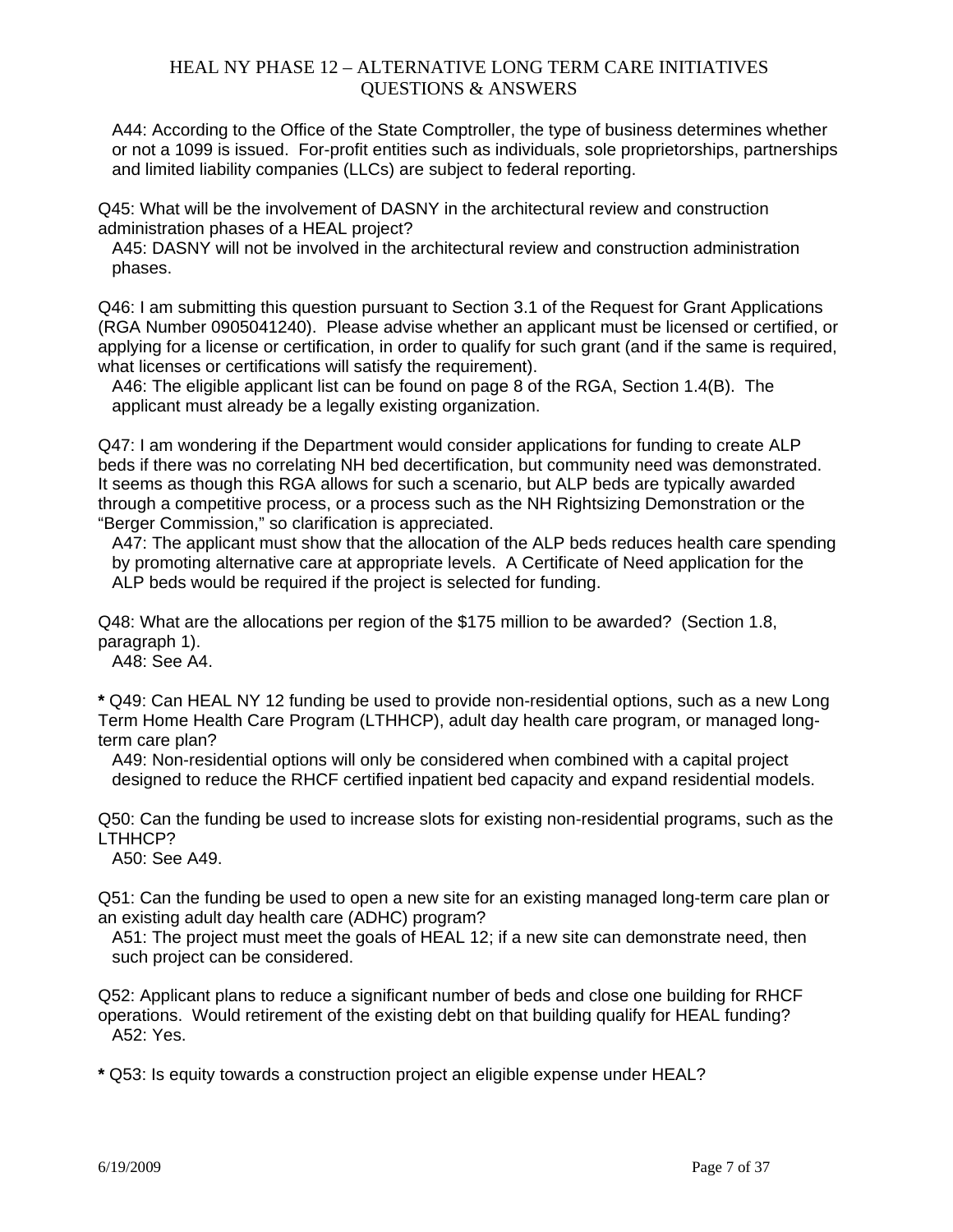A53: Yes. HEAL 12 money is considered to be equity towards a construction project. Applicants should make sure the project fits the overall goals of HEAL 12. Also see A24.

Q54: What income levels and/or monthly rental rates constitute affordable housing? A54: As individual situations will vary, it is up to the applicant to determine what constitutes low income housing in their region, and to ensure that the project is in compliance with low income housing regulations.

**\*** Q55: Can the resizing and restructuring of a long-term care facility be the promotion of alternate care, based on community needs, but NOT be a reduction of beds?

A55: An application that proposes the restructuring of a long-term care facility but does not result in the reduction of beds must document how it meets the objectives of HEAL Phase 12.

Q56: Can the long-term care facility apply for the HEAL Phase 12 Grant for the construction of a new facility and NOT reduce their current bed count?

A56: The project must detail how it meets the objectives of HEAL Phase 12.

Q57: Do the application packets for both the Technical and Financial portions need to be placed in binders?

A57: The Technical and Financial portions do not have to be in binders. The information should be provided in a format that provides for an easy review. The only requirement is that the Technical Application (See RGA Attachments 3 through 8) and the Financial Application (See RGA Attachments 9 through 15a) be mailed to the HEAL Office (see RGA Section 3.3 for address) in its own package. The Application packages (including shipping boxes) should be clearly marked on the outside either:

HEAL NY Phase 12 Technical Application; or

HEAL NY Phase 12 Financial Application.

Q58: Do the applications need to have headers or footers and/or page numbers? A58: See A57.

Q59: RGA instructions indicate an applicant should not include any financial information within the Technical Application, or risk disqualification.

Is it permissible to:

- 1) Discuss methodology used to create estimates;
- 2) identify sources; and/or

3) project amounts of savings;

to the health care system?

A59: Yes. In the technical portion of the application, the applicant may discuss methodologies and sources used to determine cost savings. However, any information deemed to be financial, such as project costs and projected amounts of savings will be redacted prior to technical review.

Q60: We (a not for profit) are joining with our County to expand a community based service. The County is considering a reduction in the number of nursing home beds. What level of commitment on the bed reduction from the County is needed with our application? A letter from elected County Administrator? A commitment by the legislature (The Legislature will not be able to execute this by 7/14.) Any other?

A60: At a minimum, a letter of intent by the County Administrator should be included in the application package.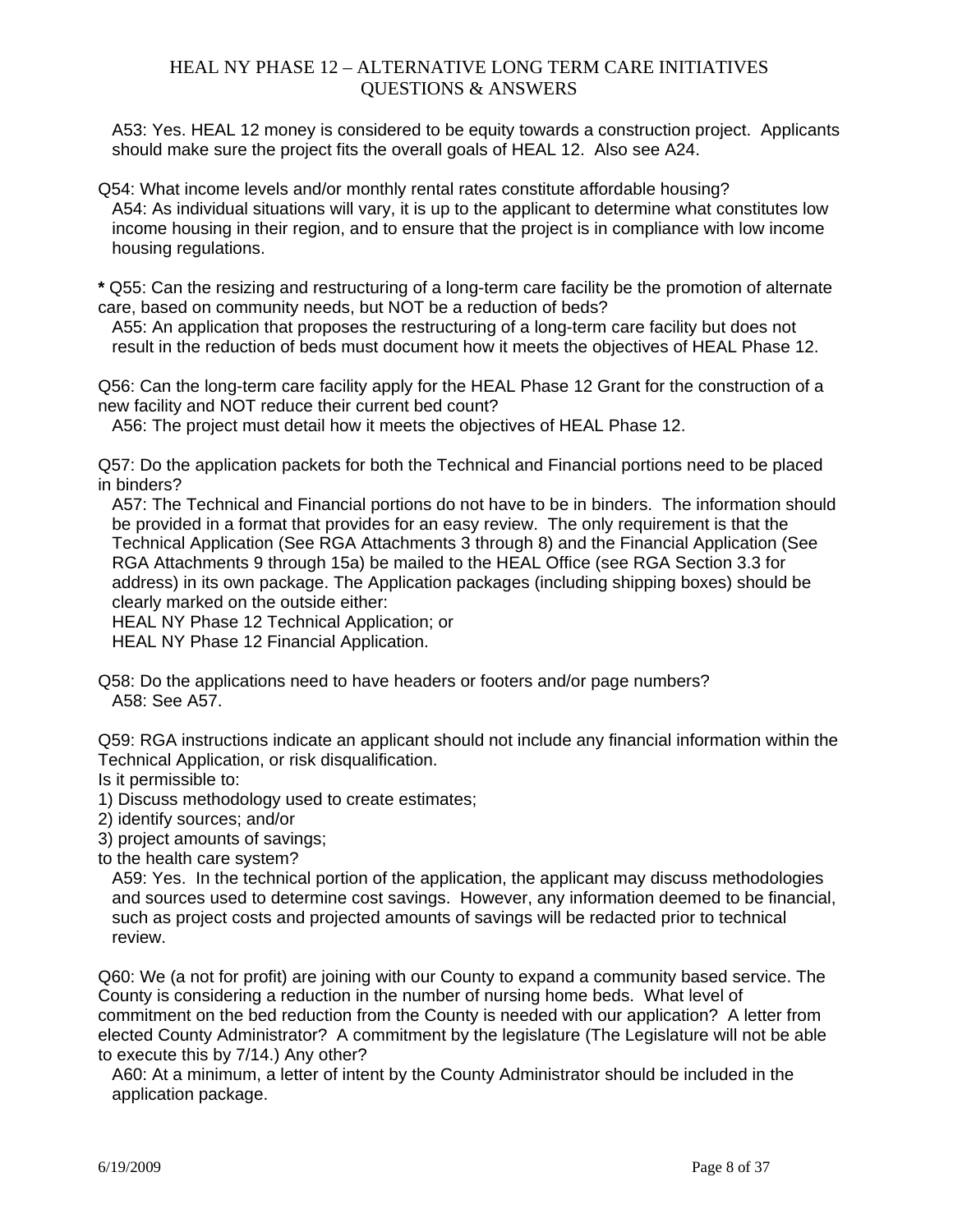Q61: As part of the application, there is a mention ALP Beds are part of the initiative. Is it possible for a skilled nursing facility to return to the State unused beds for ALP Beds but not at an equal ratio? Return 11 beds for 25 ALP beds?

A61: This would be an eligible project. However, as this is a competitive review, the application should clearly state how it meets the objective of HEAL NY Phase 12.

Q62: We are contemplating a regional project that might mean skilled nursing residents are living in several small (10-person) homes. These homes might be in two counties, but would be under the same governing organization. Could these homes all be under the same license even if they are in different counties? Would they have the same reimbursement rates?

A62: It is up to the applicant to document the sources of operational revenue as it relates to their proposal.

Q63: Given community need for more home-based rather than community-based health-care services, coupled with the primary goal in this HEAL Phase to assist communities to organize, finance, and develop alternatives for care through the development of other residential options (RGA - Page 6, Paragraph 2), could HEAL funds be used to supplement, rather than supplant, HUD capital grant dollars for the creation of supportive housing for low-income persons with disabilities (Section 811) and seniors (Section 202)? (Appendix C of the RGA allows for contracts to be wholly or partially supported by federal funds.)

A63: Yes. HEAL 12 funds may be used to supplement HUD capital grant dollars for the creation of housing for low-income disabled persons and seniors. HEAL 12 should not supplant HUD funding.

Q64: Given community need for more home-based rather than community-based health-care services, coupled with the primary goal in this HEAL Phase to assist communities to organize, finance, and develop alternatives for care through the development of other residential options (RGA - Page 6, Paragraph 2), could HEAL money be used to supplement, rather than supplant, HUD block grant funding – e.g., HOME and Community Development Block Grants – to construct or rehabilitate housing for low-income persons with disabilities and seniors that includes programs for personal-care and health-related services?

A64: Yes. HEAL 12 funds may be used to supplement HUD block grant funding for the creation of housing for low-income disabled persons or seniors, including programs for personal care and health related services. HEAL 12 should not supplant HUD funding.

Q65: Under the RGA, expenditures eligible for funding include housing configurations with coordinated medical services that support long-term care populations living in the community (RGA - Page 11, Paragraphs 1 & 2). Would this apply to medical services coordinated through the Consumer Directed Personal Assistance Program, the Nursing Facility Transition and Diversion Waiver Program, the Traumatic Brain Injury Waiver Program, and other Medicaid programs allowing individuals to live in and receive nursing-facility level of care in the community? A65: Yes, refer to Section 1.4(A), Eligible Activities, listed in the RGA on pages 6 and 7.

Q66: Since HEAL's goal is to assist communities to organize, finance, and develop viable alternatives to RHCF care for long-term care populations (RGA - Page 6, Paragraph 1), why doesn't the partnership that the State seeks according to the RGA go beyond one between the State and the health care community (RGA - Page 5, Paragraph 9) to include significant community stakeholders such as community-based housing organizations?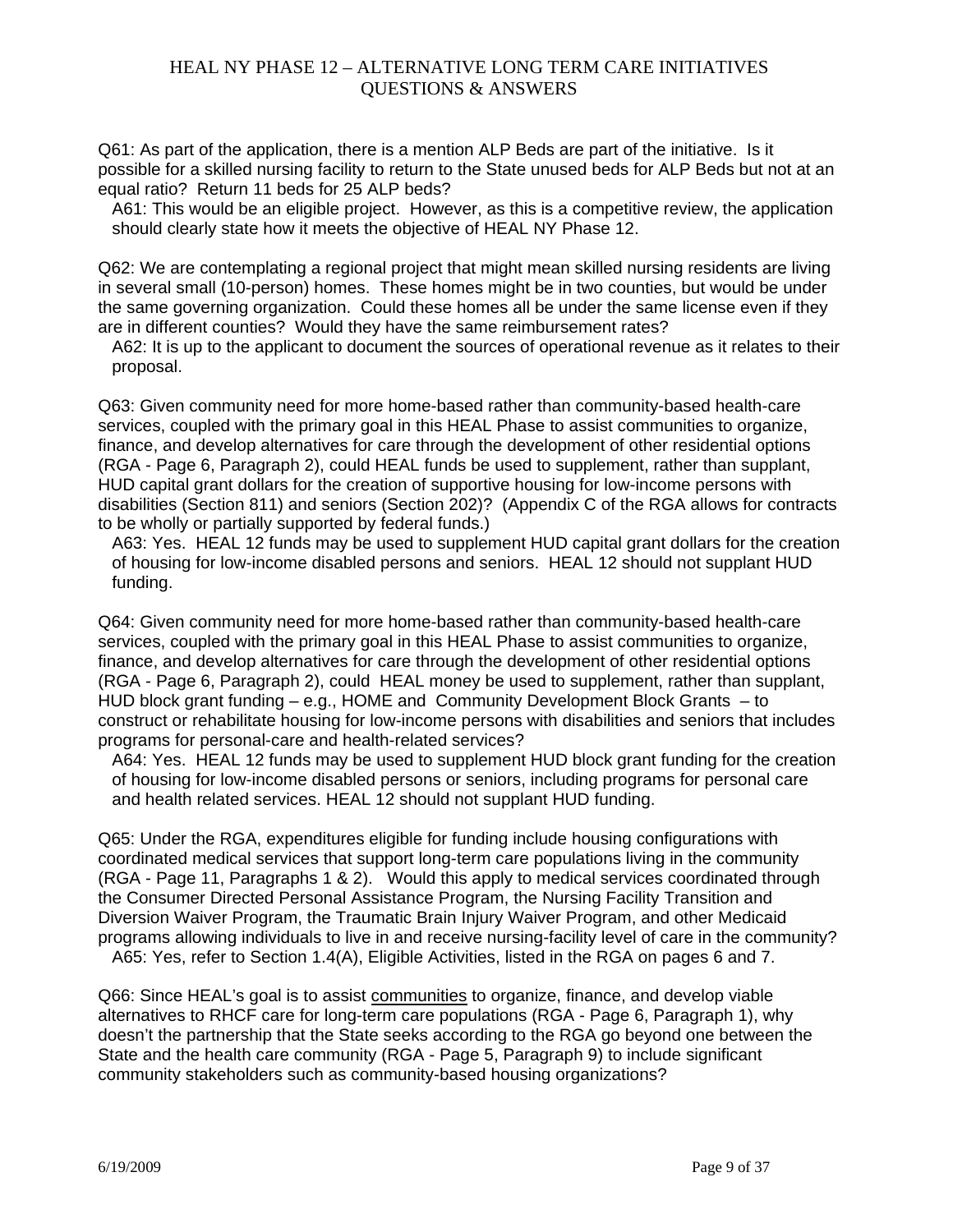A66: The Department of Housing and Community Renewal (DHCR) provides funds to not-forprofit organizations throughout New York State for the purpose of helping New York State residents with their housing needs. The two types of organizations, known collectively as Community-Based Housing Organizations, are Neighborhood Preservation Companies and Rural Preservation Companies. Applicants may propose partnerships with community-based housing organizations licensed by other agencies and the Department will assist the applicant in obtaining the requisite approvals.

Q67: The time period between the announcement of the grant and the deadline for submitting applications is brief. Wouldn't the RGA objective of developing other residential options (Page 6, Paragraph 2) be much better served if the application deadline were extended, thereby potentially increasing not only the pool of prospective applicants but also their diversity in terms of region, eligibility, background, and collaborations?

A67: The timeframe for submission of applications is comparable to that of the several previous HEAL NY RGAs issued for capital restructuring projects. In all these solicitations, considerably more high-quality proposals have been received than can be funded, indicating that the timeframes are long enough to permit the development of applications for resourceful, welldesigned projects.

Q68: Does the term "licensed residential programs" (RGA - Page 11, Paragraph 1) also include licensed residential programs that serve people with mental illness -- for example, the Supervised Community Residence, the MICA Community Residence, Apartment Treatment programs, the Community Residence/Single Room Occupancy (CR/SRO), and the Residential Care Center for Adults (RCCA)?

A68: Yes, however the applicant must be an Eligible Applicant under the RGA.

Q69: (a) Affordable Community Care Retirement Communities (CCRCs) are classified in the RGA (Page 11, Paragraph 2) as eligible for HEAL funding as a licensed residential program and a housing configuration with coordinated medical services that support long-term care populations living in the community. Since skilled nursing facility care for CCRC residents who become temporarily ill or who require long-term care may be provided in an on-site facility or in an offsite nursing home affiliated with the CCRC under the CCRC statute, would an offsite option be available under the RGA to other housing configurations with coordinated medical services that support long-term populations living in the community?

If the answer to Question (a) is yes, would there be any objection to the use of HEAL funding for the acquisition, construction, reconstruction, equipment, and information technology cost necessary to develop affordable fees for service under Articles 46 or 46-A of PHL (RGA - Page 11, Paragraph 4) with respect to, for example, a housing configuration such as a Naturally Occurring Retirement Community (NORC), which permits senior citizens to remain in the multiunit and multi-family buildings where they have been living while receiving long-term care at home or "offsite"?

A69: Yes, the proposal must meet one of the objectives of HEAL Phase 12; refer to page 6 of the RGA, Section 1.3. In addition, any entity applying for Article 46 or 46-A designation must comply with all respective requirements.

Q70: Does the development of other residential options (RGA - Page 6, Paragraph 2) or other housing configurations with coordinated medical services that support long-term care populations living in the community (RGA - Page 11, Paragraph 2) encompass the construction or rehabilitation of integrated scattered-site affordable housing units for persons with disabilities, with medical services coordinated by the persons with disabilities themselves in consultation with a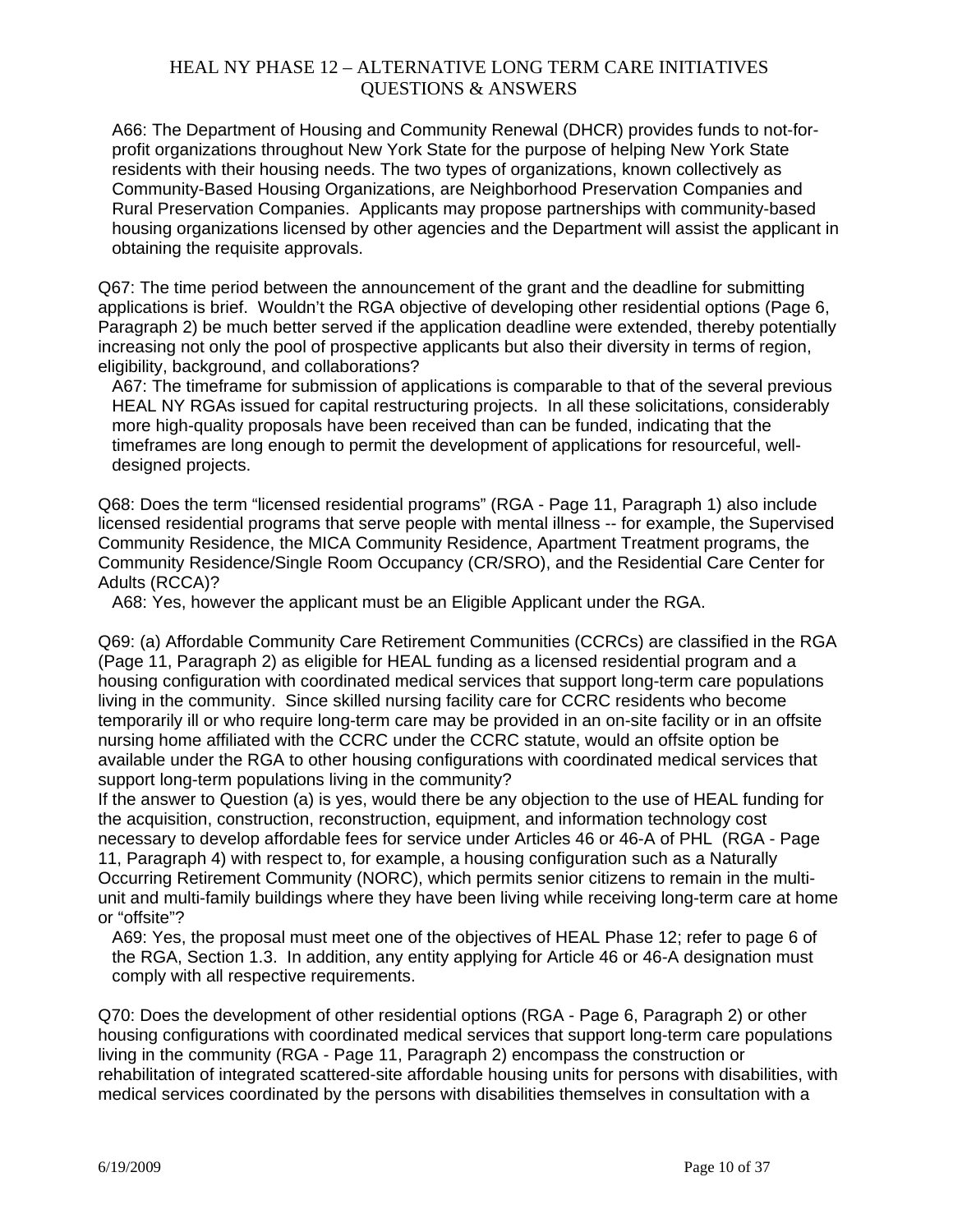service provider under contract and in partnership with the housing development's managing agent? (One such model for this housing configuration is The Supported Housing Initiative of The East Side Housing Opportunities, located in Buffalo, New York. The initiative serves the housing, independent-living, and referral-assistance and service-consultation-related needs of persons with mobility, hearing, and visual disabilities. Twenty percent of the 50 affordable single-family housing units, for a total of 10 units, are set aside for individuals and/or families with disabilities.) A70: Yes, this is one of the objectives of this HEAL Phase; also see A69.

Q71: HEAL grant funds can be supplemented by additional matching funds through the Federal-State Health Reform Partnership (RGA - Page 5, Paragraph 2). Originally, as part of the State's F-SHRP Plan submitted to the federal government, the State was to receive \$50 million from CMS for home modification and housing accessibility to spur reform of New York's health-care system. If the State received those dollars, why aren't they available as part of this HEAL Phase?

A71: The \$50 million from CMS is not part of this RGA and is unrelated. HEAL 12 provides for a total of \$175 million.

Q72: (a) Is a public housing authority (PHA) that is a division or department of local/municipal government, rather than a quasi-public corporation, an Eligible Applicant under the RGA (Page 8, Paragraph 4, #8).

If the answer to (a) is yes, would the type of PHA previously described qualify to access HEAL funding to supplement, rather than supplant, federal Section 8 program funding and the Low Income Housing Tax Credit (LIHTC) to construct or rehabilitate supportive housing with personal and health-care services for low-income persons with disabilities and seniors?

A72: See A63. HEAL funding may supplement federal Section 8 program funds and Low Income Housing Tax Credits for the creation of supportive housing for low-income disabled persons or seniors.

Q73: Our facility is considering proceeding with a 100 RHCF bed renovation in place of the 125 beds for which it received CON approval. As it would be assisting in the closure of inpatient beds, would this modification qualify as a HEAL 12 initiative?

A73: No. This would be eligible for funding only if there was a modification to the CON that would constitute a new distinct phase of the project; and only that phase would be eligible for funding. HEAL funds may not be used to replace or supplant existing funding.

Q74: Assuming the objectives of HEAL 12 are otherwise met, is HEAL 12 funding available to applicants with previously approved CON applications or ALP projects that were previously approved under competitive RFAs such as the 1584 ALP RFA, or must the proposal be one that has not previously been reviewed and approved by the NYSDOH? A74: See A7.

Q75: Again, assuming the objectives of HEAL 12 are otherwise met, if an applicant has an approved project (RHCF or ALP) but proposes a significant change to the project that would require additional funding beyond that previously demonstrated, would the proposal be eligible for HEAL 12 funding?

A75: Yes, see A21.

**\*** Q76: If an applicant has a "Berger" mandated project and received a HEAL 4 award but has additional funding needs, would it be eligible for a HEAL 12 award?

A76: The applicant would not be eligible for any activity related to its Berger mandate, even if the HEAL 4 award did not cover the entire cost of implementing that mandate. Any application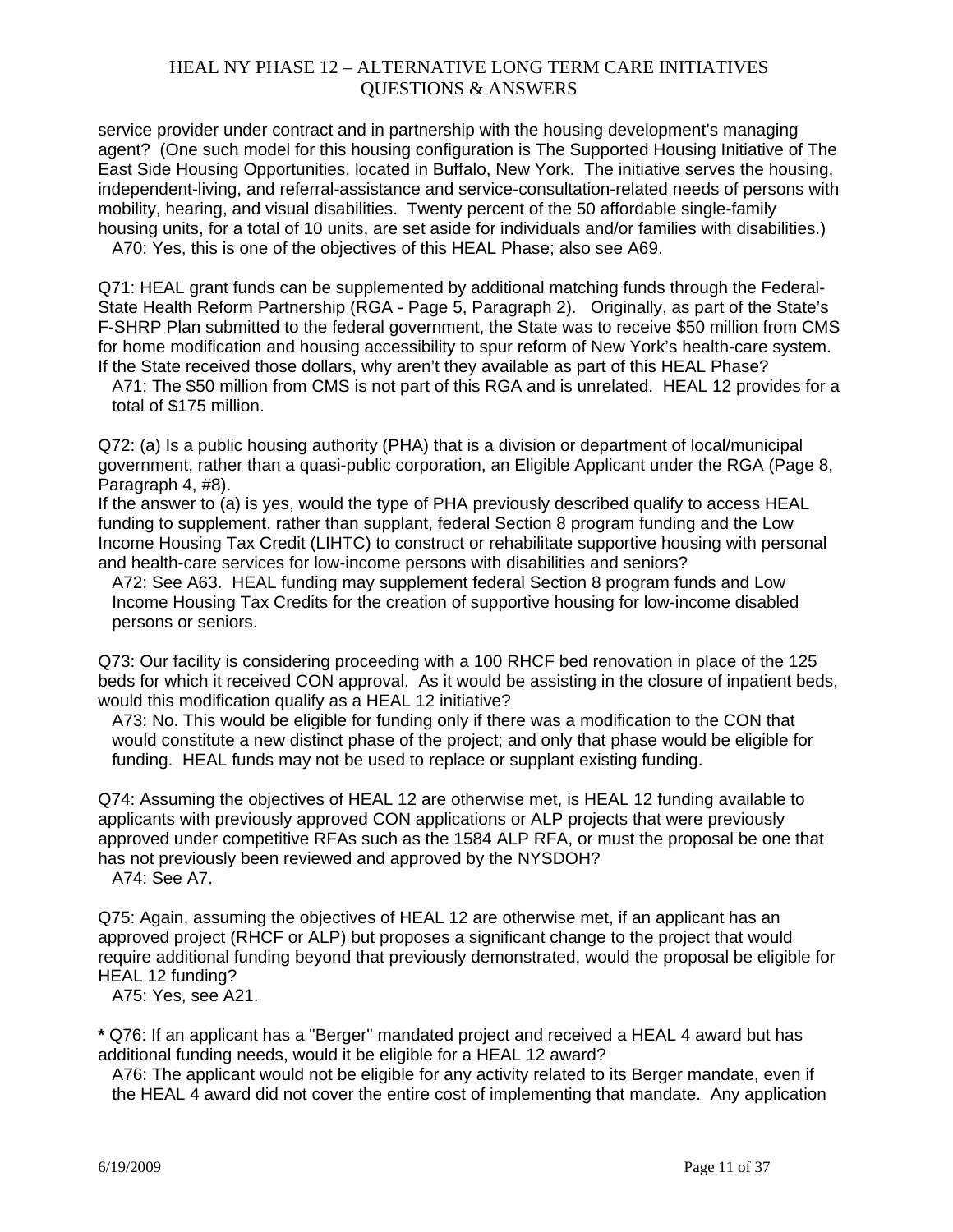would have to be for other activities in order to be considered eligible for funding under this RGA.

Q77: Are attachments allowed beyond those noted in the RGA, such as attachments from supporters of the application that provide concrete evidence of need for the project? A77: Yes, but letters of support and similar documents would not be deemed sufficient to demonstrate community need for the project. As stated at the applicant conference, community need should be demonstrated through quantified, verifiable information, such as Census data, SPARCS data, Prevention Quality Indicators (PQIs), vital statistics, data tabulated from the applicant's records (without patient/resident identifiers), or data gathered from statistically valid surveys.

Q78: Is an application that proposes conversion of RHCF beds to LTHHCP slots an eligible proposal, and, if so and all other things being equal, would it be likely to score as highly as a proposed conversion of RHCF beds to some other type of residential care? A78: See A49.

**\*** Q79: In an application for a proposed bed conversion, for example RHCF bed conversion to ALP beds, will the Department consider greater than a 1-for-1 bed conversion, e.g., decertification of 40 RHCF beds and certification of 60 ALP beds?

A79: There does not have to be a one-for-one conversion for beds.

**\*** Q80: Is the following an eligible project: an application in which an Adult Care Facility/ALP provider (lead applicant) seeks HEAL 12 funding to purchase all or part of an unrelated RHCF (co-applicant), subsequent to which, the RHCF will either close and decertify all of its beds or decertify some portion of its beds, and the Adult Care Facility/ALP provider will use additional HEAL 12 funding to construct housing alternative beds, e.g., ALP beds, at a site apart from the RHCF, or will convert existing ACF beds to ALP beds without construction? As background to the question, it is believed that, in many cases, RHCFs will not be interested in constructing other residential alternatives, while unrelated parties will be interested, and the only way to create the necessary bed conversion scenario will be to bridge the gap between the parties through the use of HEAL 12 funds that will induce the RHCF to decertify beds or an entire facility.

A80: The project must meet the objectives of HEAL NY Phase 12, as defined in Section 1.3 of the RGA.

**\*** Q81: Assuming the answer to the preceding question is yes, what amount of HEAL funding per bed would be allowable for the bed purchase component of this proposal? Again assuming the answer to the above question is yes, may the housing provider construct the ALP beds in a county that is different than the county in which the RHCF is situated, as long as the two counties are in the same NYSDOH RHCF planning region (i.e., transfer from one county to another within New York City, or transfer from one county to another on Long Island)? Further, could the RHCF beds be decertified in one county with an excess of RHCF beds and have the ALP beds built in a contiguous county, with a demonstrated lack of ALP beds, even if the counties are not viewed as a single planning area for RHCF bed purposes (e.g., Albany and Schenectady)?

A81: There is no set "per bed" amount for HEAL funding. Rather, the entire funding request cannot exceed \$25 million. Funding under HEAL 12 may be used to purchase and decertify nursing home beds, and to construct alternative care beds, such as ALP beds, at a different site. This may be in the same county or a contiguous county with a demonstrated community need. The applicant must demonstrate how the project will meet the goals of the RGA.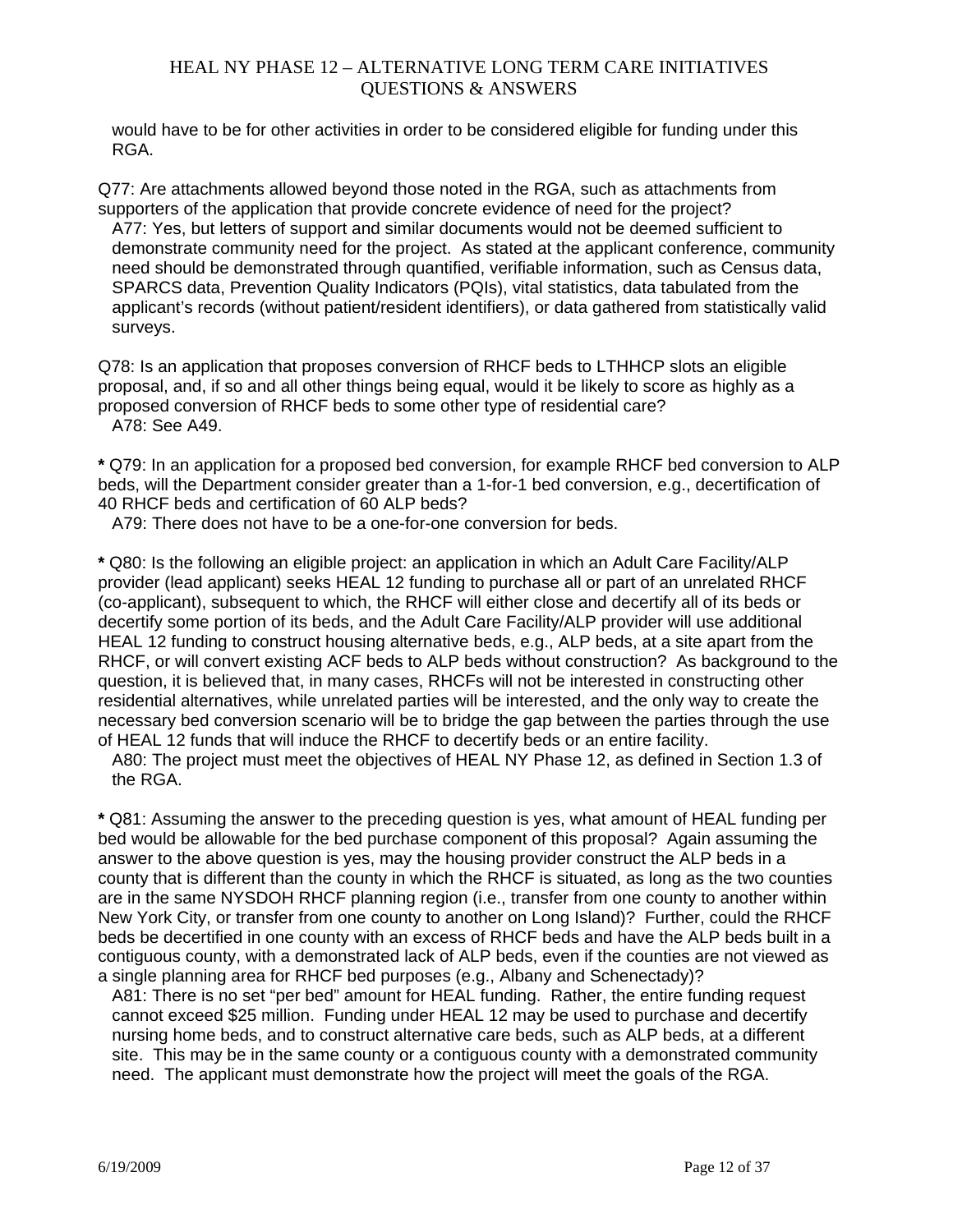Q82: Would the proposed conversion of RHCF beds to a lower-level residential program with pending regulations, e.g., neurobehavioral step-down, be eligible for HEAL 12 funding? A82: No, the proposal is not creating alternatives to RHCF beds.

Q83: How will applicants access ALP beds if approved? What type of application process (competitive, non-competitive?) is envisioned?

A83: If the application is selected for funding, a Certificate of Need application for ALP beds must be completed. It is not competitive after HEAL funds are secured. If the terms of the awarded HEAL funds included the award of ALP beds an ACF CON ALP application would be required in conjunction with all other required applications.

Q84: Can I submit a grant application for both an increase of ADULT HOME beds with a request for ALP beds, or must it be two separate Grant applications?

A84: One application may request both Adult Home and Assisted Living Program beds.

**\*** Q85: At the bidder's conference a question was posed: "If an applicant has an approved CON and the applicant wants to modify it, is the applicant eligible to modify it through HEAL XII funding?" The Department of Health (DOH) responded that the applicant must withdraw the approved CON and submit a new application for HEAL XII. We now respectfully request a clarification to the response. We believe that DOH should reserve the authority to authorize the use of HEAL XII funds for the modification to an approved CON, if such modification is consistent with existing DOH guidelines. This flexibility would allow the Department, on a case by case basis, to exercise the review that accompanies a CON application without requiring an entirely new review of a CON submission and could be used when DOH determines that it is more appropriate and cost effective for the State to permit a modification of an existing CON. This is a better alternative to submitting an entirely new application that may be unnecessary, and will certainly be more costly to prepare. Reserving the authority to accept modifications to an existing CON is in the best interests of the Department and HEAL applicants. Accordingly, we recommend that DOH issue the following clarification: "An applicant for HEAL funding will generally need to file a new CON in connection with the project to receive funding. However, if DOH determines that it is more cost-effective and efficient to permit a modification of an existing CON application, DOH, in its sole discretion, may permit such a modification.

A85: This would be eligible for funding only if the modification would constitute a distinct phase of the project; and only that phase would be eligible for funding. HEAL funds may not be used to replace or supplant existing funding. Any such modification or amendment of a CON application would also be subject to the requirements of 10 NYCRR Section 710.5.

Q86: Are matching funds required? A86: See A1.

Q87: Where can we obtain the most recent data on capacity, volume, occupancy and discharges for Assisted Living Programs, Assisted Living Residences, Enriched Housing, Adult Homes, Long Term Home Health Care Program, Adult Day Health Care and home attendant services? (Page 36; Community Need).

A87: This information will be posted on the Department web site shortly. Please check for this update.

Q88: Section 1.5 states "In rare instances, one year, no cost extensions may be available only on pre-approval." What is meant by "no cost"?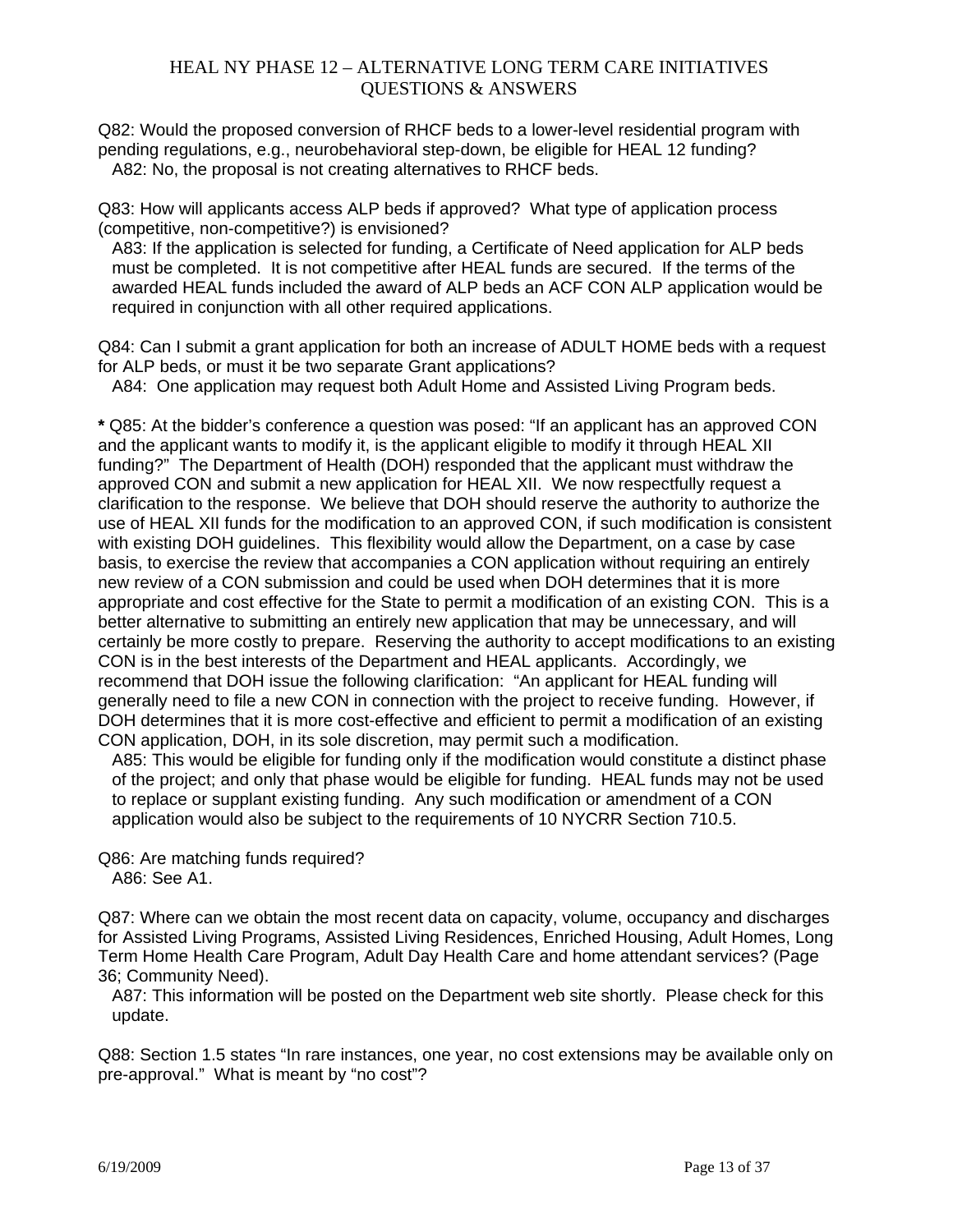A88: "No-cost extension" refers to a time extension only, granted to allow the awardee to complete approved project activities, without any increase in the amount of the original HEAL award.

Q89: Section 1.8 - of the \$175 million, how much is State appropriations and how much is from DASNY bond proceeds? Are there specific allocations of the \$175 million by region? A89: \$175 million is the total amount available in total; there is no specific allocation by region.

Q90: If RHCF bed reductions as proposed in the Berger Commission recommendations have occurred or are under way, and there is little or no development of alternative community based models, does the HEAL 12 applicant need to propose further NF bed reductions to be eligible for funding, especially if the applicant is not an entity that Berger Commission RHCF bed reduction recommendations affected?

A90: No.

Q91: If the Berger Commission recommendations for long term care (LTC) bed reductions have been or are being satisfied by separate CON actions and no new comprehensive community based services are being developed, can a HEAL 12 applicant competitively propose an alternative community based model that will demonstrate utilization changes in acute and LTC placement that in the future can lead to a community's lessened dependence on RHCF beds for the community's LTC services?

A91: Yes, the application must document how the project meets the objectives stated in Section 1.3 of the RGA.

Q92: Does the applicant and proposed program need to be a service or program that will be licensed under a provision of NYS Public Health Law? This question is posed because the RGA includes "not for profit consortia" as an eligible sponsor.

A92: Not necessarily. As for the applicant, note that Assisted Living Programs, Adult Homes and Enriched Housing Programs are licensed under the NYS Social Services Law. Senior housing corporations and corporation or entity specifically established to develop alternative long term care initiatives are not licensed. Whether the proposed program or service needs to be licensed under state law will depend on what is proposed.

Q93: If an application includes a request for working capital, can the working capital request include occupancy costs in the form of lease expenses, utilities, and insurance?

A93: Working capital may be considered a capital expense and may be used for lease payments, utilities and insurance provided the costs pertain to the decertification of RHCF beds and the construction and creation of new alternative care beds. HEAL 12 funding cannot be used for operational costs once the new facility is open.

Q94: Is a NYSDOH approved nursing home expansion (completed in 2009) eligible for HEAL NY Phase 12 funds due to unforeseen costs incurred beyond the mortgage amount? A94: No.

Q95: We are planning the private development of a twenty-six apartment, enhanced assisted living facility in a rural community. The project has wide community support and there is no doubt that our facility will meet the goals of the HEAL NY program and the 21st Century study. Our intent is to have the facility under construction later this summer and open in 2010. At this date we are putting together the business plans and pursuing financing. A corporate organization structure has not yet been established, although we fully intend that the legal entity will be in place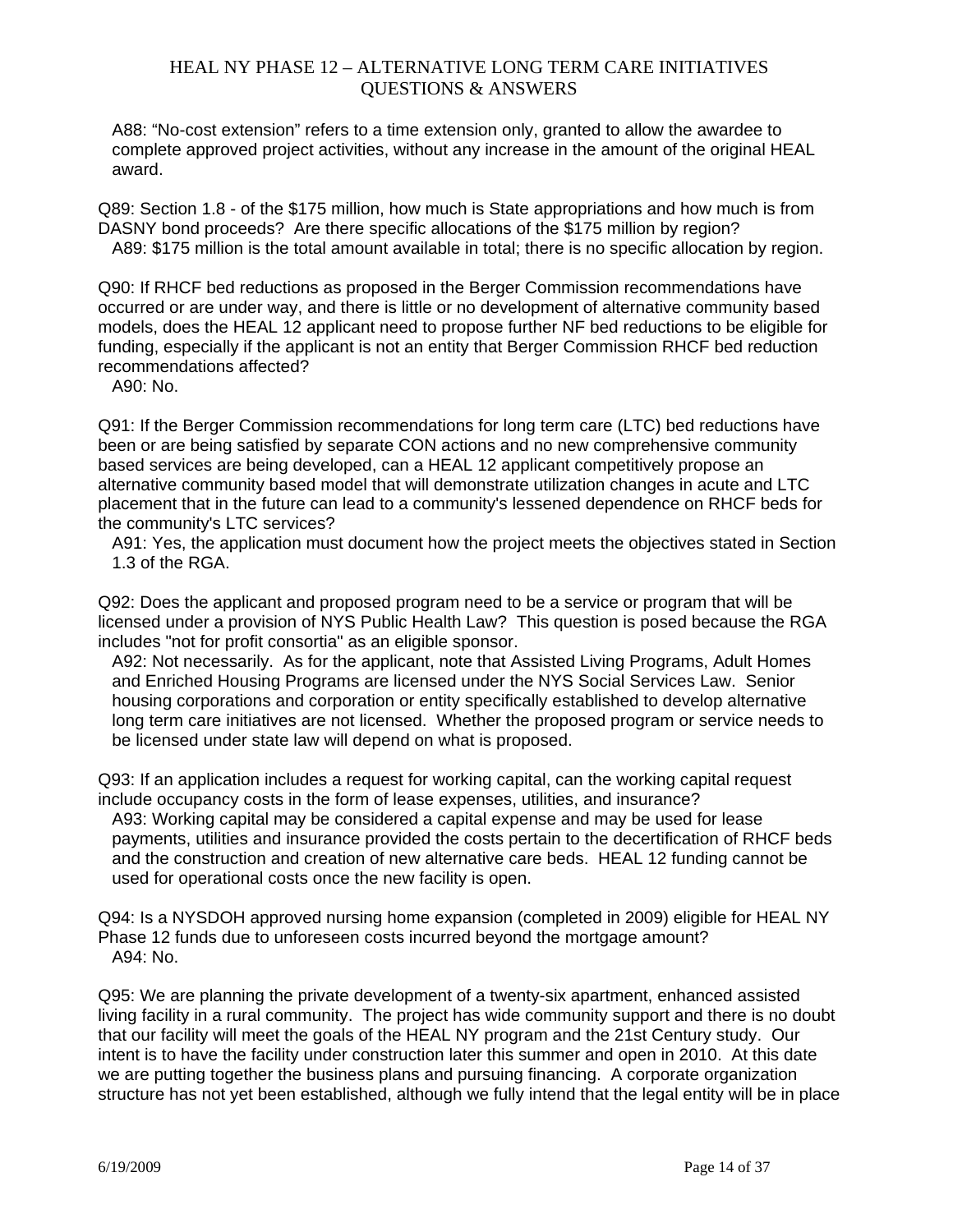before we submit the RGA. However since we are not a pre-existing organization we will not have a corporate history, financial statements, licenses or certificates. Furthermore we likely will not have legally binding commitments from investors, lenders and other grant providers prior to the RGA filing deadline although we may have letters of intent. Our project budget and construction schedule are preliminary.

Under these circumstances, will our RGA be given serious consideration?

A95: The applicant must be an eligible applicant as described in the RGA, Section 1.4(B) and the project must meet the eligible activities in Section 1.4(A). As for those items which have not been secured, the application must provide as much information as possible.

Q96: Much of the information required and benefits to be derived are applicable to a "region". For purposes of our application for an enhanced assisted living facility, please define our region. For example is it the entire Central New York Region as defined by the 21st Century study; only Cayuga County; or an area with our town at its center and a circumference extending there from? A96: See A3.

Q97: Frequent mention is also made to "community", such as basing the allocation and distribution of funds on the availability of programs in the "community" (page 6, Section 1.3, paragraph (b)). For purposes of our application please define community? For example would it include only our town or an area encompassed by a 15 mile radius of the village center? A97: The applicant must determine what the service area is and justify how their project will benefit that service area.

Q98: On page 6, the second paragraph of section 1.3 refers to "other residential options". Please define or clarify the term "other residential options"?

A98: Other residential may include any housing that serves long term care populations.

Q99: The RGA requires that the applicant enter into collaborative agreements with community based providers of medical services, local governments and other licensed programs. It also calls for the names of "co-applicant(s)". Given our status as a developing new business it is unlikely that legally binding commitments will be in hand prior to the filing deadline. What evidence can we provide that will satisfy the filing requirements relative to our intent to establish collaborative arrangements?

A99: At a minimum, letters of intent or memorandums of understanding between the parties should be provided.

Q100: Please define "community based provider" and give examples?

A100: A community based provider is one that provides services to disabled or elderly persons as a cost-effective alternative to being institutionalized.

Q101: Negotiations with a property owner are ongoing, but not finalized. Under these circumstances identifying a specific location may disadvantage us in the land acquisition negotiations. Furthermore we may not be able to state with absolute certainty the exact location of the facility. Will we be able to provide a general location description rather than a specific address? Can we defer completion of Attachment 6, Short Environmental Assessment Form or can we submit the form with the understanding that ownership of the property has not been obtained?

A101: A SEQR review should be completed and, in order to complete it, the exact facility location is needed.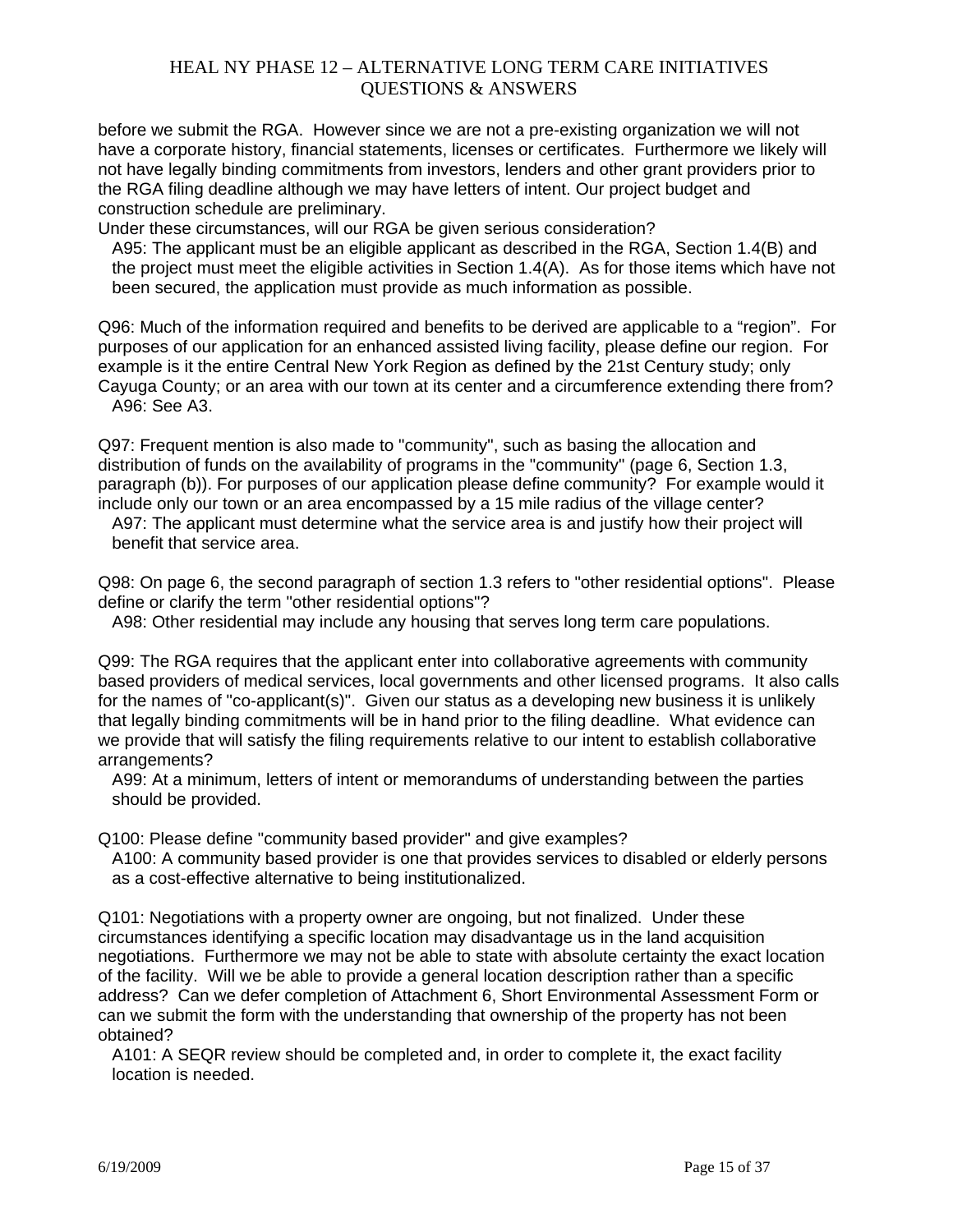Q102: In as much as we do not yet have a final project design, detailed construction cost estimates or construction contracts in place; can we base our project budget projections on per square foot cost estimates for similar projects constructed in the area during the past few years?

A102: Yes, prevailing cost per square foot would be a reasonable basis for making estimates. You should also ensure that the estimates take into account the need to pay prevailing wages for HEAL-supported activities, which are deemed public work and are governed by the prevailing wage requirements of the New York State Labor Law (see RGA, page 12).

Q103: Is there a requirement as to the level of funding to be provided by the owner? Can the owner's share of funding include all other sources of funds such as other government grants, commercial loans, etc?

A103: There is no requirement as to the level of other sources of funding to be provided by the owner (no matching requirement). If the applicant has other sources of funding, they may be government grants and traditional financing.

Q104: Since we are not affiliated with an existing nursing home and given that you will not accept anecdotal evidence, what type of evidence will you accept that demonstrates that our project will result in a reduction of nursing home beds and a lowering of regional health care costs?

A104: Based on the information provided it is difficult to answer the question. It is the applicant's responsibility to demonstrate how their application will both reduce nursing home beds and continue to meet community needs through an alternative health care delivery system. Also see A77.

Q105: Will the HEAL NY disbursements be in the form of loans and grants or just grants? A105: HEAL disbursements will be in the form of payments for incurred costs. No advances or loans will be made.

Q106: Page 10, section 1.7 explains how funds will be allocated among the competing projects. Is there a maximum percentage of a project's qualified and eligible costs that HEAL NY will provide or can the award cover 100% of such costs?

A106: HEAL 12 can cover 100% of a project's cost, however financial matching, when available, from other sources is encouraged.

Q107: HEAL NY is intended to provide financial incentives to reduce unneeded nursing home beds and their associated costs yet it would appear to conflict with a provision of the Assisted Living Reform Act of 2004. This act states that an individual with chronic needs cannot be accepted for admission into an ALR-EALR. With NYSDOH's new Nursing Home Transition Diversion Medicaid Waiver, New York is encouraging nursing home residents to move back into their communities. Among those who wish to move are persons with chronic needs that will need the level of care provided by EALRs. Can an EALR accept chronic needs persons transferring from nursing homes and still qualify for grant funding through the HEAL NY grant program? A107: No, an EALR must comply with NYCRR Title 10, Section 1001.7(d).

Q108: Section 3.4 – "Demonstrated support for hard to serve or low and middle income individuals in need of long term care services" - How is hard to serve defined? A108: The applicant should describe this term and defend their definition.

Q109: A facility has an approved CON that will be modified – is this project eligible for HEAL 12? A109: See A85.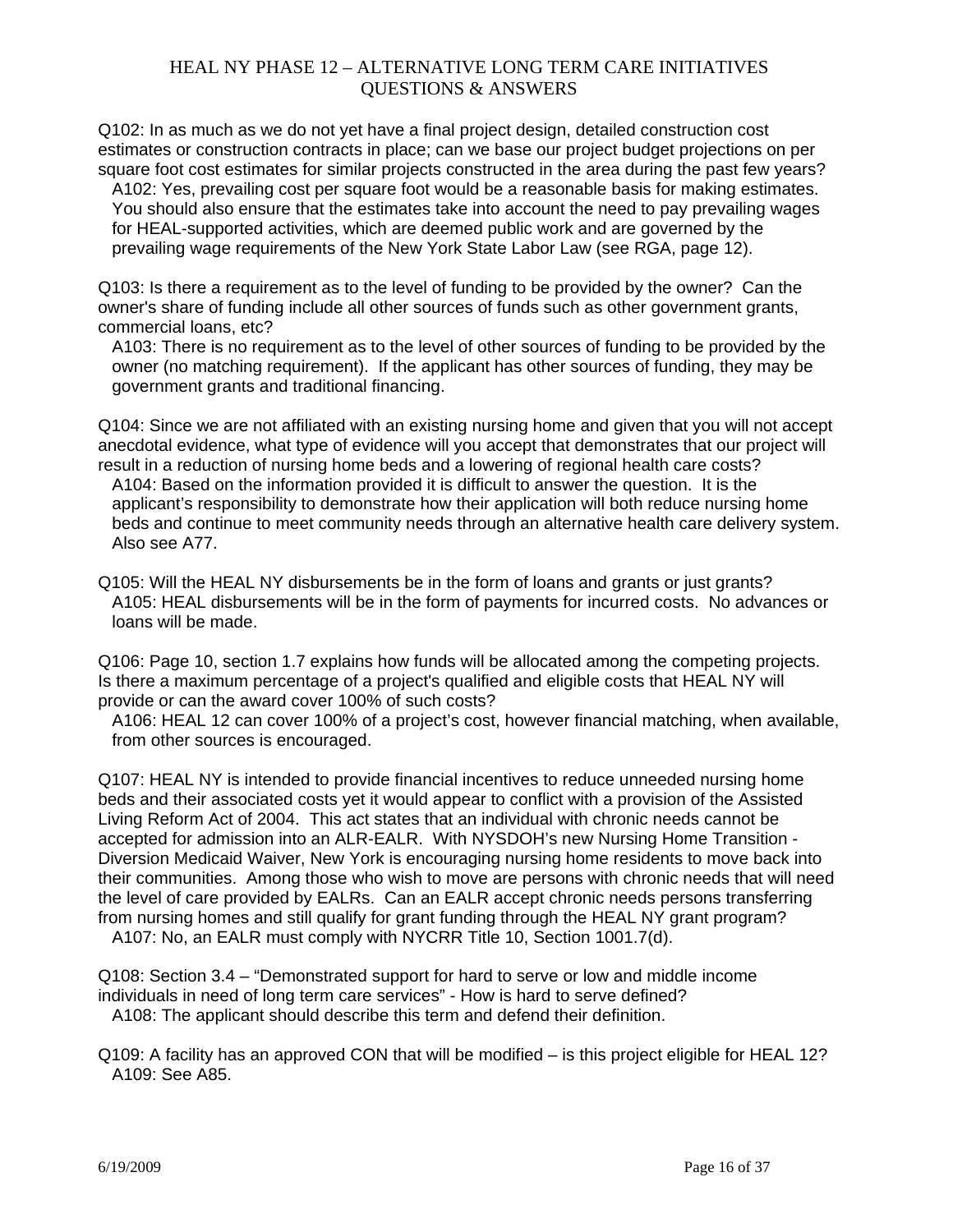Q110: This question is in regards to the HEAL NY Phase 12 Grant RGA Section 1.4(B) - Eligible Applicants. We are a management firm with a purchase agreement for an adult home. We have submitted our application for a Certificate of Need to the Department of Health for the change in ownership and are awaiting approval. Are we eligible to apply for the HEAL NY Phase 12 grant? A110: You must be an eligible applicant at the time of submission of the application. See also A7 and A109.

Q111: Our County Community Hospital and Nursing Facility is one of our many County departments. The acute care public hospital is the only hospital in the County, while the attached nursing facility is the larger of the two existing skilled nursing homes in the County. The existing home health care and recently approved long-term home health care programs are provided through the County Health Department's Certified Home Health Care Agency (CHHA). There are no other home health agencies in our county. In collaboration with numerous County departments (Office for the Aging, Public Health, Social Services), our intent is to reduce beds in the County nursing home to make way for establishing a medical day care and respite service that will enhance the ability of a new long term home health care program to flourish. This holistic "nursing home without walls" approach would set the stage for a more comprehensive continuum of care for the aging population in our County and surrounding areas. Medical day care and respite care services are not currently provided in our area and this concept would expand health care alternatives to our home care population.

Our question is as follows (section 1.4(B)): Would it benefit our plan to have our County Community Hospital and Nursing Facility be the lead applicant since the proceeds from the HEAL 12 program would be used entirely within the nursing facility or, since the effort is a collaboration of County departments, should the County be the lead applicant?

A111: The County Community Hospital and Nursing Facility should be the lead applicant since the proceeds from the HEAL 12 program will benefit the facility.

Q112: Is a not-for-profit, independent living retirement residence (not licensed by the New York State Health Department), eligible to request funding from the recently announced \$175 million in HEAL NY Grant funds, for the purpose of retro-fitting a Sprinkler and Fire Alarm System at our facility? The estimated cost of this project is approximately \$1.5 million. This is an independent living community for older adults. We are a 501(c)(3) not-for-profit, tax exempt organization. Most importantly, though, this is not a public company, so there are no shareholders demanding returns on investments. I look forward to learning whether we are eligible to apply for HEAL NY Grant funds.

A112: See A5.

Q113: In the scoring and/or ranking of specific components of the HEAL 12 submission, will an existing non-for-profit nursing facility that has an endowment fund be scored less and/or ranked lower for grant disbursements?

A113: A not-for-profit nursing facility that has an endowment fund will not be scored lower than any other type of eligible applicant. If the endowment funds are available for use as matching funds toward the project, this will be favorable for the applicant's scoring. If the endowment funds are restricted as to use, this will not affect the applicant's score negatively, and in fact may be viewed favorably as one financial scoring component is "viability of the project over the longer term".

**\*** Q114: Disbursements are to occur on/or around October 1, 2009. Will the fact that local and State Health Department approvals will take much longer than that to accomplish negatively effect the ranking and or scoring on the submission?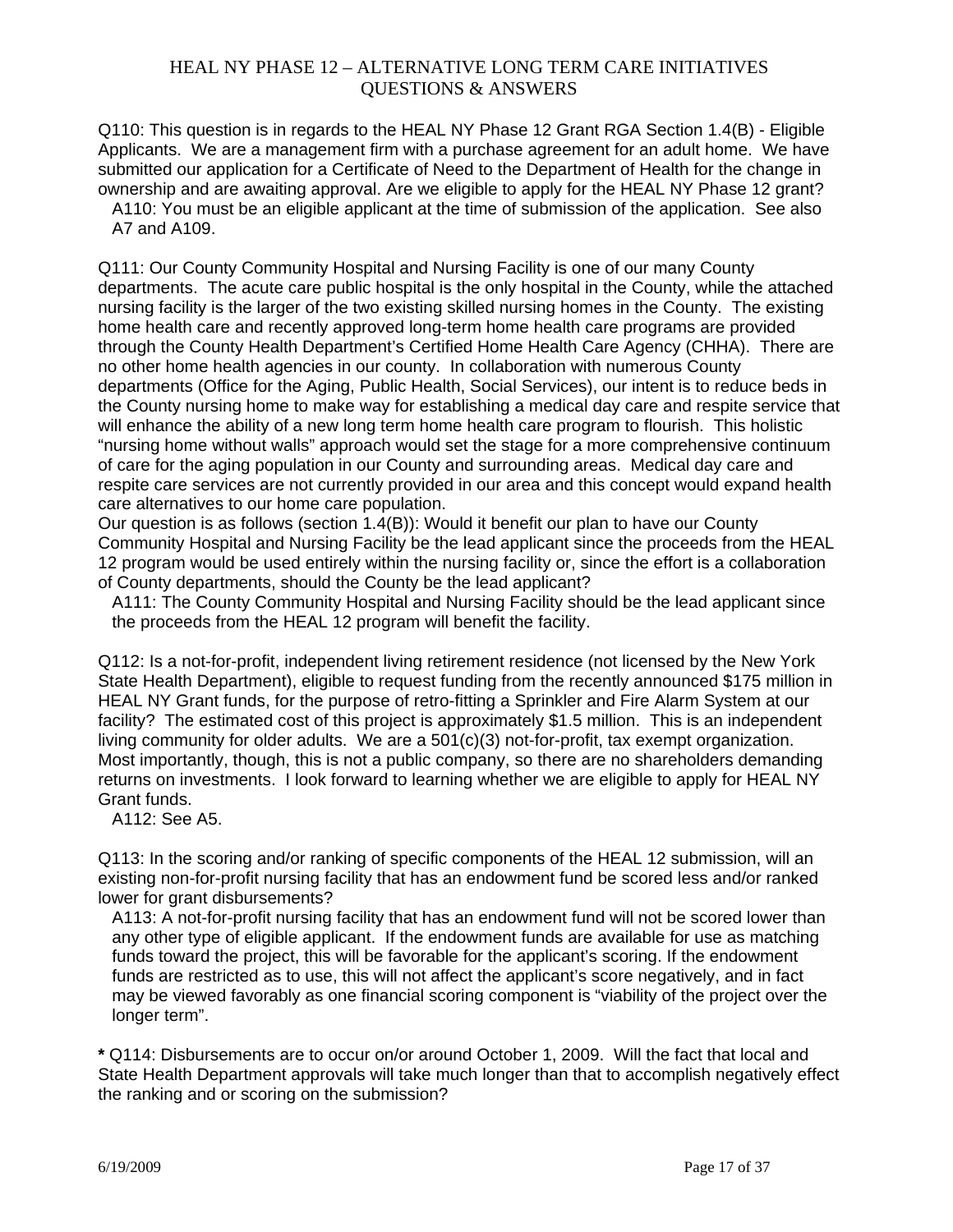A114: No, and the CON process for applications that receive HEAL funding is expedited.

Q115: Is one of the outcomes that the State Health Department is looking for as part of the HEAL 12 submission is the creation of long term care continuums of care on one campus? A115: Long term care continuums of care are eligible projects for HEAL NY Phase 12

Q116: Will the State Health Department consider a joint venture between a nursing facility and a recognized senior housing provider in NYC?

A116: Yes, this joint venture would be acceptable.

Q117: We are a skilled nursing facility and have transformed roughly half of our nursing units to the household model. We have done so by demolishing select resident rooms and using that space to build a country kitchen, dining room, bathing suite, laundry etc. Since we rely on the income from all of our licensed beds to meet our mortgage payments we have been forced to add onto our building a comparable number of resident bedrooms in order to maintain our licensed capacity. We would like to complete our household renovations with the same design but would be willing to decertify the affected beds rather than build new. This would enable us to make the complete transformation at a fraction of the original cost. Will the Department consider a voluntary decertification of approximately 25 beds in exchange for a lump sum grant that we would use to reduce our long term debt?

A117: HEAL could be used to complete the household renovations assuming they are an eligible applicant pursuant to Section 1.4b of the RGA. The applications are competitively scored.

**\*** Q118: If a facility does not have any licenses as an ALR, EALR, SNALR, or as an Adult House, do they need to have those licenses prior to applying? If so, can they apply for the RGA, while their license application is being processed?

A118: The applicant must be an eligible applicant by the application due date.

Q119: How does the intake process work, in regards to: Who is responsible for redirecting current nursing home patients to these new facilities, and what is the expected timeline for those redirections (meaning: how often can a facility expect to get new tenants, and who do they contact to make sure they remain at capacity)?

A119: The facility is responsible for obtaining residents.

**\*** Q120: In regards to "Examples of projects that will be funded under HEAL NY..." please elaborate on the phrase, "Other housing configurations with coordinated medical services that support long term care populations living in the community."

A120: Examples of "Other housing configurations" include those in which medical services are coordinated through the various programs allowing individuals to live in and receive nursingfacility level of care in the community.

Q121: In regards to the facilities, will residents all be expected to have their own room? If not, is there a benefit to a facility having studio, 1 bedroom, or 2 bedroom apartments? Is there a detriment to having 2+ bedroom apartments?

A121: In an Adult Care Facility a maximum of two residents may occupy a bedroom which meets the square foot area requirement for double occupancy. The resident cannot be compelled to share a room and must agree to share a bedroom. Dwelling Units are required for an Enriched Housing Program based Adult Care Facility. A dwelling unit must meet the requirements of the applicable building code. A dwelling unit may consist of a studio apartment,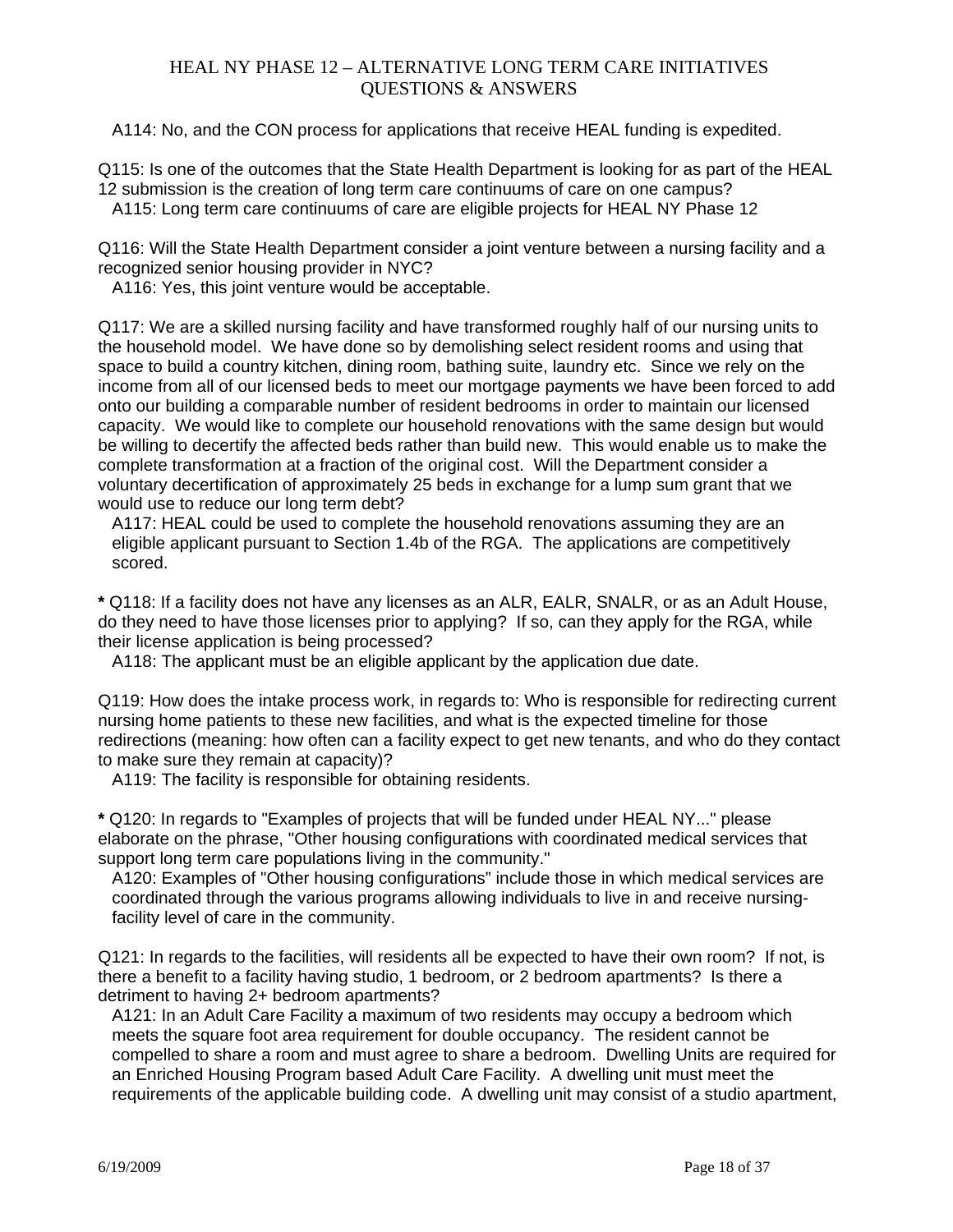one bedroom, or a two bedroom apartment. Apartments with more than two bedrooms are not prohibited by DOH regulations but are not typical. DOH regulations restrict the number of occupants of an enriched housing program where residents share all spaces other than bedrooms to seven residents. Also, some municipalities may have zoning ordinances which restrict the number of unrelated persons who can share an apartment. There is no benefit to proposing a facility with certain size apartments and no detriment to proposing 2+ bedroom apartments.

Q122: Please expand upon the phrase, "Access to Assisted Living Program (ALP) beds is also part of this initiative." Is this another license that must be secured? What makes a facility a verified ALP? How can this be done?

A122: A facility must be a licensed Adult Home or Enriched Housing Program. If the application is selected for funding, a Certificate of Need application for ALP beds must be completed; final approval of the CON results in certification as an ALP.

**\*** Q123: We pose the following questions and clarifications to the RGA: Does an applicant have to demonstrate actual bed reductions in RHCF capacity in order to be eligible for HEAL funding? If so, does the applicant need to demonstrate such reductions on a one-to-one basis (e.g., one nursing home bed reduced for every new ALP bed created)?

A123: No. There is not a one-to-one requirement. Community based ACFs are eligible applicants. Similar to A130.

Q124: In those areas of the State where there is not current nursing home bed overcapacity – but there is still a need for alternative long term care options – may an applicant remain eligible without demonstrating actual bed reductions in RHCF capacity?

A124: Yes. Even in a region where there is not RHCF overcapacity, there may still be a need for alternative care options. The application should demonstrate that there is a community need for such options.

Q125: If an applicant is not automatically disqualified for failing to demonstrate actual bed reductions in RHCF capacity, how much weight – or points – will be lost for failing to make such a demonstration?

A125: The technical allocation breakdown will not be made public.

**\*** Q126: Will the Department make available: (1) the areas of the State where there have been recent reductions in RHCF capacity (and the number of such bed reductions); and (2) the areas of the State where the Department anticipates reductions in RHCF during the project timeframe in the RGA (and the number of anticipated bed reductions)? Will the Department make such information available by the June 12th posting date, so that applicants will have sufficient time to develop their applications by the July 14th deadline?

A126: See A87.

Q127: In cases where an Assisted Living Residence (ALR) application is pending, but the applicant cannot fund the final environmental/building standards/regulations that were not clear or official at the time of submission of the application, may the applicant withdraw the ALR application and apply for HEAL funding without it being considered a supplanting of funds and/or otherwise affecting their eligibility or scoring in a negative way?

A127: This is not acceptable as a HEAL project.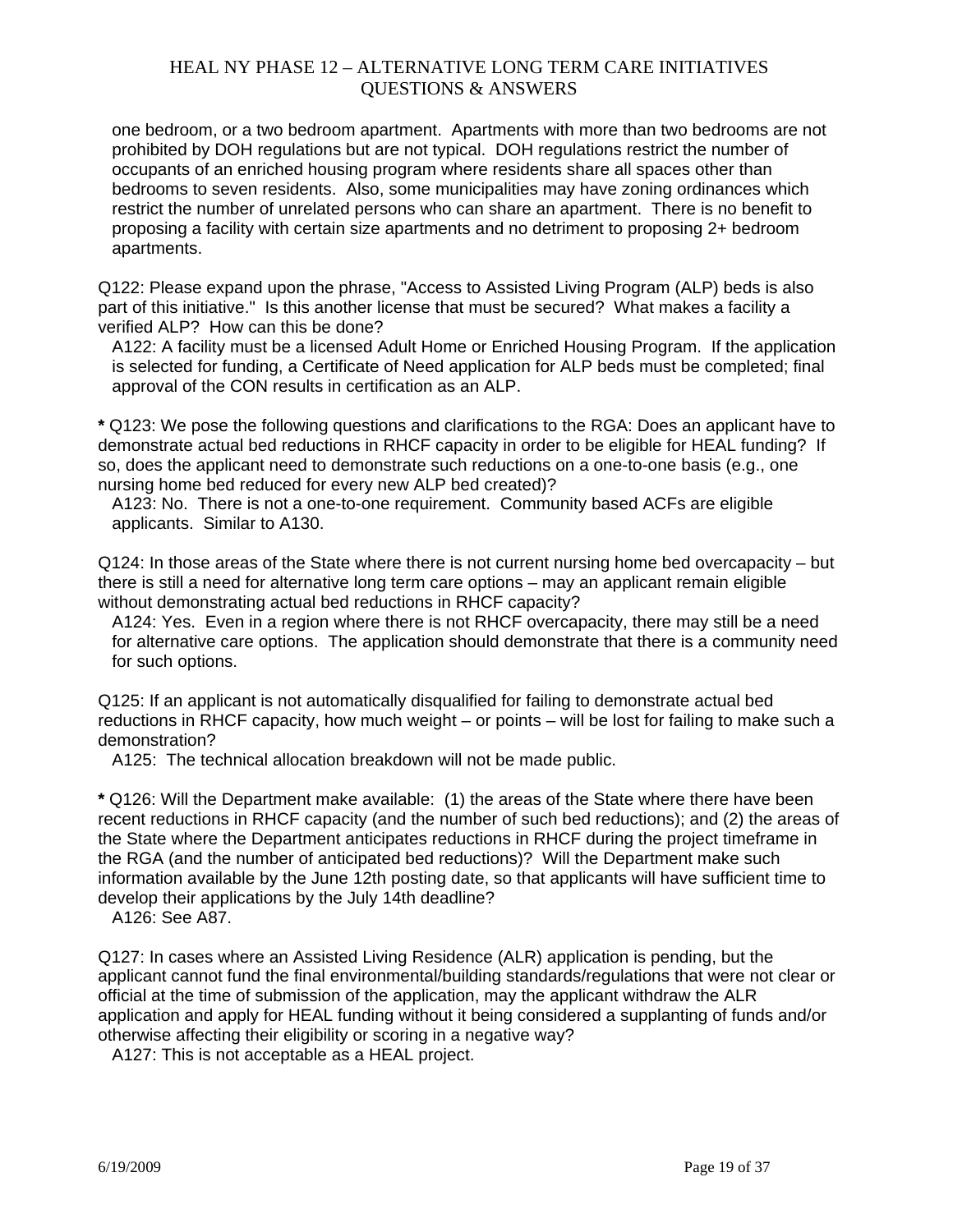Q128: Regarding the definition of "capital expenses," would the ramp-up fees for program be considered capital expenses and an eligible cost for this grant? An example may be training fees for administrators and clinicians to provide PACE services.

A128: Yes, start-up fees for program staff may be considered capital expenses provided the costs pertain to the decertification of RHCF beds and the construction and creation of new alternative care beds. HEAL 12 funding cannot be used for operational costs such as administrative salaries once the new facility is open.

**\*** Q129: This was touched upon at the bidders' conference but was stopped short: If we have HEAL 7 and need some additional funding for a subsequent phase of the same project, can we request additional funds from HEAL 12?

A129: HEAL Phase 12 funds cannot be used to supplant other funds, including funds from prior HEAL Phases. Any application would have to be for other activities in order to be considered eligible for funding under this RGA.

Q130: Can an applicant qualify for HEAL 12 funding if they demonstrate an actual nursing home bed reduction without a corresponding ALP increase? If so, will points in scoring be lost for failing to create new ALP beds?

A130: One of the goals of HEAL NY is the elimination of duplicative health care services consistent with community need for those services, including reduction and/or conversion of excess bed capacity; as long as one of these goals is met, an applicant may apply for HEAL 12. There is no loss in scoring for failing to create new ALP beds.

Q131: In a geographic area of the State where new ALP beds have recently been created, does there need to be a further creation of new ALP beds in that area?

A131: No. If RHCF beds have been reduced in the area and the applicant documents the need for ALP beds, the project is eligible for consideration.

Q132: How will DOH determine in each geographic region how many nursing home beds will be reduced and how many ALP beds will be created?

A132: See A3.

Q133: Has DOH assigned a targeted nursing home bed reduction number by each geographic region and a corresponding ALP bed increase by region? If so, how did you arrive at those numbers and if not how do you propose to arrive at such numbers?

A133: No, DOH has not assigned a targeted number of nursing home beds or ALP beds.

Q134: Will the "banking" of nursing home beds be rated the same or differently as beds being permanently decertified under the review criteria?

A134: Permanently decertified beds are one of the goals of HEAL.

Q135: Our organization operates an existing Adult Day Health Care Program (ADHCP). Can HEAL NY Phase 12 funds be used to cover capital and operating costs to expand the Adult Day Health Care Program to a second site, without the organization reducing any of its existing Nursing Facility beds?

A135: The applicant must show us how it meets the overall objectives of HEAL 12.

Q136: If Nursing Facility beds must be reduced to enable our ADHCP expansion, can the closure of beds from other Nursing Facilities in the county be used as part of the HEAL application? If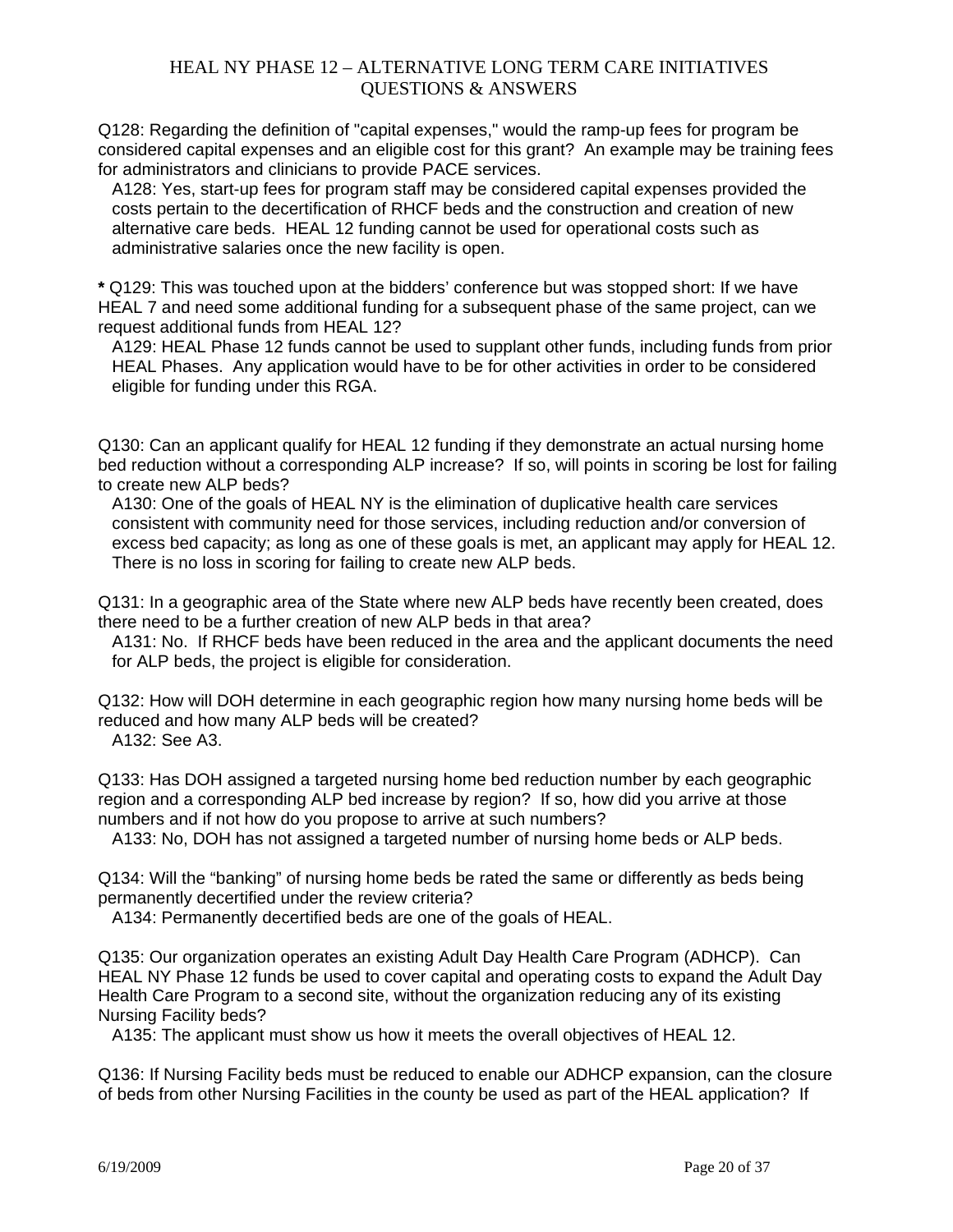yes, how far back in time can the HEAL grant cite the number of reduced beds, or closed Nursing Facilities, in our county?

A136: See A135.

Q137: Regarding "multi-provider collaboration" (Sections 1.3(g) and 3.4) and "multi-provider arrangements" (Section  $1.4(A)$ ), what is the nature of the collaboration desired? Does it require some form of shared governance? Could this just include collaboration with other agencies in the provision of services (such as a CHHA) or does there need to be a collaborative relationship in the development of the alternative programs? What other providers besides the applicant are necessary to qualify? A residential health care facility? A certified home health agency? A licensed home care services agency? A diagnostic and treatment center? Private physicians? Other health care professionals? An agency licensed by one of the agencies in the Department of Mental Hygiene?

A137: Applicants may propose partnerships with organizations licensed by other agencies and the Department will assist the applicant in obtaining the requisite approvals. Collaborations with other types of medical services are also encouraged.

**\*** Q138: There are numerous references to "medical services" in the application (e.g. Sections 1.4(A), 1.8, and 3.4) – how is this defined for the purposes of the application? Would it apply to home health care? Adult day health care? Access to a diagnostic and treatment center? Access to the office of physicians or other health care professionals? Access to specialized care for the mentally ill, developmentally disabled or chemically dependent?

A138: Medical Services refers to all licensed treatment services; all of the above examples are allowable.

Q139: Does the requirement for prevailing wages apply (Section 1.8.1 and Attachment 16, 6) only to the residential care alternatives developed or would it apply to other portions of a project as well (e.g. independent housing, a community center, a medical clinic, etc.)?

A139: Any work performed under a contract awarded under this RGA shall be deemed "public work" pursuant to PHL § 2818 (1), regardless of whether the work performed on portions of a project other than the residential care alternatives are developed.

Q140: The RGA specifies the development of community alternatives to RHCF beds (e.g., Sections 1.1, 1.3, 1.4(A), 3.4) – would the ability of a project to also provide alternative settings for long term care populations that might otherwise be served in Intermediate Care Facility (ICF) or ICF/DD (Developmental Disabilities) facilities be seen favorably as well, and receive the same consideration under section 3.4?

A140: These services may receive the same consideration as long as the project meets the objectives of HEAL Phase 12.

Q141: Is there a specific methodology that should be used to document need in the description of Community Need section of the RGA (in Attachment 8, Technical Application Format, Section B, 2)? That is, should this section include a reference to the State's determination of need for RHCF beds as of 2007 (as stated in Title 10, Section 709.3) and/or include an updated analysis of the need for RHCF beds using the state's CON methodology as outlined in this section? Or are other methodologies to determine the need for long-term care acceptable?

A141: The application may include a reference to the State's determination of need for RHCF beds (Title 10, Section 709.3) and include an updated analysis of the need for RHCF beds as well as other data that they deem relevant.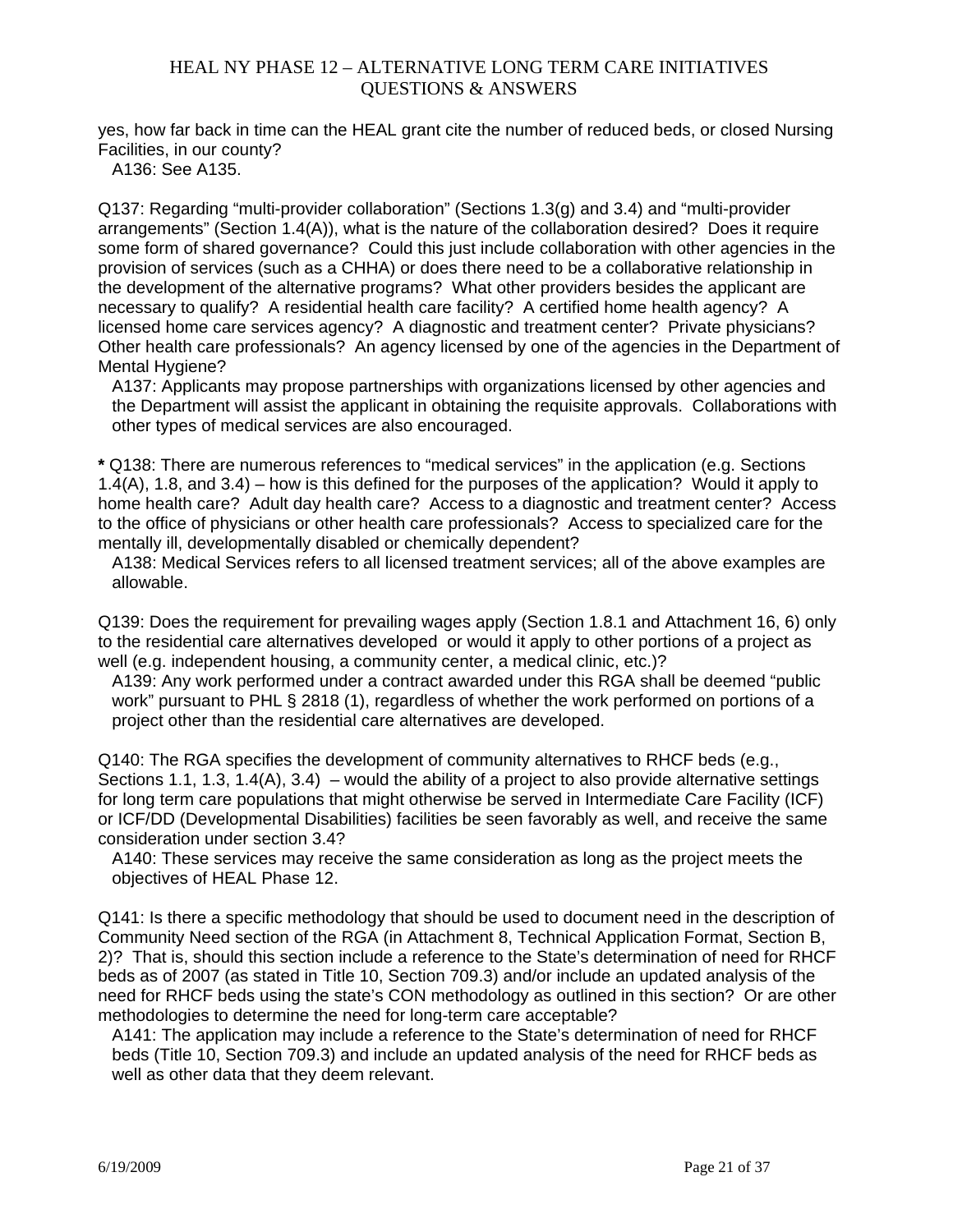Q142: Are there additional guidelines as to the level of specificity preferred for the Project Budget (Attachment 11, Financial Application Format, Section A)?

A142: As stated in the RGA, budget justifications should be specific enough to clearly demonstrate what the applicant means by each request and how the request supports the total project.

Q143: Is there a preferred target for the percentage of total funds that should come from other sources versus from the HEAL grant? (Attachment 11, Financial Application Format, Section B). A143: No, see Question 106.

Q144: What does "project start" refer to (i.e. receipt of HEAL funds, start of construction, opening of the facility, etc.)? (Attachment 11, Financial Application Format, Section D).

A144: The project start date is the date the project begins, but it cannot be prior to the start date of the contract.

**\*** Q145: Will an application proposing to establish residential long term care to serve a population which is also served by some other agency (e.g., OMH, OMRDD or OASAS), which may require the approval of that agency, be negatively impacted in the review process under section 3.4?

A145: Applicants may propose partnerships with organizations licensed by other state agencies.

Q146: If the creative alternative being proposed would require an otherwise permissible waiver of existing regulatory requirements, will the application be negatively impacted in the review process under section 3.4?

A146: A submitted application which would require a waiver of existing regulatory regulation to operate may negatively impact the application if DOH determines that it would not support the requested wavier or if the waiver being sought would prevent completion of the project within the allotted time period. The application should clearly identify from what regulatory requirements a waiver is being sought, clearly identify the sections from which relief is being sought and indicate that the process of obtaining a waiver will not negatively impact completion of the project within the allotted time period.

**\*** Q147: We previously applied for HEAL 7. We were "shot down" because our application had proposed decreasing our nursing beds and replacing them with ALP slots. We were told that no additional ALP slots were available for the Central Region. Has that changed? How many slots are taken now and how many are currently available? Is Enriched Housing included in the ALP count?

A147: The need for ALP beds is dependent on a corresponding decrease in nursing home beds in the same area. In an application that proposes a decrease in nursing beds and a subsequent replacement of those beds with ALP beds, there should be a reasonable correlation related to the number of nursing homes beds being decertified to the number of ALP beds proposed.

Q148: What defines the Central Region: which counties are included? Are HEAL dollars allocated by county?

A148: See A3.

Q149: We are a 242 bed 38 year old high rise facility with asbestos, sprinkler compliance problems (due for 2013), safety issues, and an aging infrastructure in constant need of costly repairs. Will a replacement facility with decreased beds (probably 242 to 200) qualify for this grant? The new facility would embrace the "neighborhood concept" with "green technology".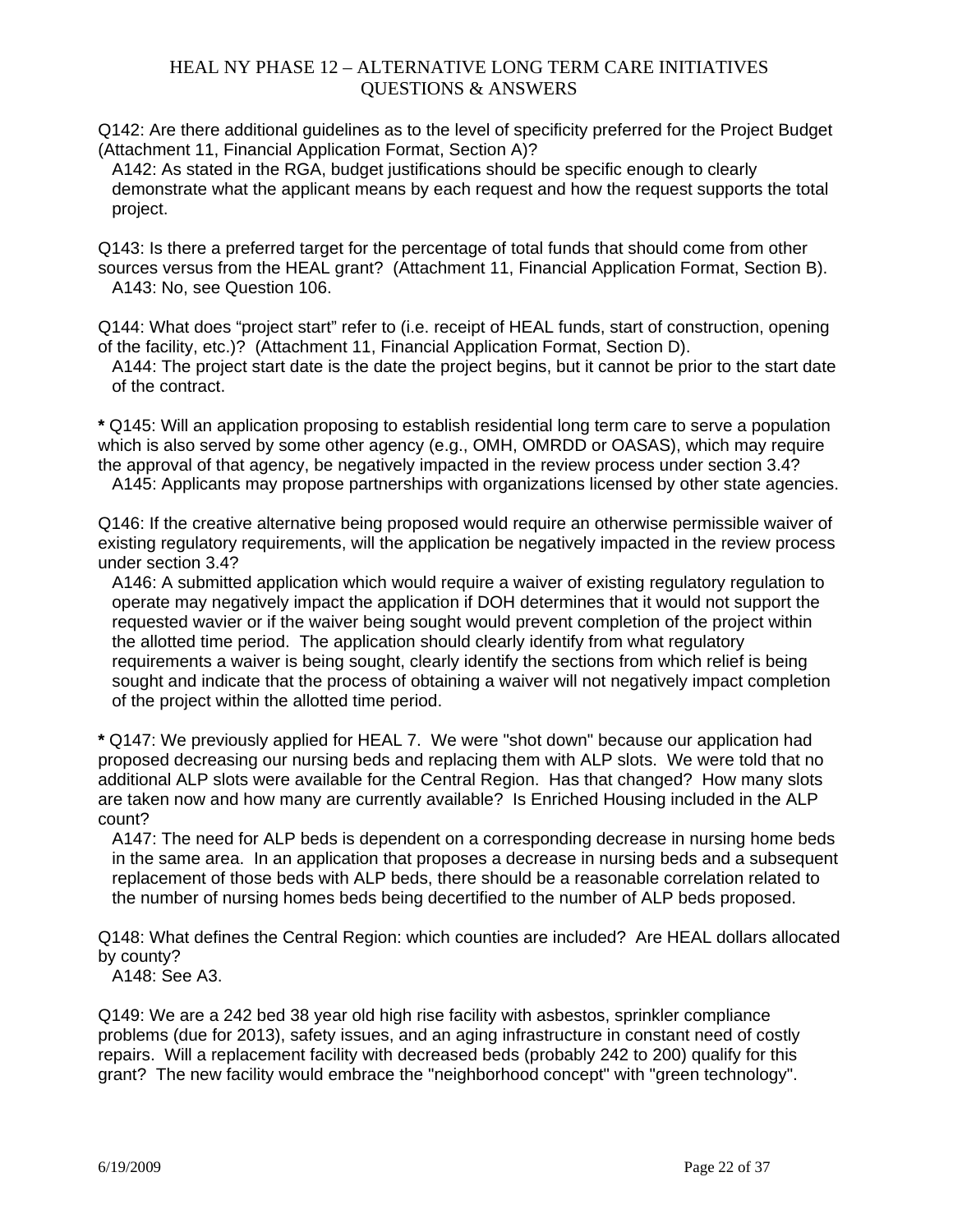A149: Yes, a replacement facility with decreased beds qualifies as an eligible project for this grant

Q150: Regarding partnerships - Would a partnership with a town to build their own senior housing units on our proposed site be something you would to see? We could provide outpatient service, including Day Care, which would keep the senior housing residents independent and out of the nursing homes.

A150: This may be an eligible project. One of the objectives of HEAL Phase 12 is multi-provider collaboration, including local government and community based providers.

#### Q151: What are the scoring criteria?

A151: The Technical score will comprise 75 percent of the overall score and the Financial score the remaining 25 percent. The Department does not make public the specific weighting or scoring criteria within these categories.

Q152: Do you need to be a non profit organization to apply? Can you be a for profit organization to apply?

A152: Both non-profit and for-profit organizations may apply.

Q153: The goal of RGA is to reduce the number of nursing home beds; what tool do you want used to measure this? How is this outcome supposed to be measured? What are the criteria? A153: There is not one tool or criterion to measure this, the operating licenses of all nursing homes have a limit on size.

Q154: What are the goals of the commission? What are the goals and objectives for the HEAL program?

A154: See HEAL 12 RGA sections 1.2 and 1.3.

#### Q155: What are bonded funds?

A155: The bonds to be issued by DASNY for HEAL 12 constitute "state-supported debt". This means debt can only be incurred for a "capital work or purpose". Funds available from state capital appropriations have less stringent requirements than bonded funds. HEAL 12 grants will be a combination of DASNY bonded funds and state capital appropriation funds.

Q156: A) What are the scoring criteria? B) Do you need to be a non profit organization to apply, or can you be a for profit organization to apply? C) What is the feedback mechanism to identify barriers and make needed adjustments? D) What resources, books, online sites are expected to be used as a source of information? E) Anecdotal information is not accepted; are there certain sources of information that is acceptable? F) What are the names of these books, etc., that we should use?

A156: A) The Technical score will comprise 75 percent of the overall score and the Financial score the remaining 25 percent. The Department does not make public the specific weighting or scoring criteria within these categories. B) Both nonprofits and for-profit entities may apply. C) In reference to the Project Monitoring Plan, RGA, page 37, an applicant awarded HEAL funds must report on progress and identify barriers. These will vary depending on the type of project proposed. D) Refer to the Department's website:

http://www.health.state.ny.us/funding/rfa/0905041240/index.htm . Other sources of information may also be used. E) An example of information includes a study supported by measurable, verifiable information (e.g., Census data, patient/resident discharge information (without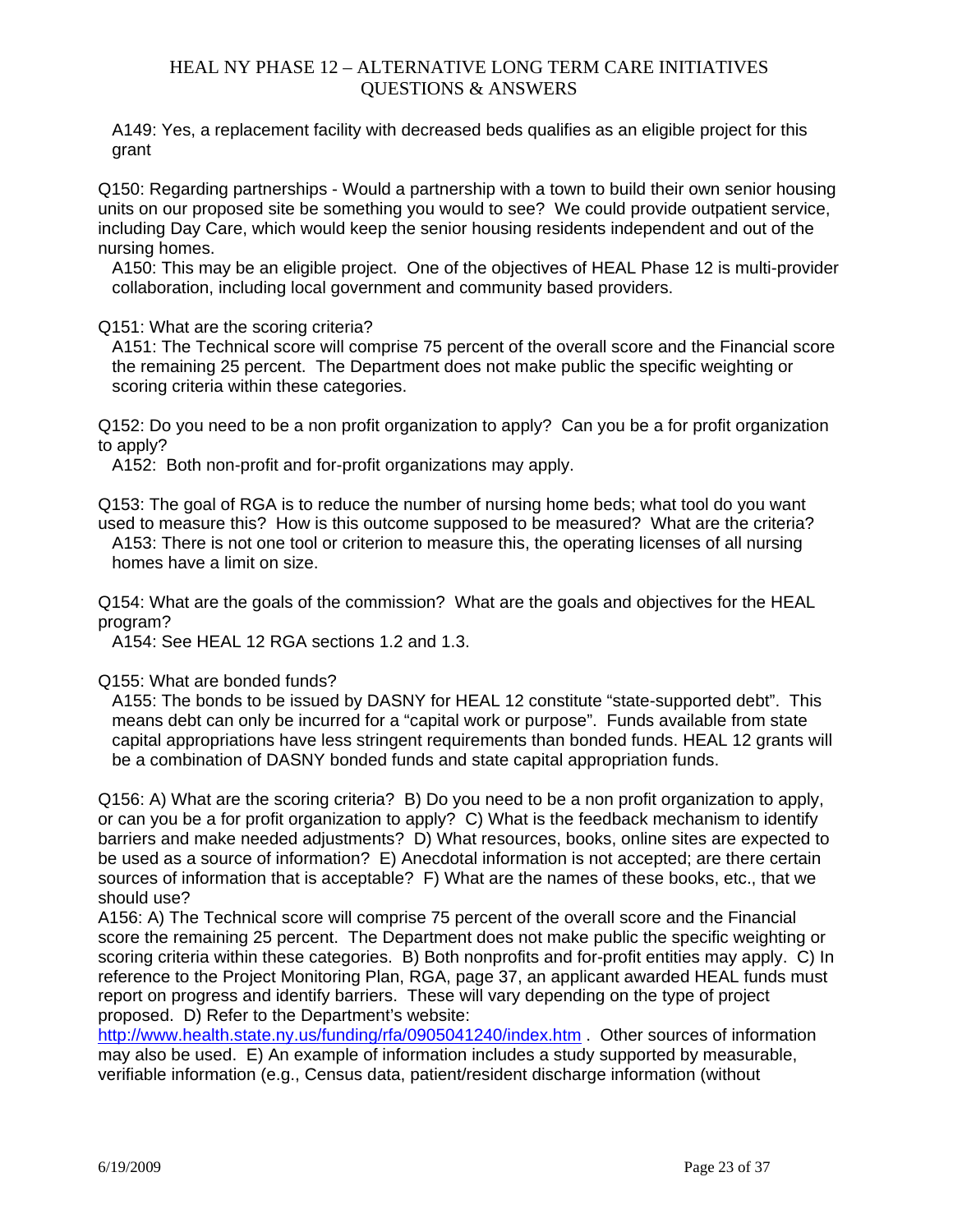identifiers), vital statistics, statistically valid surveys, etc.) F) The applicant may perform a literature review on "long term care attestations".

**\*** Q157: If there is a gap in funding for an all SSI/ALP project approved through HEAL 4, can more long term care beds be given up to obtain funding to cover this gap?

A157: Based on the insufficient information provided the question is difficult to answer. If the CON is already submitted, a HEAL award will not be made, whether the CON has been approved yet or not. Submission of a CON indicates that the applicant has already addressed financial feasibility. HEAL funds may not be used to supplant existing funding (including funds borrowed or intended to be borrowed). The project suggested sounds like a new effort and may be considered.

**\*** Q158: If there is a gap in funding to rebuild an ALP in the same nursing home that was closed after giving up nursing home beds in HEAL 8, can HEAL 12 be used to fund that gap? A158: No, HEAL funds may not be used to replace or supplant existing funding.

Q159: Will depreciation of project costs (for a not for profit nursing facility) included in the grant be allowable costs for reimbursement purposes? For example, if a not for profit applicant receives a \$10 million HEAL grant for a \$90 million capital project and has an approved CON, would depreciation on the full \$90 million be reimbursed by Medicaid?

A159: If the CON is already submitted, a HEAL award will not be made, whether the CON has been approved yet or not. Submission of a CON indicates that the applicant has already addressed financial feasibility. HEAL funds may not be used to supplant existing funding (including funds borrowed or intended to be borrowed, or owner equity). For a new application (no CON on file with the Department), HEAL funds are considered equity. Equity contributions are not eligible for capital reimbursement by Medicaid.

Q160: If an applicant plans to renovate or reconfigure its nursing facility while reducing its bed complement with no alternative services proposed, would this project be eligible for HEAL funding?

A160: The project must show how it meets the objectives as defined in the RGA, Section 1.3 and Section 1.4(A) on pages 6 and 7. Also see A130.

Q161: Is it mandatory that long-term care beds are decertified or is the greater goal of this grant to provide alternatives to long-term care, such as providing long-term care in a residential setting? A161: Long-term care beds do not have to be decertified as part of a HEAL Phase 12 project.

Q162: If an operator has been preliminarily approved for a new construction project, has NOT received final approval, has NOT obtained any financing for the project and the project is directly related to the Berger Commission recommendation to down size the number of skilled Nursing Home beds while constructing new ALP beds........Is that operator eligible to receive HEAL funds for the project?

A162: If the CON is already submitted, a HEAL award will not be made, whether the CON has been approved yet or not. Submission of a CON indicates that the applicant has already addressed financial feasibility. HEAL funds may not be used to supplant existing funding (including funds borrowed or intended to be borrowed).

Q163: If two nursing facility entities are consolidating, which facility should be the lead applicant – the one that is closing and giving up beds or the one which will remain after the closure?

A163: The Nursing Home which will remain after the closure should be the lead applicant.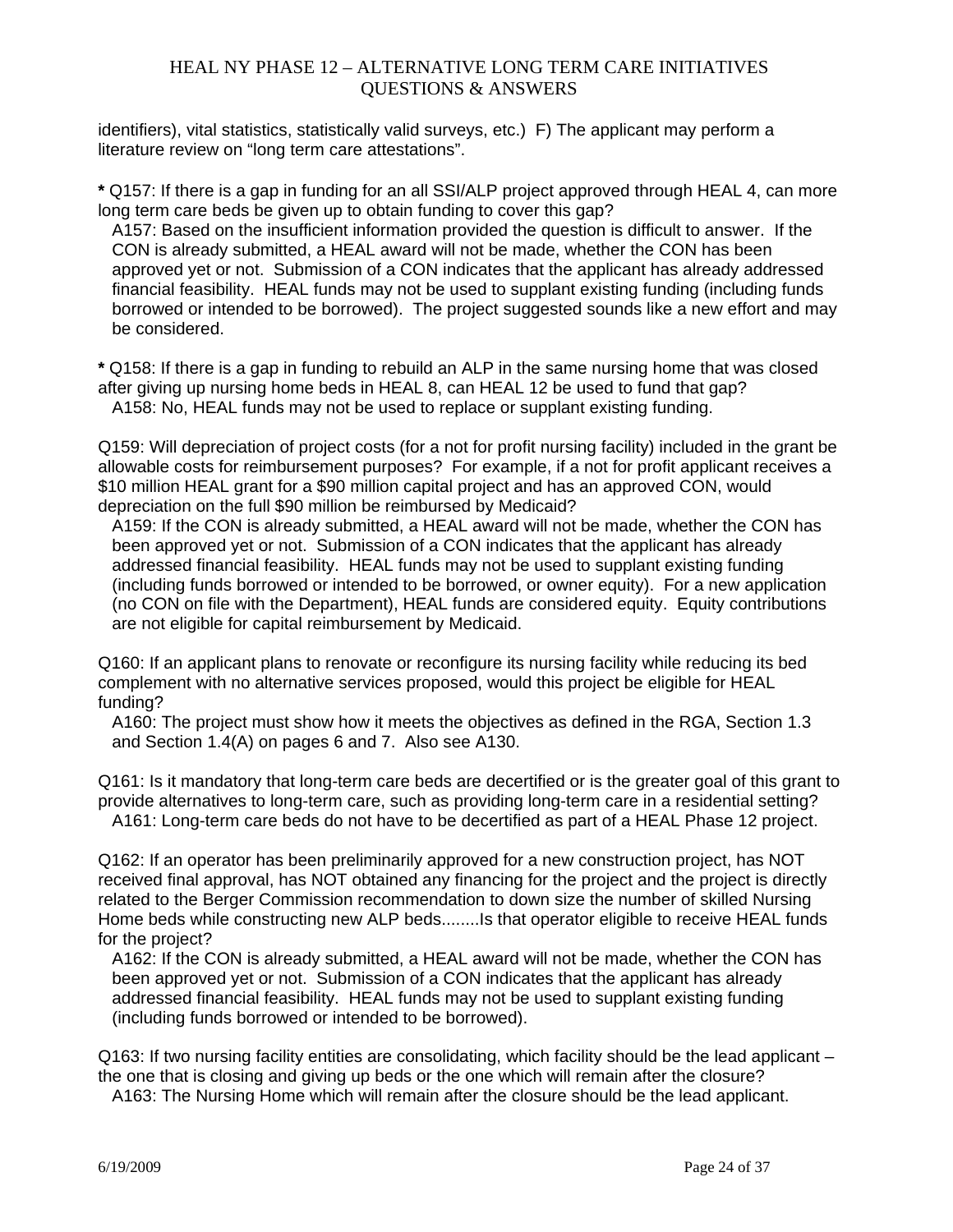Q164: RGA section 2.2 states that the technical application "should not exceed 15 pages, including the executive summary (but excluding resumes of project team members, which may be appended)." Can letters of support be included in the application? If so, do they count towards the 15-page limit?

A164: Letters of support may be included in the application and they will not count toward the fifteen page limit.

Q165: Given community need for more home based rather than community based health care services, coupled with the primary goal in this HEAL Phase to assist communities to organize, finance, and develop alternatives for care through the development of other residential options (RGA – Page 6, Paragraph 2), could HEAL funds be used to supplement, rather than supplant, HUD capital grant dollars for the creation of supportive housing for low income persons with disabilities (Section 811) and seniors (Section 202)? (Appendix C of the RGA allows for contracts to be wholly or partially supported by federal funds.)

A165: See A63.

Q166: Given community need for more home based rather than community based health care services, coupled with the primary goal in this HEAL Phase to assist communities to organize, finance, and develop alternatives for care through the development of other residential options (RGA – Page 6, Paragraph 2), could HEAL money e used to supplement, rather than supplant, HUD block grant funding – e.g., HOME and Community Development Block Grants – to construct or rehabilitate housing for low income persons with disabilities and seniors that includes programs for personal care and health related services?

A166: See A64.

Q167: Under the RGA, expenditures eligible for funding include housing configurations with coordinated medical services that support long term care populations living in the community (RGA – Page 11, Paragraphs 1 & 2). Would this apply to medical services coordinated through the Consumer Directed Personal Assistance Program, the Nursing Facility Transition and Diversion Waiver Program, the Traumatic Brain Injury Waiver Program, and other Medicaid programs allowing individuals to live in and receive nursing facility level of care in their community?

A167: See A65.

Q168: Since HEAL's goal is to assist communities to organize, finance, and develop viable alternatives to RHCF care for long term care populations (RGA – Page 6, Paragraph 1), why doesn't the partnership that the State seeks according to the RGA go beyond one between the State and the health care community (RGA – Page 5, Paragraph 9) to include significant community stakeholders such as community based housing organizations?

A168: See A66.

Q169: The time period between the announcement of the grant and the deadline for submitting applications is brief. Wouldn't the RGA objective of developing other residential options (Page 6, Paragraph 2) be much better served if the application deadline were extended, thereby potentially increasing not only the pool of prospective applicants but also their diversity in terms of region, eligibility, background and collaborations?

A169: See A67.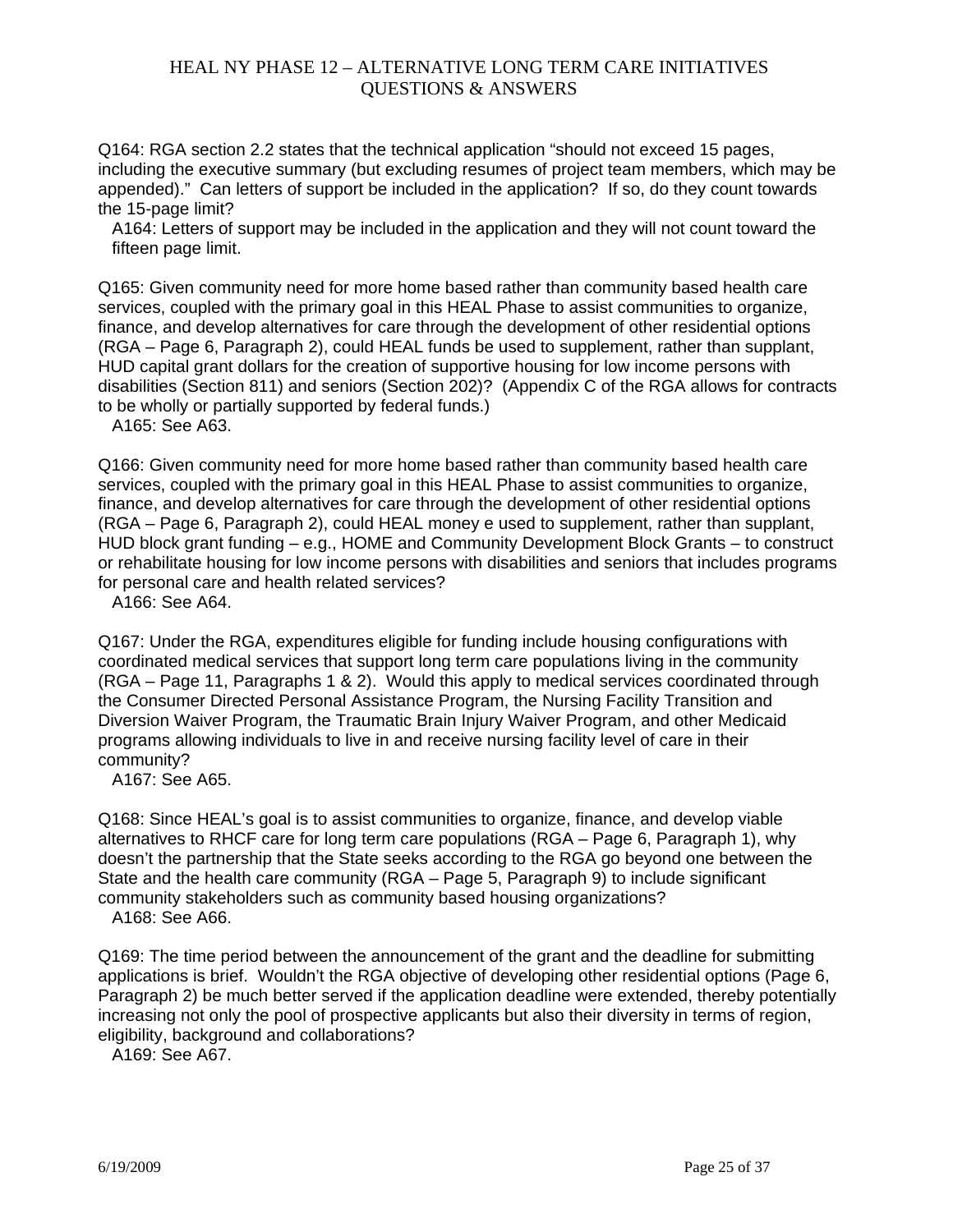Q170: Does the term "licensed residential programs" (RGA – Page 11, Paragraph 1) also include licensed residential programs that serve people with mental illness – for example, the Supervised Community Residence, the MICA Community Residence, Apartment Treatment programs, the Community Residence/Single Room Occupancy (CR/SRO), and the Residential Care Center for Adults (RCCA)?

A170: See A68.

Q171: (a) Affordable Community Care Retirement Communities (CCRCs) are classified in the RGA (Page 11, Paragraph 2) as eligible for HEAL funding as a licensed residential program and a housing configuration with coordinated medical services that support long-term care populations living in the community. Since skilled nursing facility care for CCRC residents who become temporarily ill or who require long-term care may be provided in an on-site facility or in an offsite nursing home affiliated with the CCRC under the CCRC statute, would an offsite option be available under the RGA to other housing configurations with coordinated medical services that support long-term populations living in the community.

A171: See A69.

Q172: (b) If the answer to Question 7(a) is yes, would there be any objection to the use of HEAL funding for the acquisition, construction, reconstruction, equipment, and information technology cost necessary to develop affordable fees for service under Articles 46 or 46-A of PHL (RGA – Page 11, Paragraph 4) with respect to, for example, a housing configuration such as a Naturally occurring Retirement Community (NORC), which permits senior citizens to remain in the multi-unit and multi-family buildings where they have been living while receiving long term care at home or "offsite"?

A172: See A69.

Q173: Does the development of other residential options (RGA – Page 6, Paragraph 2) or other housing configurations with coordinated medical services that support long term care populations living in the community (RGA – Page 11, Paragraph 2) encompass the construction or rehabilitation of integrated scattered site affordable housing units for persons with disabilities, with medical services coordinated by the persons with disabilities themselves in consultation with a service provider under contract and in partnership with the housing development's managing agent? (One such model for this housing configuration is The Supported Housing Initiative of The East Side Housing Opportunities, located in Buffalo, New York. The initiative serves the housing, independent living, and referral assistance and service consultation related needs of persons with mobility, hearing, and visual disabilities. Twenty percent of the 50 affordable single-family housing units, for a total of 10 units, are set aside for individuals and/or families with disabilities.) A173: See A70.

Q174: HEAL grant funds can be supplemented by additional matching funds through the Federal-State Health Reform Partnership (RGA – Page 5, Paragraph 2). Originally, as part of the State's F-SHRP Plan submitted to the federal government, the State was to receive \$50 million from CMS for home modification and housing accessibility to spur reform of New York's health care system. If the State received those dollars, why aren't they available as part of this HEAL phase? A174: See A71.

Q175: Is a public housing authority that is a division or department of local/municipal government, rather than a quasi-public corporation, an Eligible Applicant under the RGA (Page 8, Paragraph 4, #8).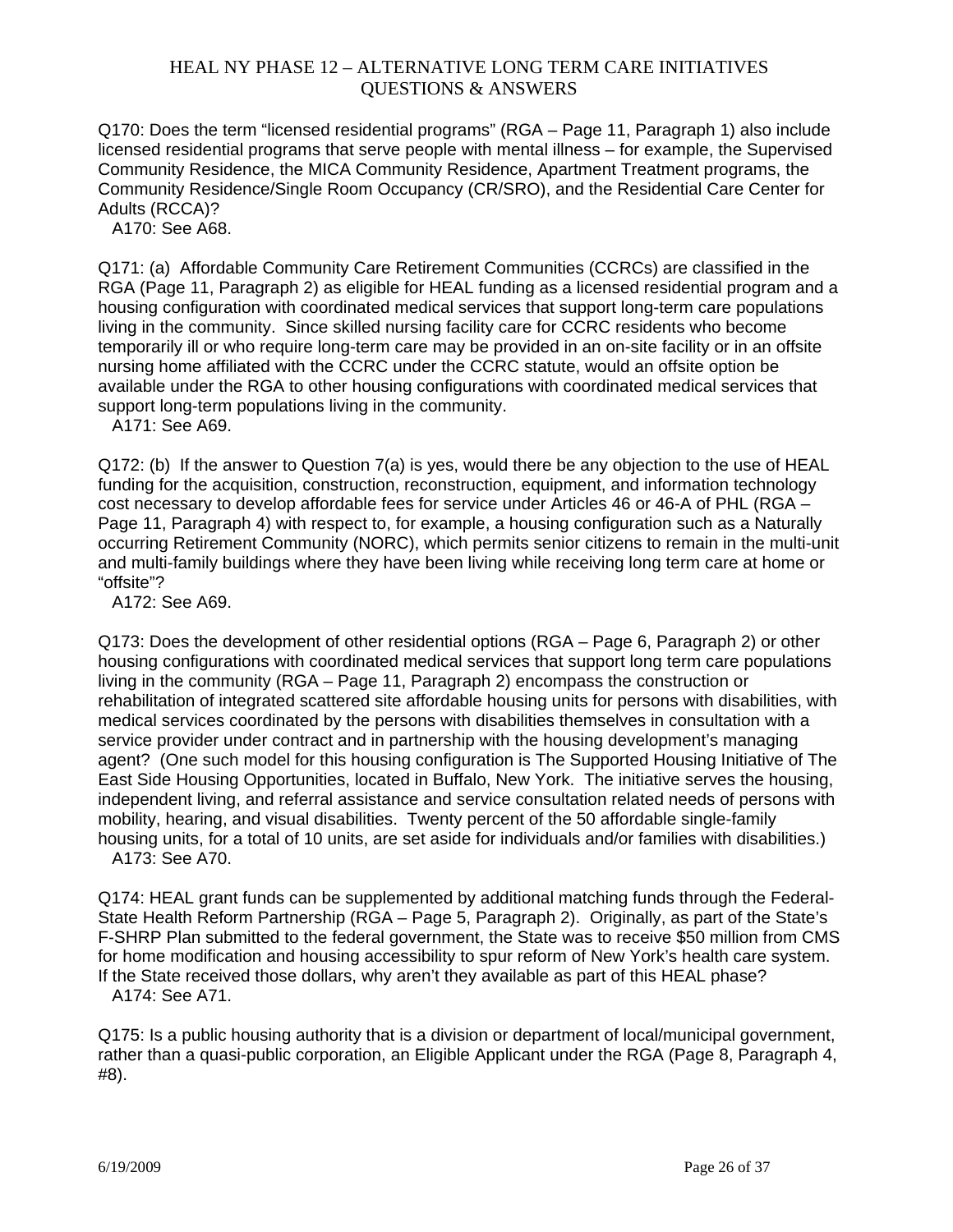A175: Provided that a public housing authority can show that it is, in fact, a division or department of a local/municipal government, it would be an eligible applicant.

Q176: Does a public housing authority quality to access HEAL funding to supplement, rather than supplant, federal Section 8 program funding and the Low Income Housing Tax Credit (LIHTC) to construct or rehabilitate supportive housing with personal and health care services for low income persons with disabilities and seniors?

A176: See A63.

Q177: Are the Technical and Financial application forms available in word or excel format? A177: It is now available at: http://www.health.state.ny.us/funding/rfa/0905041240/index.htm

Q178: I'm wondering if the transcript from the pre-proposal conference (HEAL NY 12) is available and how I might access it.

A178: It is now available at: http://www.health.state.ny.us/funding/rfa/0905041240/index.htm

Q179: Financial statement calculations will be completed in current (2009) dollars, is this correct? How would you like the calculations of savings to be done?

A179: Financial statement calculations should be completed in current dollars. Calculations of savings may vary, and the method used should be documented.

**\*** Q180: Please describe the architectural diagrams and the level of detail that are required to be submitted.

A180: Although the RGA does not specifically require an architectural submission, it does require the Applicant to adequately describe their proposal. If submitted, the level of detail of architectural drawings would have to be determined by the applicant as to what is necessary to describe their proposal. If submitted, architectural drawings should be prepared by a design professional and care should be taken that what is shown is not in conflict with existing applicable codes, rules and regulations; or if not in compliance, the application must contain a proposal to bring the facility into compliance; any submitted drawings that demonstrate noncompliance without a plan of correction, may negatively impact the application.

Q181: Hi, I was wondering if there was any preferences regarding other project fund sources? Is an application that asks for 100% HEAL-NY project funding acceptable? Will application scoring be impacted by the percentage of HEAL-NY funds requested?

A181: The Department does not make scoring criteria available. There is a cap on individual projects of \$25 million. Scoring will not be impacted by the percentage of HEAL-NY funds requested.

Q182: On page 5, 2nd paragraph; it's stated "additional matching funds will be available through the Federal-State Health Reform Partnership (F-SHRP); are the F-SHRP funds a separate pool of dollars that can be accessed? How are they accessed?

A182: This refers to the description of how funds are accessed by New York; the amounts available under this RGA are limited to \$175 million.

Q183: Matching funds are addressed in different sections of the RGA; however the RGA does not address a "required percentage" of matching. Is there a required percentage of matching? Can it be cash and/or in-kind?

A183: No matching funds are required; nor is there any specified matching percentage.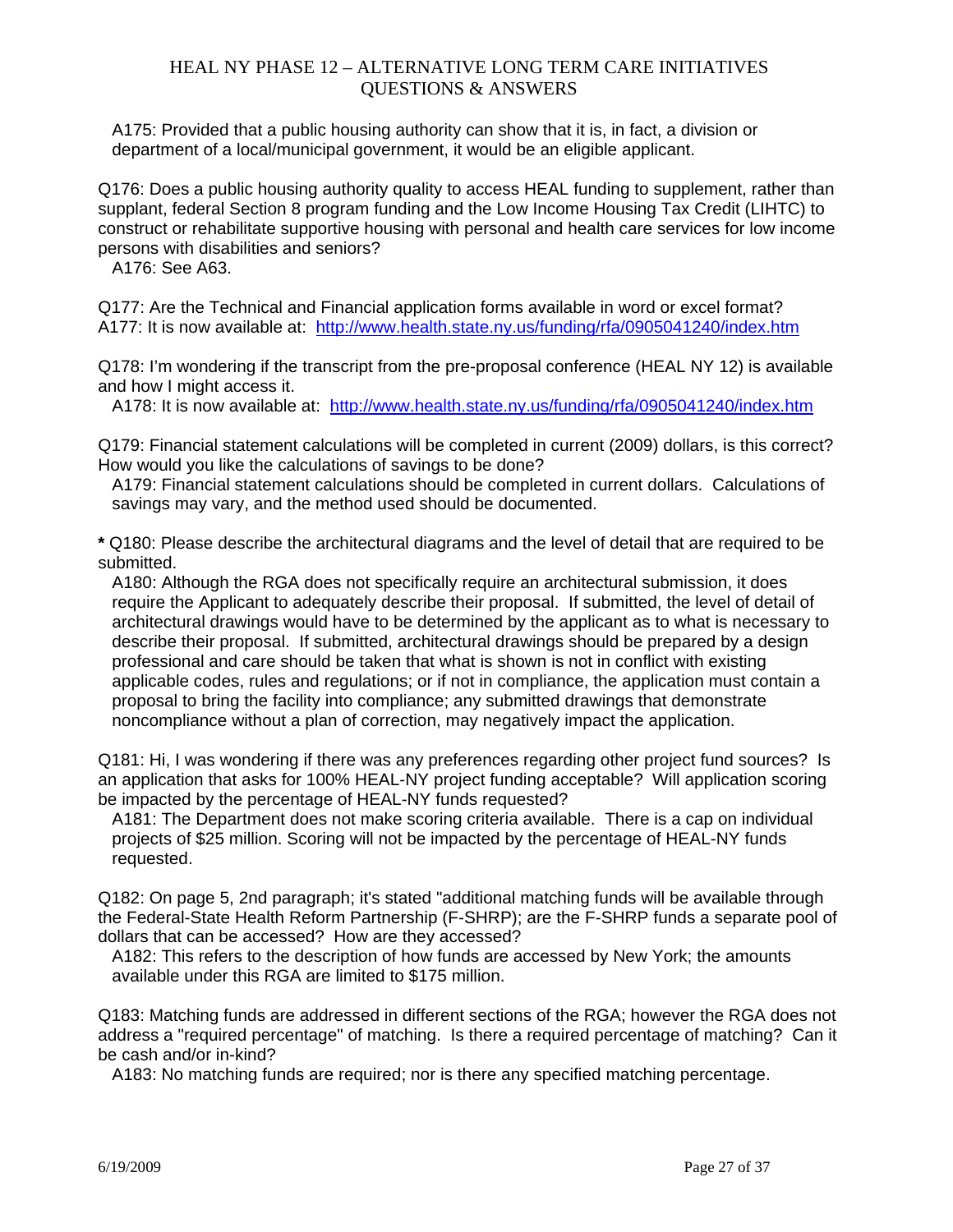Q184: Are HEAL 12 capital funds reimbursable through reimbursement mechanisms; (i.e. Medicaid)?

A184: No, these are grants and are not eligible.

Q185: Can HEALNY 12 funds be used for home and community based services (e.g., Program of All-Inclusive Care for the Elderly (PACE) that would enable nursing home eligibles to live in a noninstitutional setting?

A185: Yes, refer to Sections 1.6 – 1.8 in the RGA.

Q186: I am currently starting a business called Seniors Helping Seniors. This is a program designed to help seniors remain in the own home for as long as possible with non medical services being provided by more able seniors. I am looking at all available ways to get this business up and running. My questions would be if Medicaid paid for custodial care in a skilled nursing home, would it also pay for custodial care with a resident's own home? This is a fee for service program, that would either be self pay or ?? Medicaid paid. I would be interested in knowing if I am eligible to apply for this grant. RGA number: 0905041240. HEAL NY Phase 12: Alternative long term care initiatives. Would you be so kind as to provide direction or forward this to someone who would be able to assist? Thank you very much.

A186: The business you describe is not eligible. Eligible entities must be existing entities, and the business you describe would apparently provide home care. Your business would therefore have to already be a certified home health agency to be eligible. Please note, however, that the Medicaid program does cover care provided in the home. There are a few State plan services including home health and personal care (including the Consumer Directed Personal Assistance Program). In addition to such State plan services, New York State has federal approval to operate home and community based waiver programs. Examples of such waiver programs include the Long Term Home Health Care Program (including the AIDS Home Care Program), the Traumatic Brain Injury Program, and the Nursing Home Transition and Diversion Program. These programs include services that are not covered as home health or personal care services. There are also PACE programs that provide services that are neither home health nor personal care. You may wish to familiarize yourself with these programs since your business may qualify as a provider of one or more of those services without having to be a certified home health agency.

Q187: Is there information available about the proportion of funds of the \$175 Million for this HEAL that come from the state appropriations pool vs. the DASNY bond pool? A187: The source of the funds is irrelevant to the applicant.

Q188: What is meant in Eligible Costs (section 1.8 item 5c) payment of debt? Does it mean any kind of facility debt even if not mortgage related debt? Is it debt associated with closing down as opposed to already existing debt? Please clarify.

A188: Payment of Debt refers to items such as Medicaid audit or other type liabilities, working capital loans, vendor debts, etc.--- items that would be necessary to assist an institution in meeting liabilities in cases of closure. Applicants must present their best case as to why these liabilities could not be met in the normal liquidation process of the facility.

#### Q189: Can a public benefit corporation develop an ALF under HEAL 12?

A189: A public benefit corporation that currently exists, or will be set up by the application deadline, and has the authority to enter into binding contracts and was created for the purpose of providing senior housing or developing alternative long term care initiatives, or are licensed/established as one of the facilities/programs under Section 1.4(B) may be eligible.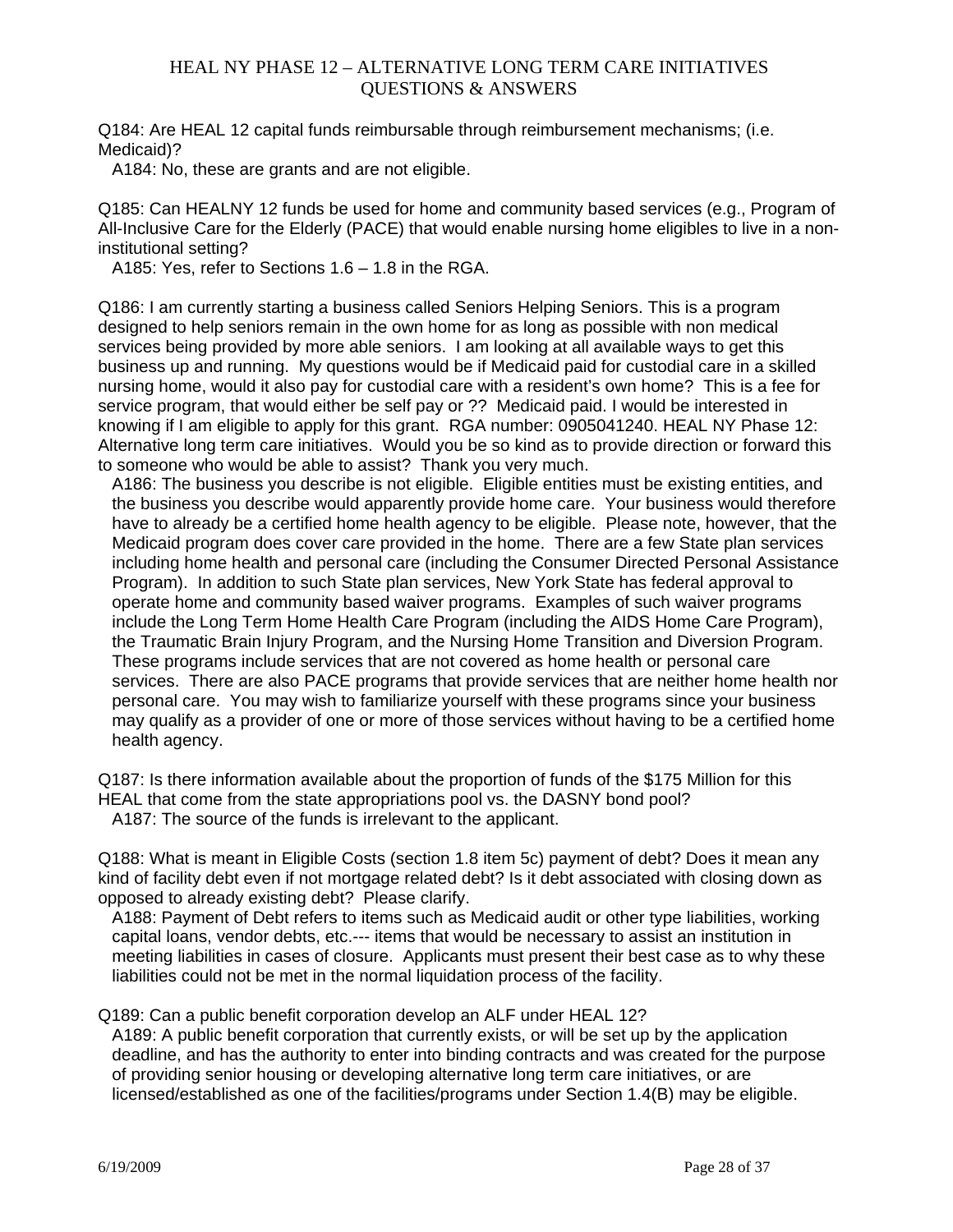Q190: Can a public benefit corporation develop an adult day care program under HEAL 12? A190: See A189.

Q191: Please clarify that HEAL funds are available for renovation and modernization of remaining beds in nursing facilities in association with downsizing. Please note in this scenario, senior housing is also being developed in the community and/or on another part of the campus, but not in the downsized building.

A191: Yes, refer to Sections 1.6 – 1.8 in the RGA.

Q192: If a nursing home applicant has received final Public Health Council (PHC) approval to construct a new nursing home that will add RHCF beds to the system, can an ALP provider, in conjunction with a that nursing home applicant, submit a HEAL 12 grant application that proposes the surrender of the approved RHCF beds in exchange for new ALP beds and seeks grant monies to acquire the land and retire the debt on the nursing home applicant's costs for obtaining PHC approval on the to-be-surrendered RHCF beds, and/or the equity required by the ALP to construct the new ALP facility?

A192: Yes. As always, the project will be viewed in light of the HEAL 12 goals of affordability and efficiency.

**\*** Q193: Would community need for RHCF services be deemed as met or unmet in the following situation: per 709.3 of 10 NYCRR, a county is determined to have unmet RHCF bed need; however, utilization of existing beds in the county is less than 97%; and even if a HEAL 12 application from an applicant proposing to further reduce the RHCF bed supply in the county were to be approved, utilization of the existing RHCF beds in the county based on the most recent complete year's utilization would still be less than 97%?

A193: Need is not one of the eligibility criteria, refer to Sections  $1.3 - 1.4(A)$  in the RGA.

Q194: Section 1.8 – If a nursing home is downsized but not closed, can the retirement of nursing home debt be an eligible cost for HEAL funding? A194: No.

Q195: Section 1.8 – Can HEAL funds be used to create affordable low-income housing coupled with Program for All-Inclusive Care for the Elderly (PACE) even if the housing is not an Assisted Living Program, Assisted Living Residence, Enriched Housing, or an affordable CCRC? A195: Yes, see A185.

Q196: Will any new Assisted Living Programs receive capital reimbursement regardless of whether it is built on or off nursing home property?

A196: A new ALP must meet several regulatory criteria for capital reimbursement. (Reference Public Health Law Section 3614 subdivision 6 (b) for the appropriate criteria). If the ALP facility is built on property that was formerly a nursing home, this may affect capital reimbursement. In addition, HEAL grant funding is not eligible for capital reimbursement from Medicaid.

**\*** Q197: Section 1.5 – "propose only activities that can be completed within a two year period. All reimbursable and matching costs must be incurred within the period of the Grant Disbursement Agreement."

Please define "incurred"

· Can the completion of a project extend beyond the 2-year period so long as the HEALfunded items/activities occur within the 2 year period (e.g., nursing home downsizing costs and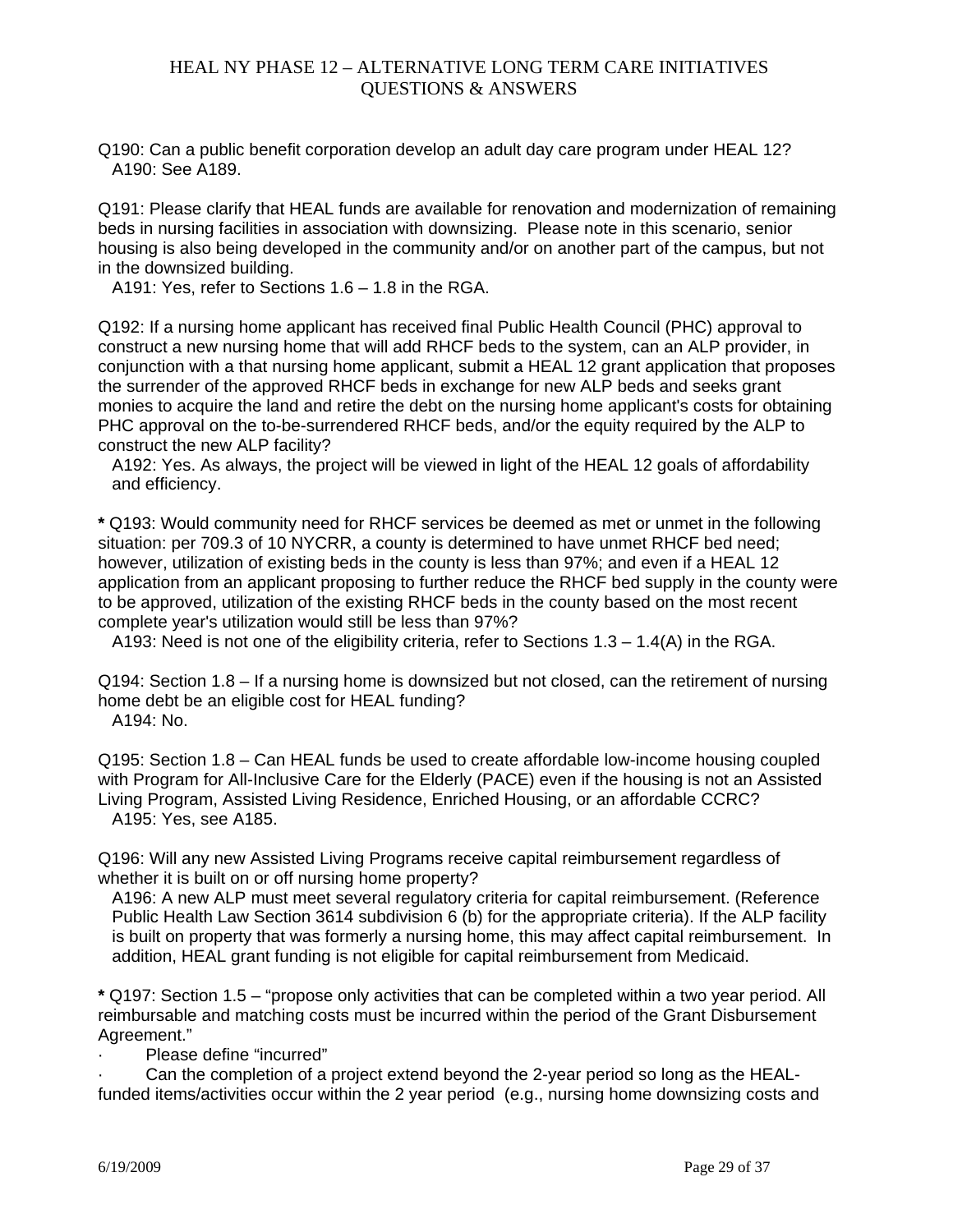related retirement of debt would occur in the 2-year period, but the completion of the new housing units would occur in the 3rd year due to phasing)?

A197: In accounting terms, "incurred" means an expense has occurred and must be recognized. The corresponding payment may or may not have taken place. Non-Grant funded components of the project may take longer than two years, but there must be a substantially complete HEAL – funded project within two years.

Q198: We currently have 66 licensed nursing home beds. How many beds would we need to decertify if we build an 80 bed assisted living program at another location? Is there a specific calculation or formula for decertification?

A198: There is no specific formula; the applicant must demonstrate feasibility and creation of alternative levels of care.

Q199: Does HEAL 12 support a PACE-like program model for low income housing for people with HIV/AIDS?

A199: See A185.

Q200: Does HEAL 12 apply to AIDS RHCF beds? A200: Yes.

Q201: Can HEAL 12 be used for building AIDS housing? A201: Yes.

Q202: On page 7 of the HEAL Phase 12 RGA (Eligible Activities) there are examples of possible projects that will be funded under HEAL NY. Can HEAL NY Phase 12 funds be used to develop Long Term Home Health Care programs as alternatives to - or for the downsizing of - residential health care facility beds?

A202: Yes if the proposal meets the objectives outlined in Section 1.3 in the RGA.

Q203: Can HEAL12 funds be used as the equity contribution for a CON required for the project in the HEAL12 grant application? If not, how much is the equity contribution for nursing homes? A203: See A24. For a new application for an Adult Care Facility (no CON on file with the Department), HEAL funds are considered equity. This RGA does not pertain to new nursing homes.

**\*** Q204: When must a required CON be submitted in relation to the grant; can it be submitted after?

A204: Yes. The CON must be submitted when the applicant receives their award letter.

Q205: We are considering an application for an existing CCRC. Our goal is to offer a limited number of lifecare contracts at a reduced Entry Fee. We would propose a debt reduction that would be used to lower the Entry Fee structure enabling a middle income prospect to consider lifecare. Would this in principle meet the guidelines?

A205: No.

Q206: Section 1.5 - If HEAL-funded items/activities occur within the 2 year period, but the completion of a project extends beyond the 2-year period (i.e., completed in year 3), will the application still be considered for HEAL funding? If so, will the project score fewer points than a project that is entirely completed within the 2-year period?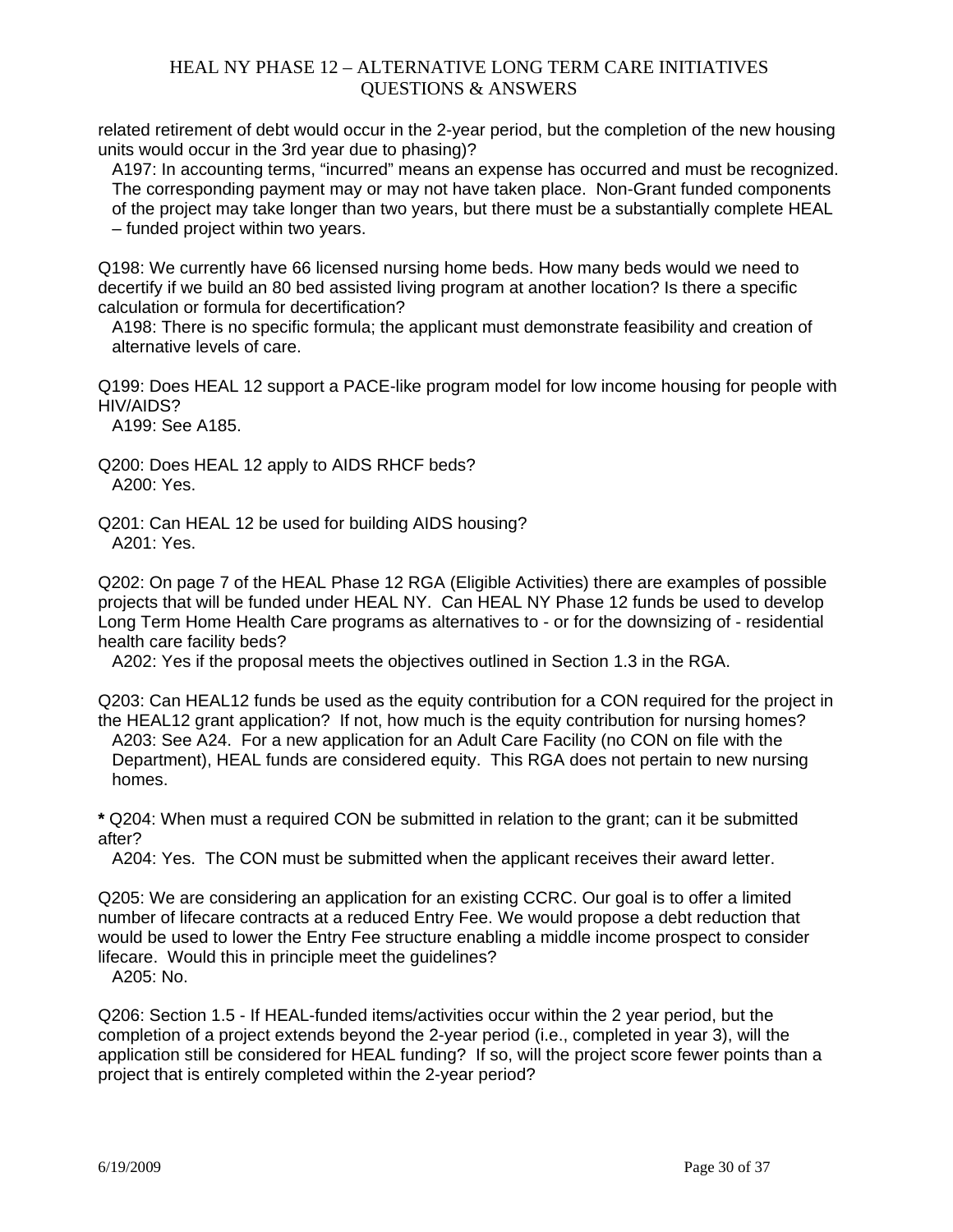A206: If the HEAL funded activities are to be completed within two years, though the complete project will take longer, the application will be considered for HEAL funding and scoring of the application will be unaffected.

Q207: Financial part of application states applicant must show ability to fund its part of the project. Somewhere else it says there is no match required. What then does this statement mean, what part does the applicant need to fund?

A207: See A1.

Q208: A provider has submitted a CON relating to the conversion of long-term beds, but the CON has not yet been approved. The provider's intent was to fund the project through a commercial loan, but the provider has not yet secured such a loan. Would this project be eligible for HEAL 12 funding instead?

A208: No, see A7.

Q209: Would a project that involves the decertification of nursing home beds, but does not convert the vacant space to alternative levels of long term care, be eligible for HEAL 12 funding? Given the emphasis throughout the HEAL 12 RGA on alternative long term care initiatives, it's unclear whether a project that does not involve the establishment of alternative levels of long term care would be eligible.

A209: Yes.

**\*** Q210: A currently unlicensed provider of long term care services wants to know if the following scenario provides for an eligible project for consideration under the HEAL 12 program: 1. The currently unlicensed provider has a building that is convertible with renovations to become an ACF/ALP. 2. This same unlicensed provider is working with several nursing home operators who as part of the HEAL 12 process are prepared to decertify up to 80 nursing home beds combined in exchange for 80 ALP beds. 3. If this scenario is acceptable, the unlicensed provider would submit an application to become a licensed ACF/ALP provider in NY State. If the unlicensed provider is not eligible as an applicant, then we can substitute with an existing licensed operator to seek ACF/ALP approval from the State Health Department.

A210: The unlicensed provider must be an eligible applicant, as described in the RGA, Section 1.4(B). The applicant must be eligible at the time the application is submitted. The applicant's project must document how the goals of HEAL Phase 12 will be met.

Q211: Can a person who is in contract to purchase a SNF facility be able to submit a HEAL Grant app for the purpose of converting SNF beds to ALP beds? Will the HEAL grant help discharge the current existing mortgage that is attached to the operation & building? Will the HEAL grant \$ be able to be used to restructure the SNF facility where the beds were removed from? Will an applicant have a better chance in receiving the HEAL Grant \$ if they were to convert more SNF beds for ALP beds?

A211: Yes. HEAL 12 funding may be used to convert a SNF facility that the applicant is under contract to purchase into ALP beds. Yes. The retirement of existing debt on a building to be closed qualifies for HEAL funding. Yes. The grant funds can be used to renovate a SNF facility into an alternative care facility. Every application will be scored based on efficiency and affordability, therefore an application with a greater number of beds to be converted is likely to score higher.

Q212: If someone were in contract to purchase a nursing home, would they be eligible to submit an application for HEAL grant funding for the facility that they are acquiring?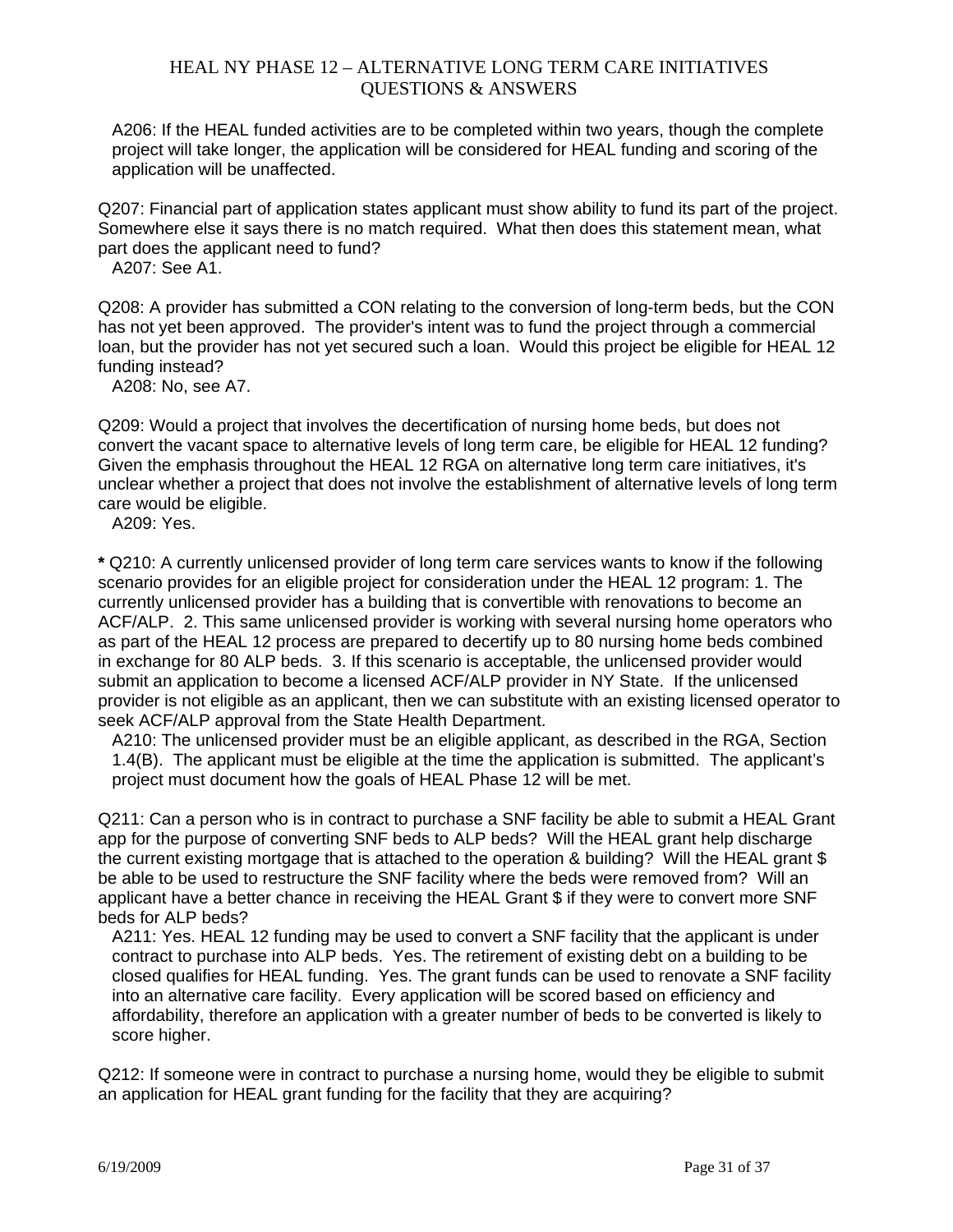A212: The buyer would need to be an eligible applicant; see A46. Simply buying a nursing home is not an objective of HEAL Phase 12.

Q213: If one were to give up SNF beds for ALP beds to be housed at a separate location, would the cost to renovate the space vacated for the SNF to ALP conversion be covered under the HEAL grant?

A213: Yes.

Q214: Please define Working Capital.

A214: In accounting terms, "working capital" is the excess of current assets over current liabilities. The existence of an adequate amount of working capital to meet anticipated expenses is an indicator of the viability of the operation.

Q215: If we are reducing nursing home beds and starting a PACE program, can program start up expenses (those incurred prior to Day 1 of operation such as marketing, provider network development, etc.) be included?

A215: See A144.

Q216: Can a nursing home that has been awarded HEAL funding, that partially covers the cost of a project, apply for additional funding through HEAL 12 for the same project? If the funded HEAL project has been revised or expanded, can the nursing home apply for HEAL 12 funds to cover the revised or expanded portions of the project?

A216: See A129.

Q217: Can Certified Home Health Agencies apply for funding for telemedicine projects that will allow patients to receive health care from their homes as opposed to institutional settings? A217: The applicant must state how it meets the objectives of HEAL Phase 12.

**\*** Q218: May an applicant receive more than one HEAL 12 grant? A218: Yes if the applicant submits separate and distinct applications. However, as this is a highly competitive grant opportunity, the applicant will be submitting competing applications.

Q219: Will charitable not-for profit applicants receive any scoring advantage over for-profit applicants?

A219: No, the various types of applicants are all considered equal.

Q220: May an outside attorney or consultant be the contact person? A220: Yes, but award letters will be directed to the applicant.

Q221: If, after one or two years of operation, a project proves not to be successful either programmatically or financially, how will that situation be dealt with? What is the duration of the commitment that the applicant must make to the proposed project?

A221: Failure to produce a viable project may result in recovery of HEAL funds by the State. See page 7 of the RGA re: demonstrating that public need continues to be met.

Q222: Will an application be deemed to show a reduction in RHCF capacity if the application shows that the need for RHCF services in the geographic area is increasing faster than RHCF capacity is?

A222: No, does not meet requirements as describe in Section 1.4(A) of the RGA.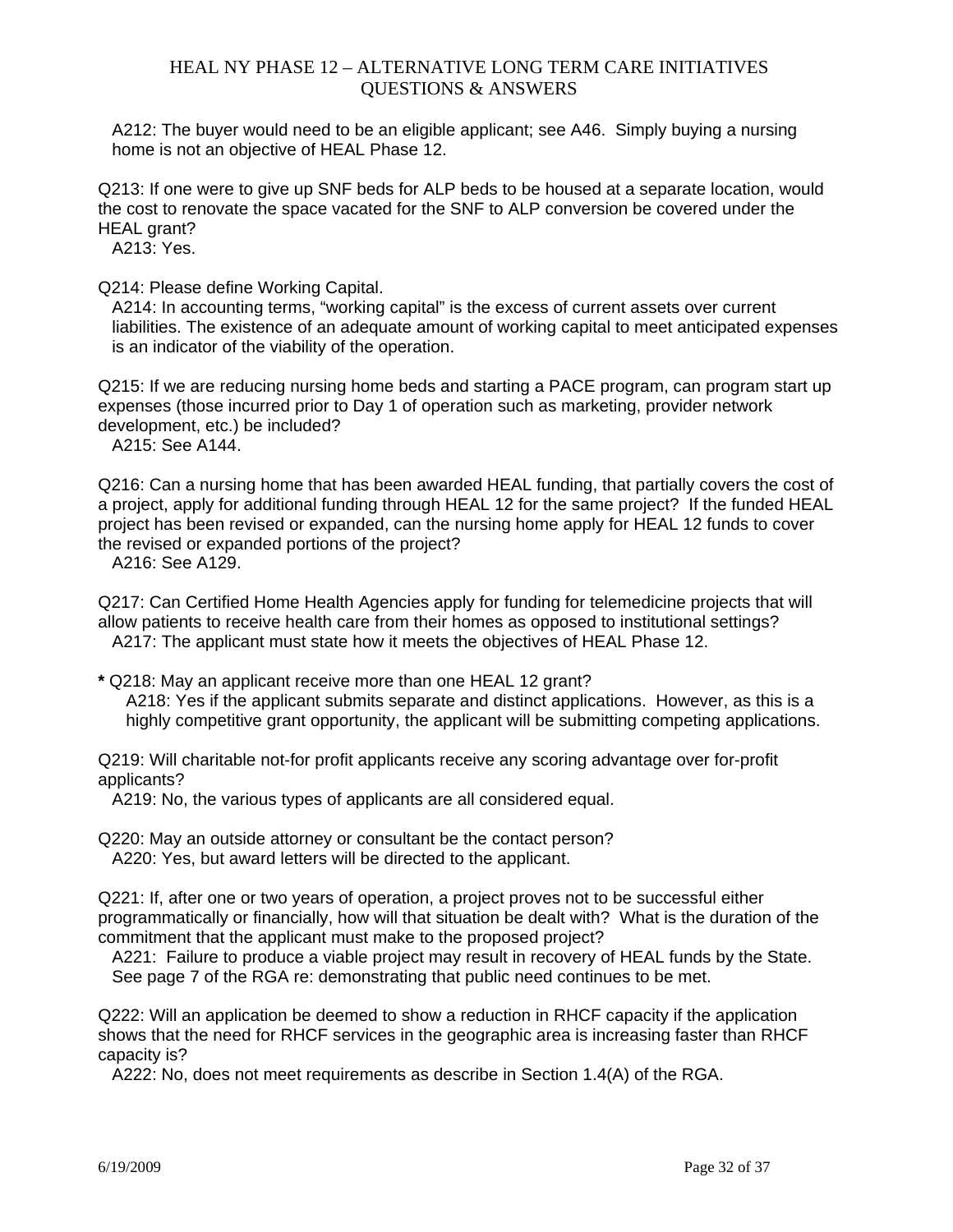Q223: May Assisted Living Program beds be awarded under the HEAL 12 RFA if the applicant is not a RHCF?

A223: Yes.

Q224: How recent must a loss of RHCF capacity have been in order to be relevant to this application?

A224: January 1, 2009.

Q225: Can the operator of an adult home apply to establish a new entity to operate a new program at a new site?

A225: Yes if the applicant meets the requirements as describe in Section 1.4(B) of the RGA.

Q226: Section 1.3 (Page 6): What are "community based long term care services"? A226: See A100.

Q227: Section 1.4(A), Page 6: What regulations or other governmental oversight are expected to apply to "housing with coordinated medical services?" What categories of licensure will be applicable to housing with coordinated medical services? May the application propose the development of unlicensed housing or services if the sponsor is an eligible applicant?

A227: Without specific information we are unable to provide a detailed answer to any of the above questions.

Q228: Section 1.7 (Page 10): Will all costs be funded if all costs are deemed appropriate? What does the application mean when it refers to the "scope of the work presented"? What criteria will affect the scoring of this factor?

A228: Yes, all costs may be funded if deemed appropriate. "Scope of work presented" refers to the requirement of the applicant to be clear and concise about the work being proposed; application reviewers will not make assumptions during the review process. Scoring criteria is not going to be released.

Q229: Section 1.8 (Pages 10-12): Will funding be available for projects that are appropriate to this RGA, but which are already underway without state funding? On page 11, how is Section 1.8 paragraph 3 different from the beginning of Section 1.8 paragraph 5?

A229: No, projects that are appropriate to this RGA, but which are already underway without state funding, are not eligible. Agreed that opening sentences are similar in Section 1.8 paragraph 3 and Section 1.8 paragraph 5 but Section 1.8 paragraph 5 has more detail.

Q230: Section 2 (Pages 13-14): If an application exceeds fifteen (15) pages, will the panel read the whole application? If the application exceeds fifteen (15) pages, will the application be disqualified?

A230: If the technical portion of the application exceeds fifteen (15) pages, not including attachments, the application will be disqualified. If the financial portion of the application exceeds fifteen (15) pages, not including attachments, the application will be disqualified.

Q231: Attachments 5, 6 and 7 (Pages 31-33): Must all appropriations include the Short Environmental Assessment Form (Attachment 6 on page 32)? In the sequencing of documents in the Technical Application, where should Attachments 5, 6, and 7 appear?

A231: All appropriations regarding the acquisition of land will require the Short Environmental Assessment Form. Regarding the sequencing of documents in the Technical Application, Attachments 5, 6, and 7 should be clearly labeled and tabbed.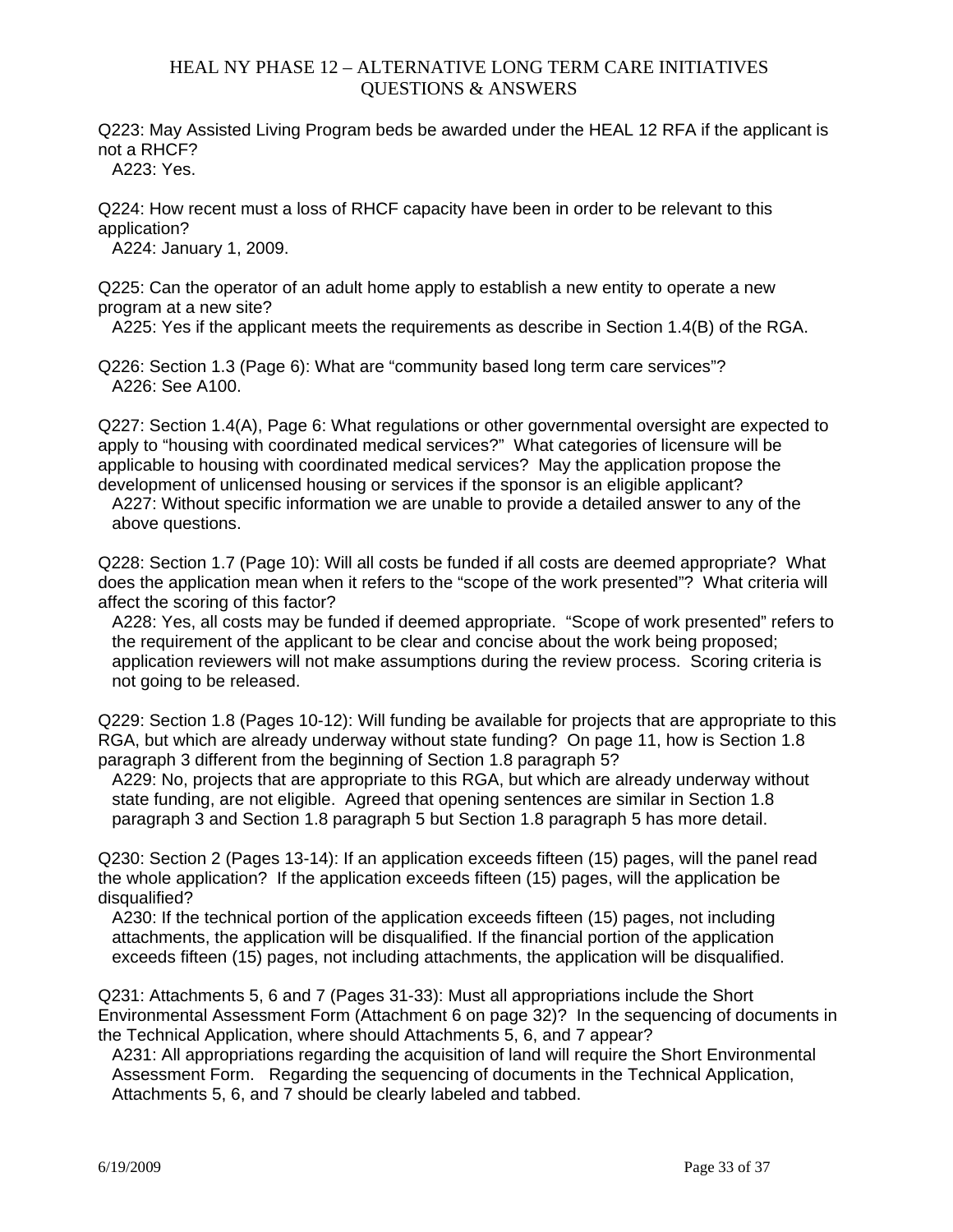Q232: Page 41, ¶ C: Over what period of time should cost savings be measured? A232: It is up to the applicant to use any reasonable period of time over which cost savings can be measured.

Q233: Page 42, ¶ F: Is the information required in Paragraph F required only of the Lead Applicant or of co-applicants as well? F.2.: How will the determination of the HEAL 12 grant application be affected by whether the applicant applied for any grants in the last three years and whether those grants were awarded or declined?

A233: The information required in Paragraph F is required of the Lead Applicant and the coapplicants as well. It will have no effect on this application if it is determined that the applicant applied for any grants in the last three years and if those grants were awarded or declined.

Q234: Page 43: Is Attachment 12 the form that should be used for the Project Budget (Item A)? May an applicant create its own form for the Project Budget?

A234: No. The applicant must use the Project Budget format from the RGA or risk disqualification. The budget forms are available at this link: http://www.health.state.ny.us/funding/rfa/0905041240/index.htm

Q235: This is regarding the financial component of the application section D- Project Financial Viability - If there are co applicants (e.g. a Lead applicant and a co-applicant- each with their own project "component") how would you want to see Section D answered- e.g. financial feasibility projections, discussion of how project supports applicant viability upon completion, etc? Do you want to see a separate discussion for each project component or should they be combined as one?

A235: Section D allows for a detailed discussion showing how the project will support the applicant's financial viability upon completion, including the impact of co-applicants. Applicant must provide financial feasibility projections for retiring any capital debt, associated with the project. Applicant must include supporting documents such as projected balance sheets, income statements, cash flows, etc. from the project start through three years after project completion. If there are co-applicants, each with their own project components, it is acceptable for there to be a financial narrative pertaining to each of the co-applicant's component of the project. (See also A234).

Q236: Can HEAL 12 funds be used to purchase skilled beds to take out of commission and convert to assisted living beds?

A236: See A80.

Q237: If negotiations are in process to purchase beds to decommission, will a HEAL 12 application be considered?

A237: See A80. The applicant must be an eligible applicant as outlined in Section 1.4(B) of the RGA.

Q238: Must skilled bed be decommissioned for a HEAL 12 application to be considered? A238: See A80.

Q239: Would a project that: 1) proposes to reduce the number of certified RHCF beds in an existing RHCF, thus 2) allowing for construction to increase the number of single-bedded rooms (using HEAL 12 funding) in the RHCF, but which 3) does not propose to convert any beds to a lower level of care, be eligible for HEAL 12 funding?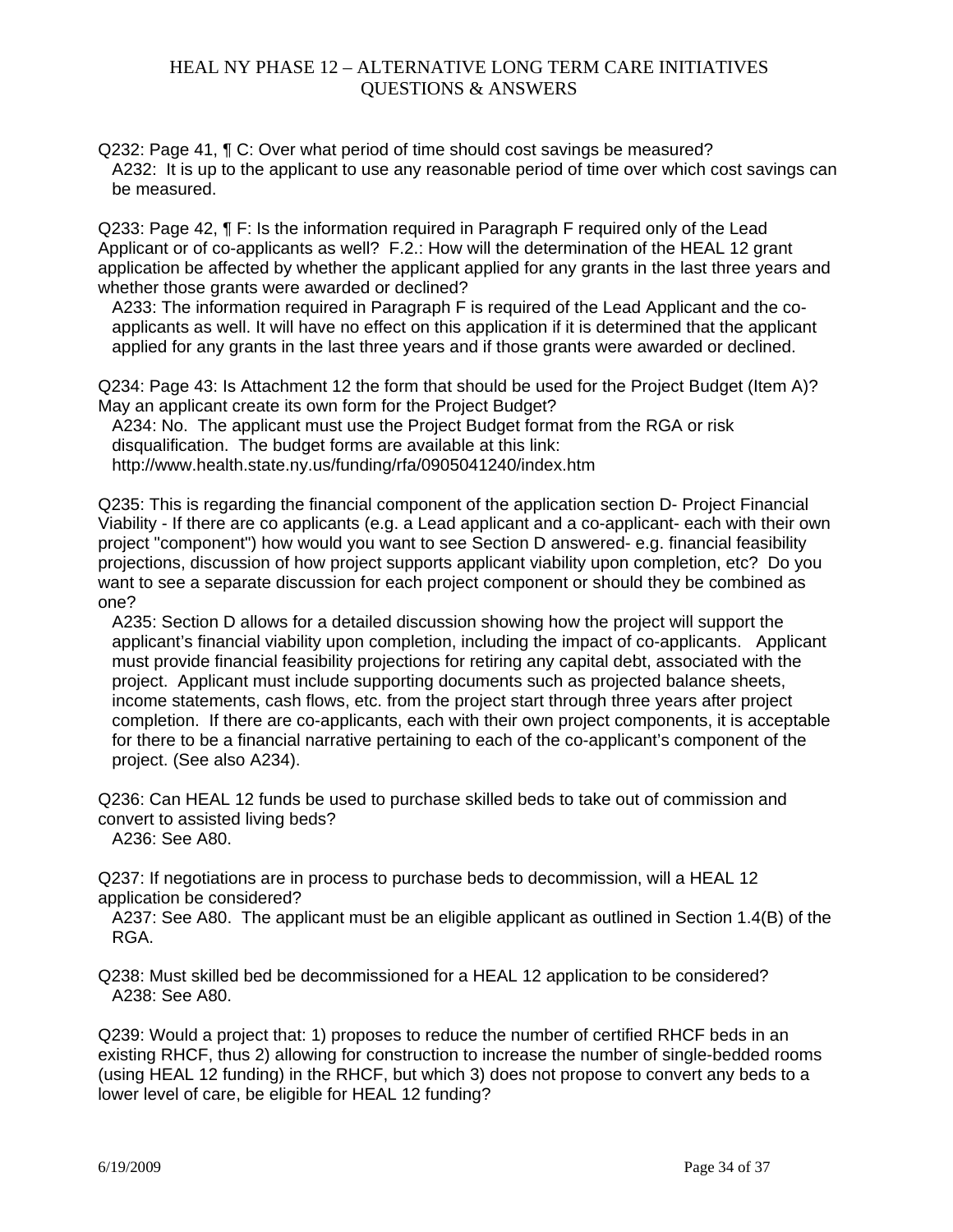A239: Yes; the applicant must be an eligible applicant as outlined in Section 1.4(B) of the RGA.

**\*** Q240: The following additional questions are being submitted on behalf of a new project planned for our Town. Page 7, third paragraph from the bottom states: "Receipt of grant funds shall be conditioned on the Eligible Applicant meeting all regulatory requirements, including Certificate of Need ("CON") requirements, where needed and federal and state standards of care" Does a CON need to be approved in advance in order to qualify for the HEAL NY grant, or does a CON application have to be on file with the DOH pending approval, or does there simply need to be a demonstration that the new ALR will meet all requirements included in the CON?

A240: The applicant simply needs to demonstrate that the new ALR will meet all requirements which will be included in the CON and the applicant must be an eligible applicant as outlined in Section 1.4(B) of the RGA.

Q241: If a nursing facility receives grant funding to subsidize the cost of renovation or construction, does the facility still receive 100% of the capital reimbursement in its Medicaid rate (Nursing Home). For example if a facility spends \$10M on construction, but receives a HEAL12 grant of \$5M, does the Department of Health reimburse the facility based on a \$10M construction cost or \$5M construction cost?

A241: HEAL12 grants are not subject to reimbursement through the Medicaid rate.

Q242: What does the HEAL money consist of? Is there bond financing available through DASNY on top of the \$175 million in HEAL grants or is DASNY issuing bonds to fund the \$175 million in capital grants?

A242: See question A89.

**\*** Q243: Does the HEAL grant require, or merely suggest, a downsizing of nursing home beds for each project? Would grant applications be considered if they demonstrate that project would result in preventing/avoiding nursing home care for a population aging in place or that the project would result in a community being less reliant on nursing home care?

A243: The HEAL grant does not require downsizing of nursing home beds for each project. Grant applications will be considered if they demonstrate that the project would result in preventing/avoiding nursing home care for a population aging in place or that the project would result in a community being less reliant on nursing home care.

Q244: Time frame requirement. Section 1.5 of the RFP requires that the entire grant be incurred within 2 years- what does "incurred" mean in the context? For example, would having executed contracts for the entire grant amount suffice, or does the money actually have to be conveyed to the contractor within the 24 months?

A244: See A197.

Q245: Can the HEAL money be used for the construction of medical facility, such as a PACE clinic, a CHHA, or an Article 28 Clinic, if such clinic is located on the site of independent senior housing?

A245: Yes if the application is consistent with Sections 1.4(A) and 1.4(B) of the RGA.

Q246: How would DOH view applications for "mixed population" buildings- for example, where several floors are dedicated to an Assisted Living Facility or a Nursing Home, and the remainder of the project were independent senior housing? If such buildings are eligible for HEAL money, there are some follow up questions. In the case of such mixed population buildings: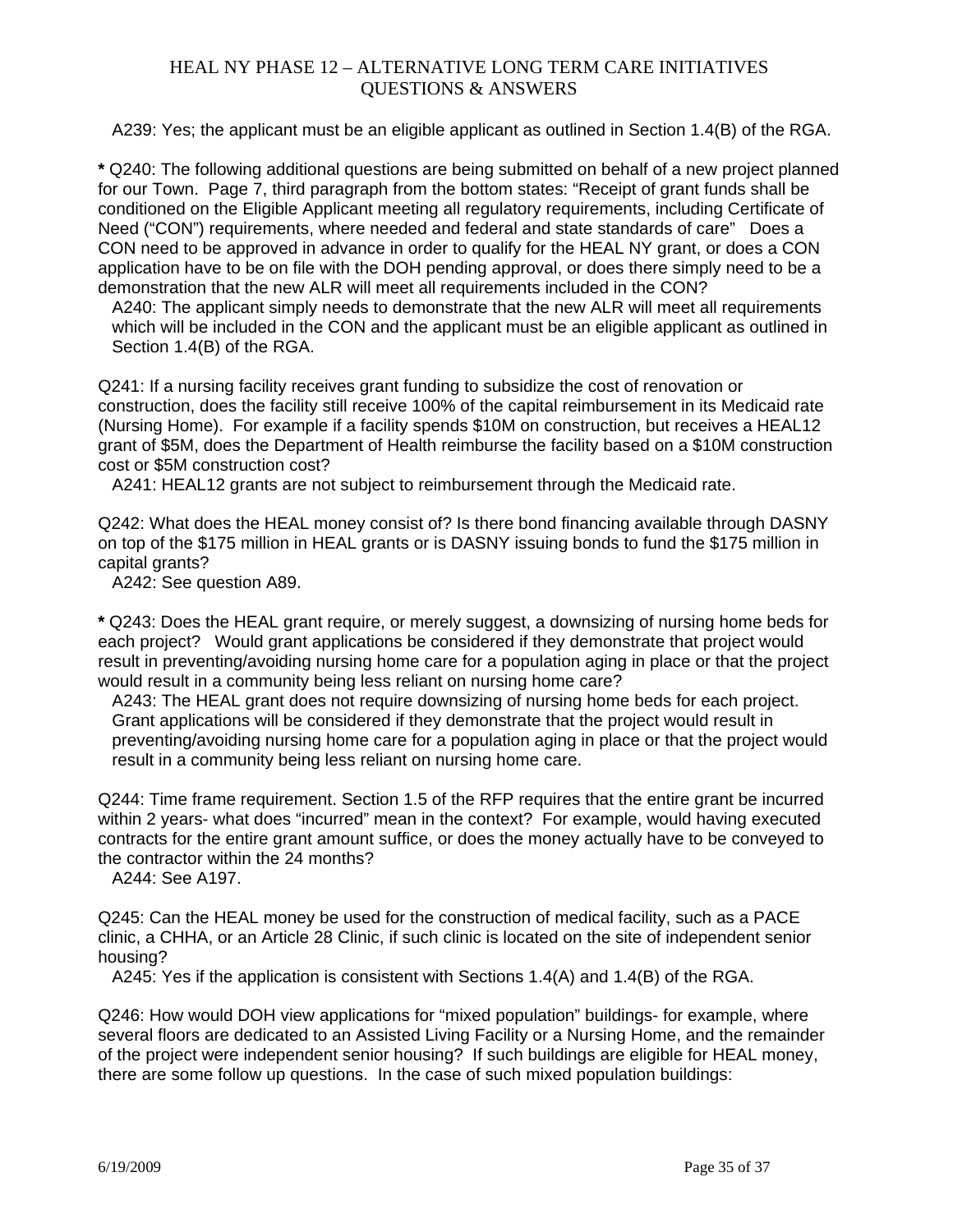a. What would the DOH licensure requirements be- for example, would the entire building, or just the Assisted Living or Nursing Home component, need to be licensed?

b. Would the building owner need to be licensed or just the health care/service provider?

c. Would DOH design requirements apply to the whole building or just the Assisted Living or Nursing Home component?

A246: a. Just the Assisted Living or Nursing Home component would need to be licensed. b. Just the health care/service provider would need to be licensed. c. Some DOH requirements would apply to the whole building as it relates to the Assisted Living or Nursing Home component; please review the appropriate architectural standards.

Q247: Would HEAL funds be eligible as gap funding for independent, low income senior projects financed by the state's housing agencies, such as DHCR or HFA? If yes, would DOH be willing to coordinate or defer its construction reviews with either state housing agencies providing capital money for the senior housing portion?

A247: See A63. DOH will work with other agencies but will not lessen its architectural standards re: construction reviews.

Q248: Must the long term care medical services be available on-site of a housing project or can a grantee demonstrate collaboration/arrangement with a service provider in the community? For example, can an independent housing senior project partner with a certified health agency willing to provide services to seniors living in such project, and thereby the services follow the seniors. A248: It is dependent on the project. See Sections 1.4(A) and 1.4(B) of the RGA.

Q249: Section 1.4(A), (top p. 8), provides that "contractors performing such work shall also be

deemed state agencies for the purpose of Article 15-A of the Executive Law." What does this mean?

A249: Article 15-A of the Executive Law created the Division of Minority and Women's Business Development. The law and regulations require: the inclusion of an equal opportunity/nondiscrimination clause in all State Contracts; rules and regulations to ensure that Minority and Women-Owned Business Enterprises (M/WBEs) are awarded a fair share of contracts; a provision for contractors on large projects to seek participation by subcontractor (M/WBEs) (specific goals and plans for each contract); a certification process for M/WBEs; annual plans from contracting agencies and quarterly progress reports from agencies; good faith efforts on the part of agencies and contractors, and oversight, monitoring, waiver processes and an appeal process.

Q250: Are HEAL funds available to owners of existing senior projects (i.e. HUD 202s) where seniors have aged in place to retrofit such projects to bring services on site?

A250: The cost of retrofitting, for example, a sprinkler system would be a matter of ordinary repair and maintenance, which the facility would have to do anyway, and would not represent a new initiative and therefore, it would not be eligible for funding under this RGA. The cost of retrofitting to bring services on site may be an eligible project as long as it is consistent with Sections 1.4(A) and 1.4(B) of the RGA.

Q251: Can a HEAL 12 application include a request for funding for new computer systems if they are integral to the establishment of the new ALP or other long term care initiative? And if so, what criterion applies for the purchase and implementation of IT systems?

A251: Any IT projects proposed for HEAL funding will need to address three broad criteria. IT vendor products selected by the applicant institution will need to comply with the policies and standards established for the Statewide Health Information Network for New York (SHIN-NY),